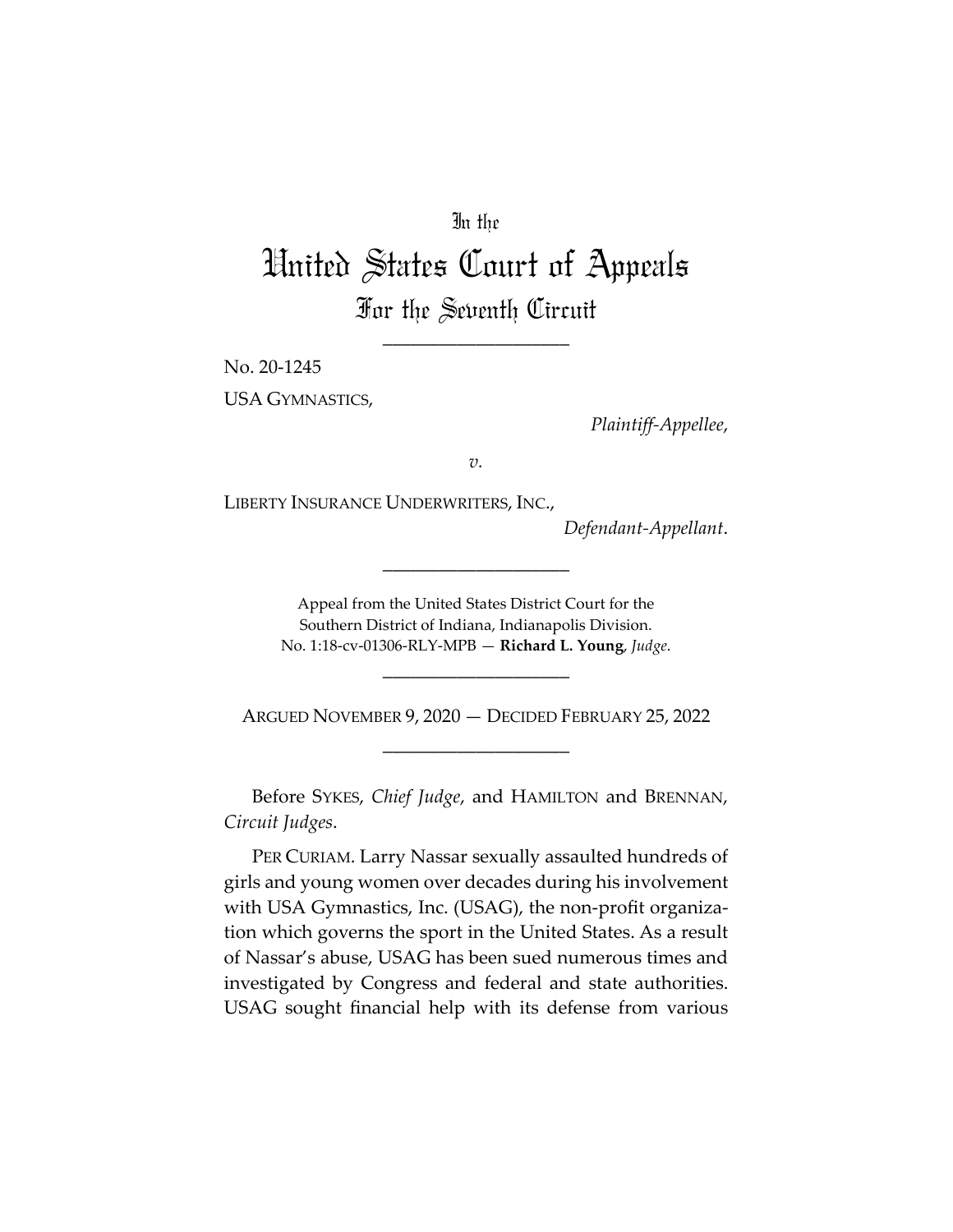insurers, including Liberty Insurance Underwriters, Inc. (Liberty), with which USAG had a claims-made, directors and officers (D&O) liability insurance policy.

USAG's claims ripened into an insurance-coverage lawsuit in Indiana state court which was removed to federal court under diversity jurisdiction. The Nassar-related litigation and investigations forced USAG into bankruptcy. In an adversary proceeding, the bankruptcy court issued proposed findings and conclusions, including that the initial Nassar-related claims were timely made and that a wrongful-conduct exclusion applied to only those claims for which Nassar was criminally convicted. The district court adopted those findings and conclusions in a January 13, 2020 order.

Liberty appeals, and we have jurisdiction because that order has the "practical effect" of an injunction under 28 U.S.C. § 1292(a)(1). We conclude that USAG's claims were timely made during the policy period, and that the wrongful conduct exclusion in the Liberty policy applies to ten instances of Nassar's sexual abuse, but not to all claims related to his abuse. We also decide that a bodily injury exclusion in the policy does not preclude coverage, and that insurance coverage is proper for various government investigations and other matters. Finally, the policy contains a \$250,000 "Third Party EPL" sublimit. The bankruptcy court should have considered extrinsic evidence about the meaning of this endorsement, so we remand for further proceedings on that question.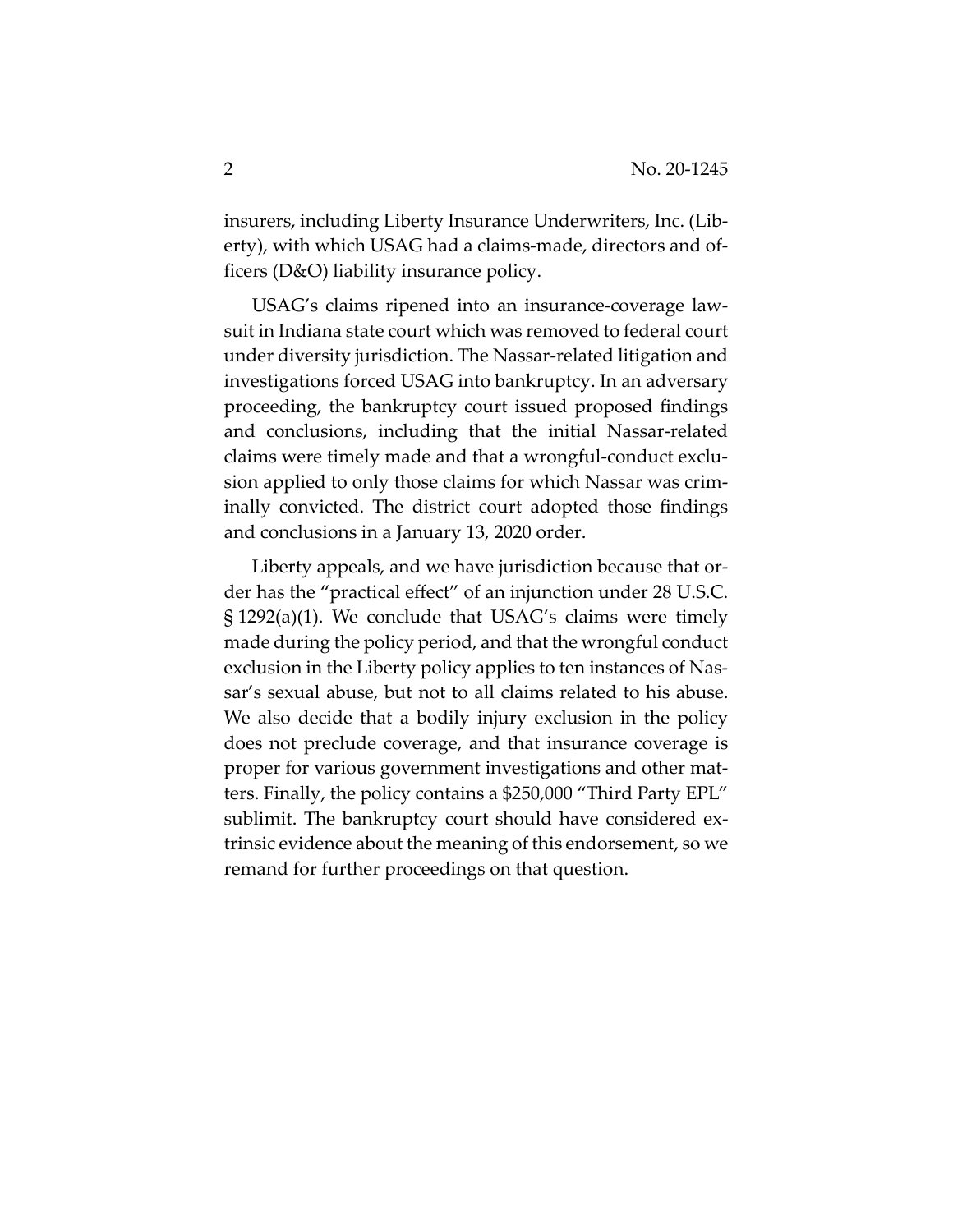#### **I. Background**

### **A. Factual**<sup>1</sup>

Larry Nassar was a physician and professor at Michigan State University (MSU). In 1987, he began to volunteer in a medical capacity for USAG. Over the decades, his involvement in the organization grew, and he became a central figure in USAG's program, drafting medical guidelines, lecturing at conferences, assisting other medical personnel, treating hundreds of athletes, and traveling with the U.S. Olympic team.

The world now knows that instead of generosity or patriotism, Nassar's involvement with USAG was motivated by his desire to gain access to female athletes whom he victimized. He persuaded his victims that his methods of abuse were medically necessary, and on thousands of occasions over almost 30 years, Nassar sexually assaulted and abused hundreds of young women and girls under the guise of medical treatments.

Some dispute exists about when and to whom allegations against Nassar were first made. Several athletes allege they filed complaints against him as early as 1998 and in the early 2000s. USAG says those allegations were made to individual member gyms, not to USAG. In June 2015, a coach notified USAG's senior vice president that an athlete had complained about how and where Nassar had touched her. This allegation

 $1$  This factual background is taken from the records of the bankruptcy and district courts. In the bankruptcy court adversary proceeding, the parties cross-moved for summary judgment. For the issues resolved here, to the extent factual disputes exist, inferences are drawn for the non-moving party. *Blow v. Bijora, Inc.*, 855 F.3d 793, 797–98 (7th Cir. 2017).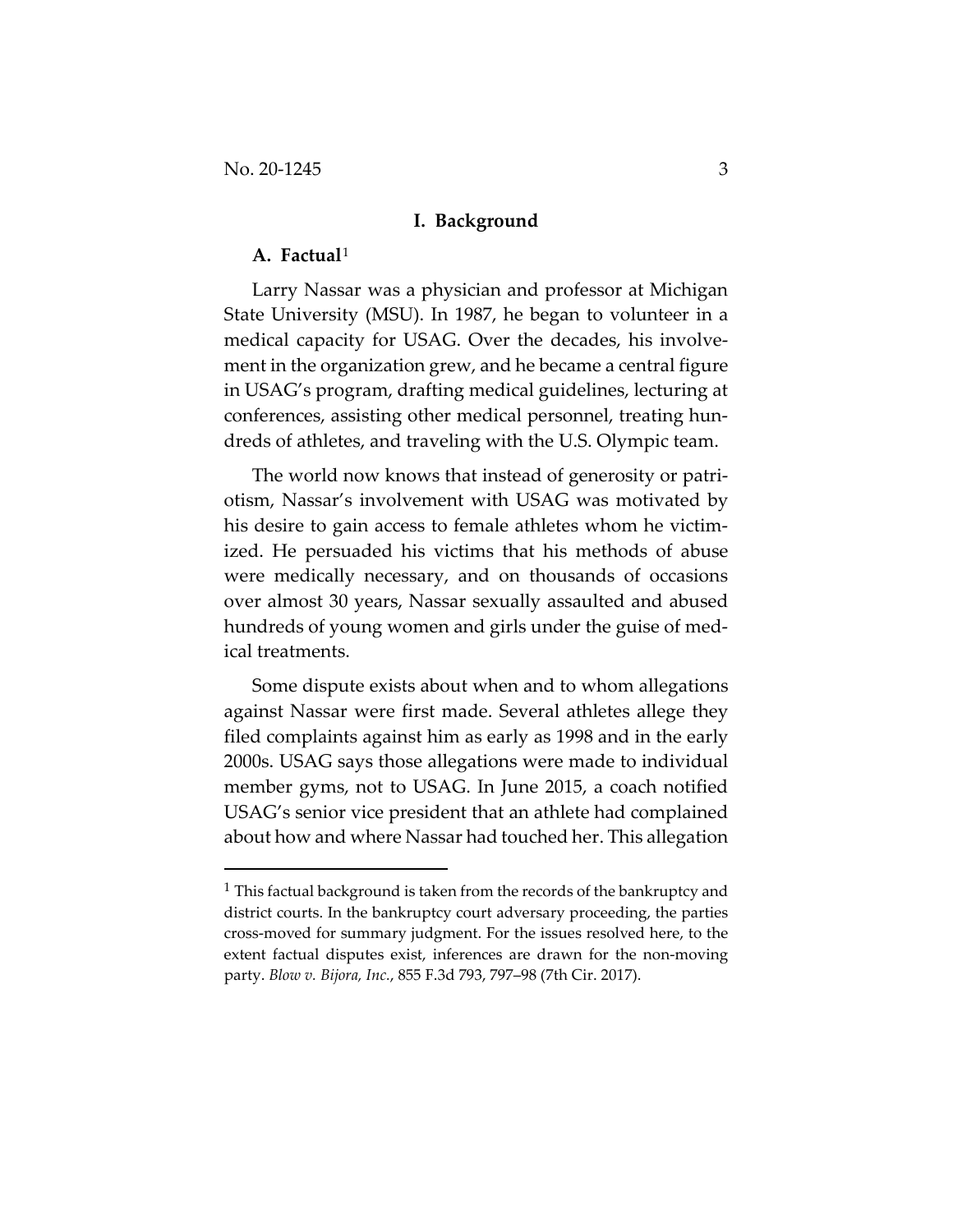set off a series of events that led to the FBI's involvement in July 2015. USAG received its first written demand letter from a former athlete on May 25, 2016.

In September 2016, the *Indianapolis Star* published an article in which two former gymnasts accused Nassar of sexual abuse. That month, MSU terminated Nassar. The day before he was fired, Nassar took his work laptop to a computer store and paid to wipe all its content. The next day, hard drives containing thousands of images of child pornography were found in Nassar's trash. Nassar was arrested in December 2016, and the next year he was convicted in federal court of possessing child pornography, including recordings he had made of his abuse. He received consecutive sentences totaling 60 years.

Nassar was also prosecuted in Michigan state court for criminal sexual conduct in two counties. He signed written plea agreements in Ingham County and in Eaton County, and he agreed under oath to their terms on the record. In Ingham County, he pleaded guilty to seven counts of first degree criminal sexual conduct, and in Eaton County he pleaded guilty to three counts of first degree criminal sexual conduct. Other charges were dismissed in exchange for compliance with the plea agreements.<sup>2</sup> The state also agreed not to further prosecute Nassar for 115 other criminal sexual conduct charges reported to the MSU police, listed in an appendix to the plea agreements.

The plea agreements also provided that Nassar waived any and all defenses, including that his criminal conduct was

<sup>&</sup>lt;sup>2</sup> Six other counts in the Ingham County prosecution had been previously dismissed at preliminary examination.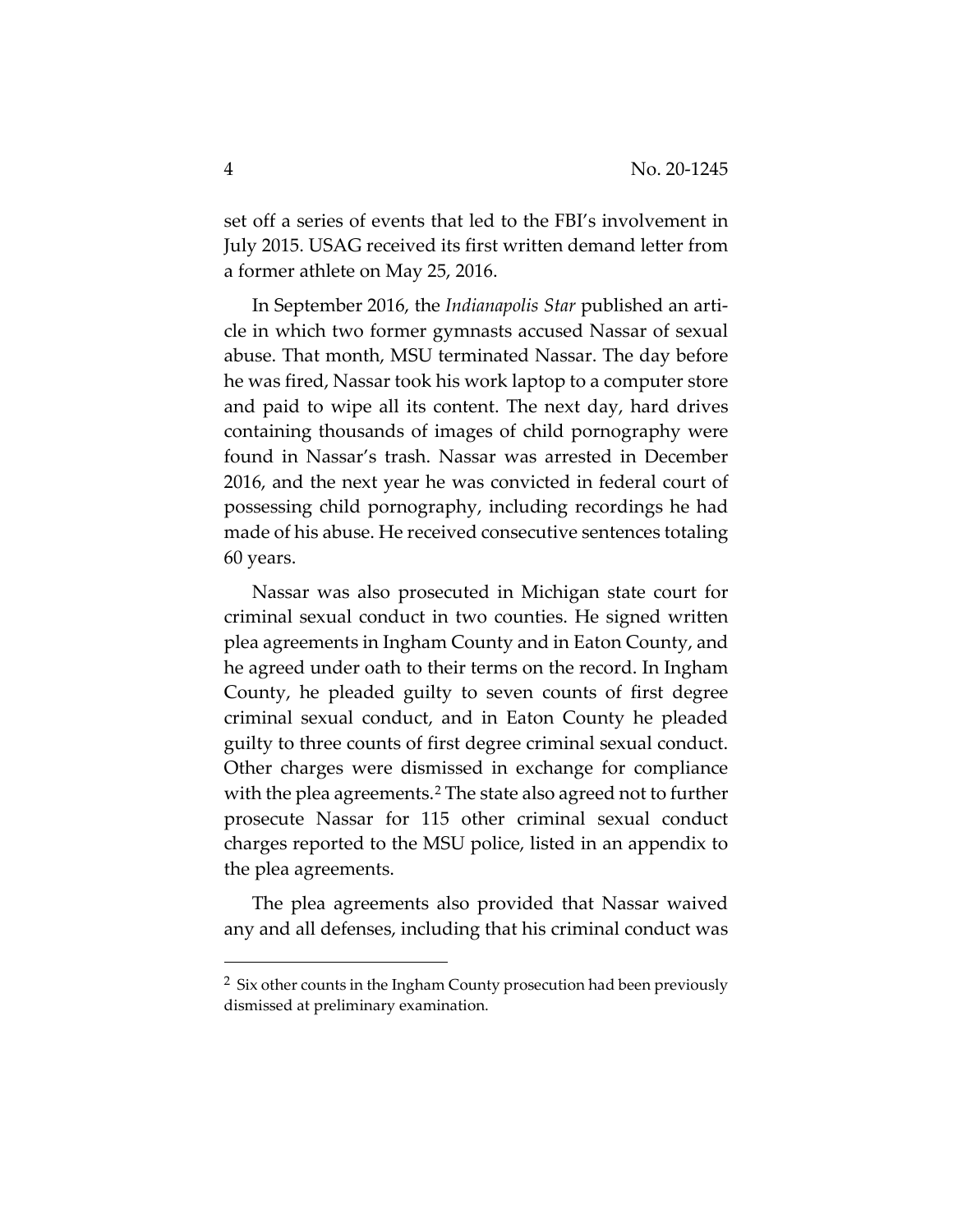for a legitimate medical purpose. Nassar also agreed that at sentencing, testimony from any victim could be considered, including all victim impact statements. At the Ingham County sentencing hearing—which lasted seven days—156 of 265 victims spoke or contributed statements to the court. At the Eaton County sentencing—which lasted three days—65 victims spoke or contributed statements.

Nassar was sentenced to 40–175 years in Ingham County, and to 40–125 years in Eaton County. These state sentences were ordered to be served concurrently, but consecutive to Nassar's federal sentence. Both the federal and state convictions resulted in effective life sentences for Nassar.

As a result of Nassar's sexual abuse, USAG has faced numerous Congressional, federal, and state investigations. USAG has also been named in numerous lawsuits and is at risk of decertification as the national governing body of gymnastics by the United States Olympic & Paralympic Committee ("USOPC").

This appeal concerns USAG's claims against one insurer, Liberty. USAG purchased a claims-made D&O policy from Liberty, which had a coverage period of May 16, 2016 through May 16, 2017. That policy, the coverage of which is at issue here, defines many of the terms the parties dispute. The policy also contains what has been termed a wrongful conduct exclusion (also called an intentional-acts exclusion) which bars coverage for claims "made against any **Insured**"3 "based upon, arising from, or in any way related to" "any deliberately dishonest, malicious, or fraudulent act," "or any willful

 $3$  Defined terms are bolded in the policy, a convention this opinion continues.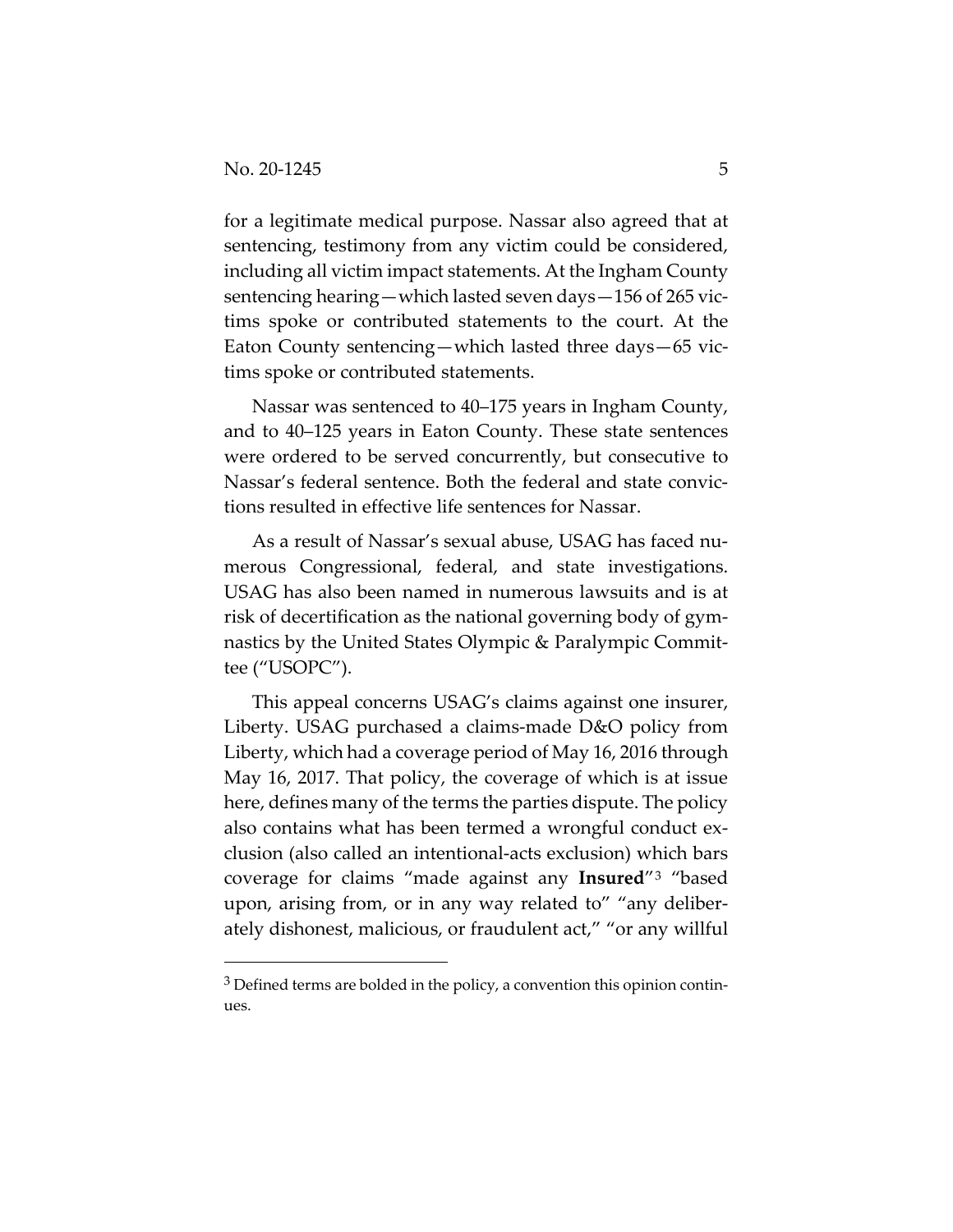violation of law by any **Insured**," provided such conduct was "finally adjudicated" and "in fact occurred."

## **B. Procedural**

In 2018, USAG sued seven insurers, including Liberty, in Indiana state court, alleging they had a duty to defend the lawsuits USAG faced and to pay expenses incurred from the investigations. The insurers removed the case to the U.S. District Court for the Southern District of Indiana under diversity jurisdiction, 28 U.S.C. § 1332. The combined weight of the lawsuits and the investigations forced USAG to file for bankruptcy under Chapter 11. This insurance coverage litigation took place in an adversary proceeding as part of that bankruptcy. The district court retained jurisdiction over the matter under 28 U.S.C. § 1334(b).

The parties cross-moved for summary judgment. USAG sought coverage on various claims, including what are termed, cumulatively, the "Nassar-related claims": "athlete lawsuits" by hundreds of gymnasts seeking to hold USAG responsible for allowing the abuse to take place, causing them to suffer physical, mental, and emotional damage; "revocation lawsuits" by coaches and owners of gyms affiliated with USAG alleging financial losses due to USAG's handling of Nassar; the costs of complying with Indiana, Congressional, and USOPC investigations; and the costs related to the deposition of and grand jury testimony by a USAG employee, Amy White.

In response, and in its own motion, Liberty argued (among other things) that none of the Nassar-related claims are covered under the policy. Liberty also contended that the first of the claims predated the coverage period. To Liberty,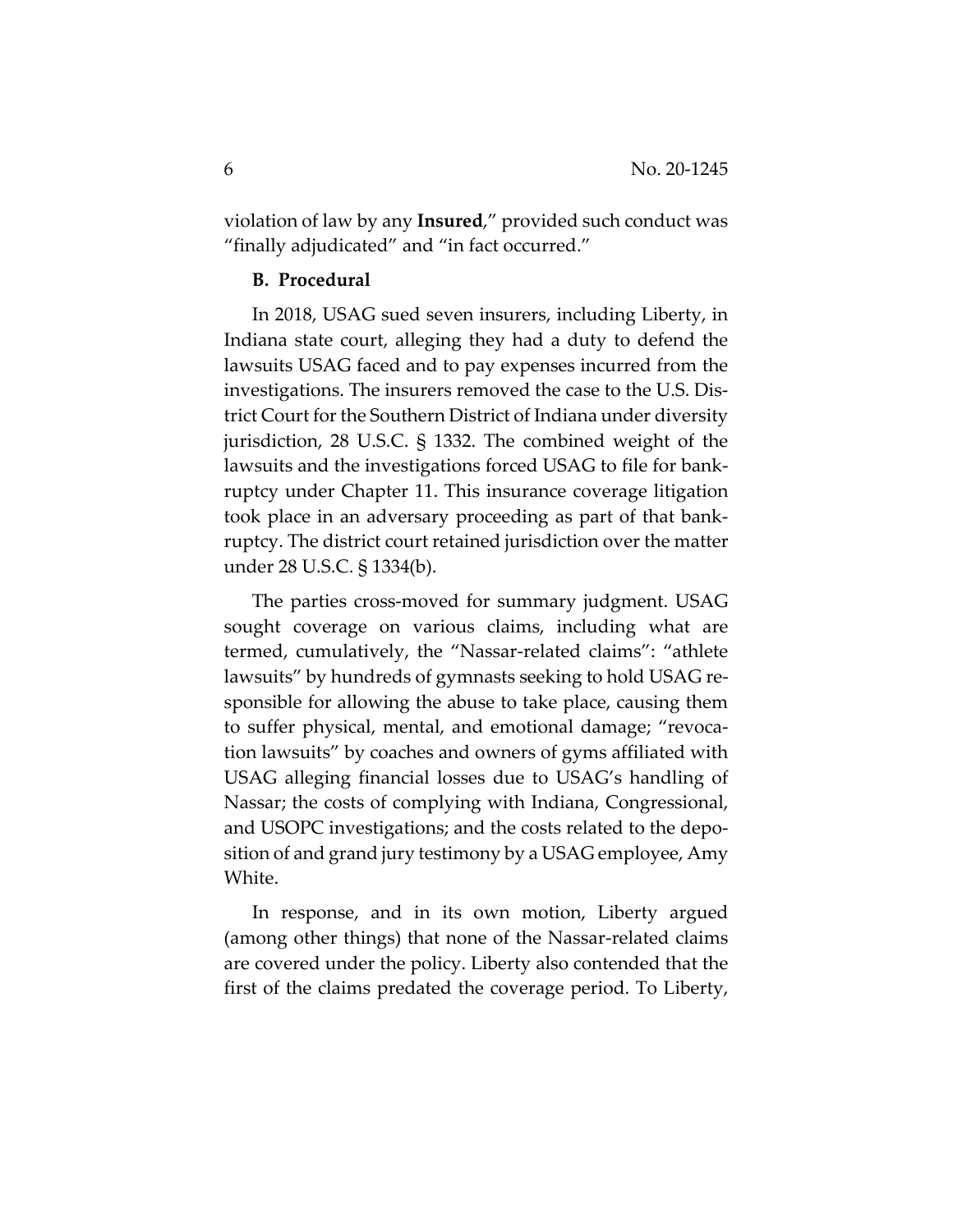the conduct exclusion barred coverage for all the claims because Nassar, an insured, engaged in wrongful conduct finally adjudicated in his criminal cases, or that the claims were at least related to that conduct.

In non-core matters, a bankruptcy court is tasked with preparing proposed findings of fact and conclusions of law for the district court's review. 28 U.S.C.  $\S 157(c)(1)$ . The court proposed that partial summary judgment be granted to each party. Among its findings, the bankruptcy court concluded that the first written demand against USAG relating to Nassar's abuse occurred on May 25, 2016, within the policy period. That court also found that Liberty had a duty to defend all the Nassar-related claims. Rejecting Liberty's policy interpretation as too broad, the court submitted that the wrongful conduct exclusion barred coverage for only those suits seeking damages for the ten counts of sexual abuse for which Nassar was convicted.

The court also considered other disputes now before us. The policy includes a bodily injury exclusion that barred coverage for physical, emotional, and mental damages, but an exception limits the exclusion to certain types of cases. The policy also had a \$250,000 sublimit for "Third-Party EPL" (Employment Practices Liability, although the acronym is not defined in the policy). The bankruptcy court concluded that the third-party claim exception to the bodily injury exclusion preserved coverage for the "athlete lawsuits"; that the various investigations were both formal and for wrongful acts, placing them within the scope of coverage; and that the \$250,000 sublimit for such claims was ambiguous and unenforceable.

Under Federal Rule of Bankruptcy Procedure 9033(b), Liberty objected to the bankruptcy court's findings and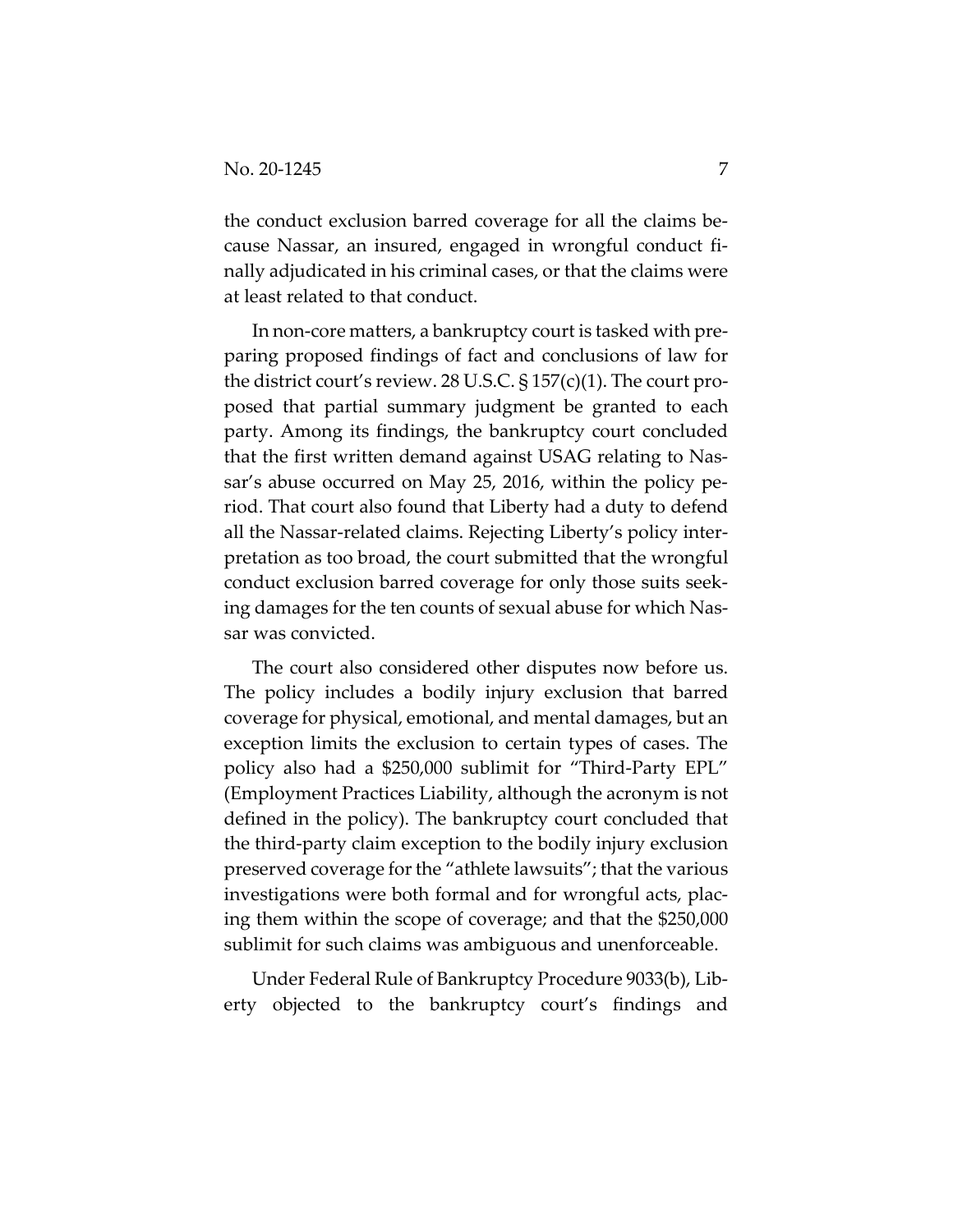conclusions. The district court reviewed de novo the bankruptcy court's proposed findings and conclusions under Rule 9033(d), and overruling Liberty's objections it adopted those findings and conclusions in full in its January 13, 2020 written order. Those portions of the court's order in which summary judgment was granted are reviewed de novo. *Ace Am. Ins. Co. v. RC2 Corp.*, 600 F.3d 763, 766 (7th Cir. 2010).

## **C. Jurisdiction**

The order Liberty challenges before us is not a final decision appealable pursuant to 28 U.S.C. § 1291. Rather, Liberty appeals under 28 U.S.C. § 1292(a)(1), which gives the courts of appeals jurisdiction over "[i]nterlocutory orders of the district courts … granting, continuing, modifying, refusing or dissolving injunctions." "We construe the statute narrowly, as a limited exception." *Chicago Joe's Tea Room, LLC v. Village of Broadview*, 894 F.3d 807, 812 (7th Cir. 2018) (citations omitted). Where, as here, the district court has not entered a formal injunction under Federal Rule of Civil Procedure 65, appellate jurisdiction exists if the order has the "practical effect" of an injunction. *See Abbott v. Perez*, 138 S. Ct. 2305, 2319–20 (2018).

To determine whether an order is injunctive, the nature of the order's relief is assessed. *See Ramara, Inc. v. Westfield Ins. Co.*, 814 F.3d 660, 669–70 (3d Cir. 2016) (applying functional test to determine whether order directing insurer to defend insured was injunction and immediately appealable). The order here includes legal relief, as the bankruptcy court ruled that Liberty must reimburse USAG for its defense costs and interest. But the primary effect of the order is to render equitable relief, declaring Liberty's duty to defend the Nassar-related claims against USAG and mandating that Liberty provide USAG a complete defense.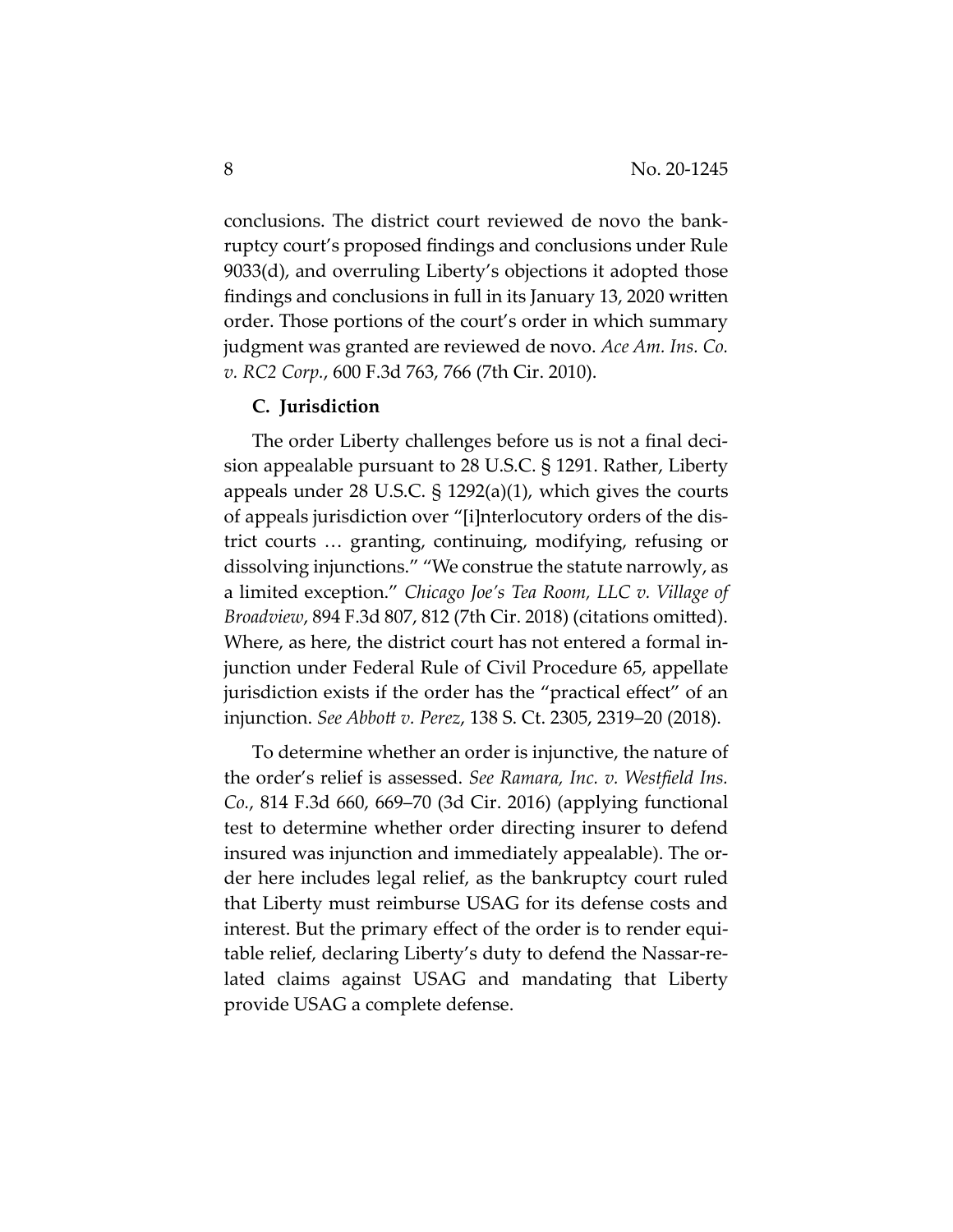"[M]andatory interlocutory orders are considered injunctions reviewable under § 1292(a)(1) only if they effectively grant or withhold the relief sought on the merits and affect one party's ability to obtain such relief in a way that cannot be rectified by a later appeal (that is, irreparably)." *Jamie S. v. Milwaukee Pub. Sch.*, 668 F.3d 481, 490 (7th Cir. 2012) (internal quotation marks omitted). The order here granted relief on the merits, as Liberty's duty to defend USAG was the primary topic of debate in the adversary action. Each party also offers examples of how the order creates irreparable injury not able to be rectified by a later appeal. Liberty is obligated to defend USAG going forward, requiring payment of an uncertain amount of defense costs and fees. If the order is incorrect, Liberty's chance at recovery may be limited because USAG is bankrupt. For USAG, a nonprofit, the direction to Liberty to defend is injunctive because it prevents or remedies irreparable harm to USAG, the policyholder, which has fronted substantial legal fees and costs. A reversal on appeal would reimpose serious financial stress and uncertainty. While the parties quibble over the nature of the harm each suffers, they reach the same conclusion that each suffers "serious and irreparable harm" from the order, which is injunctive in nature.

An order "is properly characterized as an 'injunction' when it substantially and obviously alters the parties' preexisting legal relationship." *Jamie S.*, 668 F.3d at 490 (quoting *Jones-El v. Berge*, 374 F.3d 541, 544 (7th Cir. 2004)). The order here does so by granting equitable relief, directing the prospective duty to defend with undetermined fees and costs, and resulting in serious and perhaps irreparable harm warranting immediate review. While cautious not to overread this exception, *see Chicago Joe's Tea Room*, 894 F.3d at 812, the nature of the equitable relief granted here effectively renders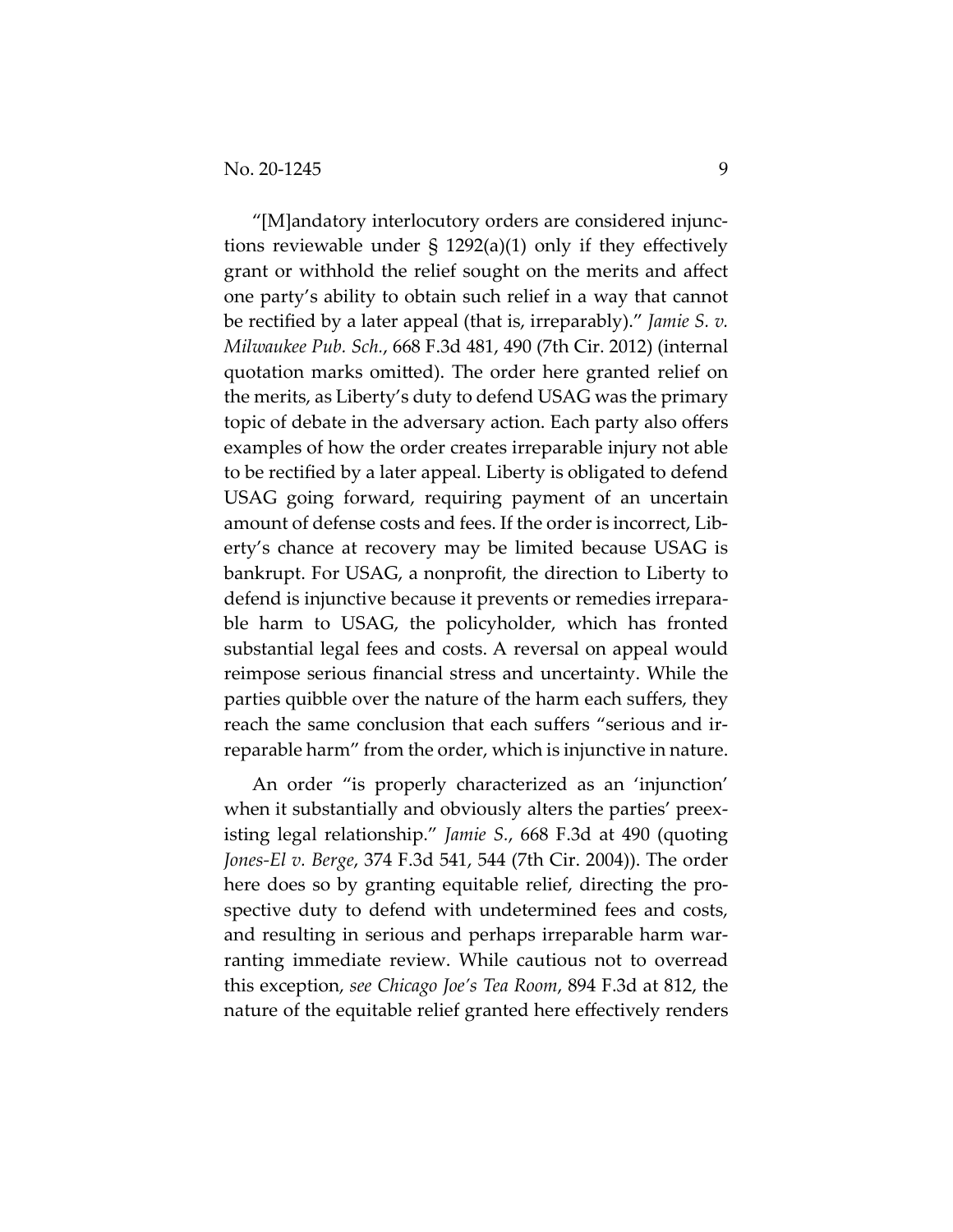the order a reviewable injunction. The "practical effect" test is met here to invoke this court's jurisdiction to permit this appeal under 28 U.S.C. § 1292(a)(1).

Litigation in the bankruptcy and district courts is ongoing. During the pendency of this appeal, the district court denied Liberty's motion for partial judgment under Federal Rule of Civil Procedure 54(b), or in the alternative to certify the order now before us as an interlocutory appeal under 28 U.S.C. § 1292(b). It also denied USAG's motion to certify issues to the Indiana Supreme Court, including an issue before us—the interpretation of the policy's wrongful conduct exclusion. USAG was granted partial judgment under Rule 54(b) against Liberty on USAG's claim for reimbursement of past attorneys' fees for defense of the Nassar-related matters, and that judgment has been appealed. That award shows the substantial and obvious alteration in the parties' relationship. For these reasons, this court has appellate jurisdiction to review the bankruptcy court's findings and conclusions as adopted in the district court's order.

## **D. Indiana Insurance Law**

The parties agree that Indiana substantive law controls, and given that this case comes to us under diversity jurisdiction, we follow that law. *Medical Protective Co. of Fort Wayne v. American Int'l Specialty Lines Ins. Co.*, 911 F.3d 438, 445 (7th Cir. 2018).

Under Indiana law, insurance policies are interpreted "from the perspective of an ordinary policyholder of average intelligence." *Bradshaw v. Chandler*, 916 N.E.2d 163, 166 (Ind. 2009) (citations and quotation omitted). "Although special rules of construction have developed for interpreting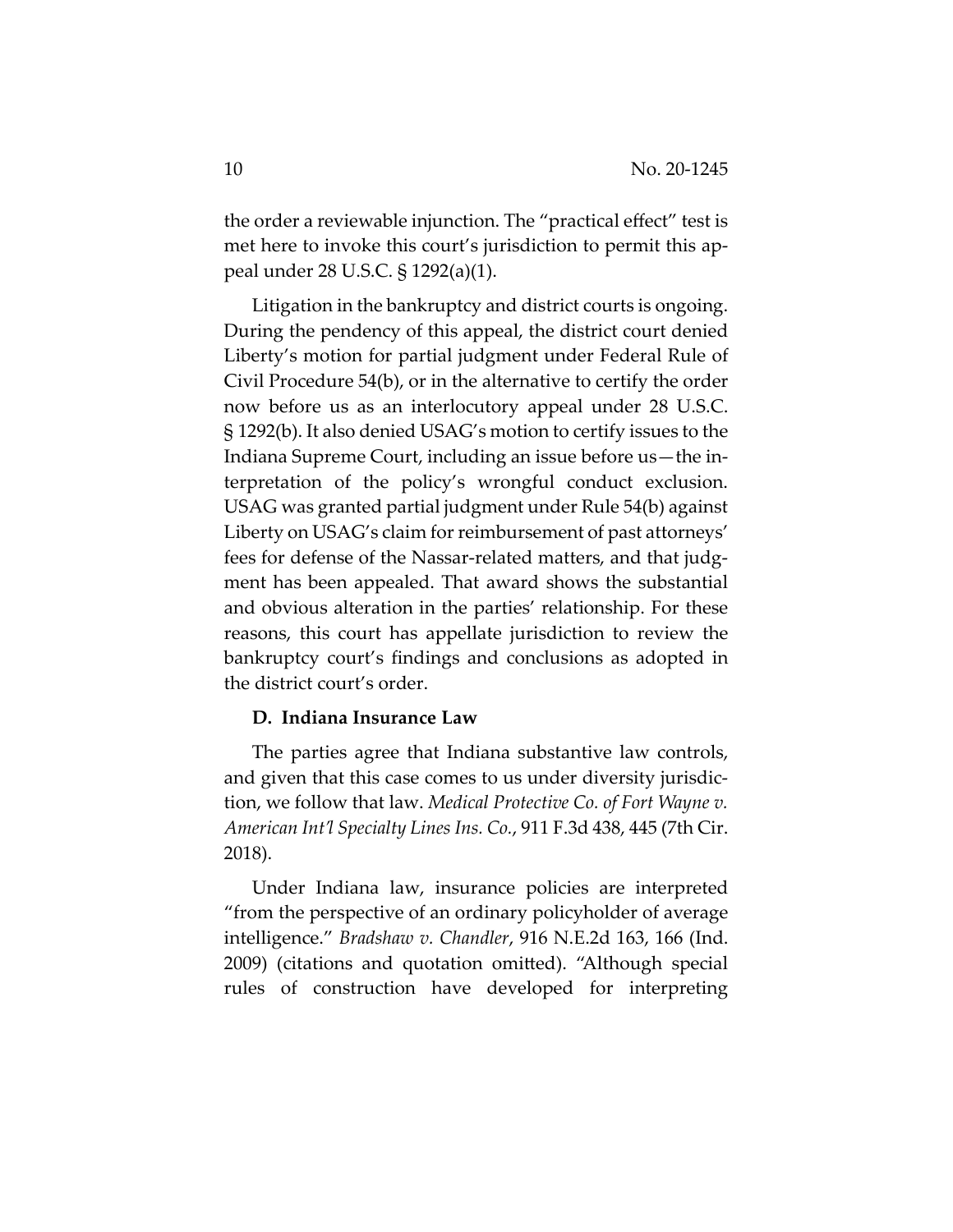insurance policies as a result of the disparity in bargaining power between insurers and insureds, insurance contracts are generally governed by the same rules of construction as other contracts." *Everett Cash Mut. Ins. Co. v. Taylor*, 926 N.E.2d 1008, 1012 (Ind. 2010) (citing *Bradshaw*, 916 N.E.2d at 166).

"[C]lear and unambiguous language in an insurance policy should be given its plain and ordinary meaning." *Everett Cash Mut. Ins. Co.*, 926 N.E.2d at 1012 (citing *Cinergy Corp. v. Assoc. Elec. & Gas Ins. Servs., Ltd.*, 865 N.E.2d 571, 574 (Ind. 2007)); *see also Bradshaw*, 916 N.E.2d at 166. "Ambiguity exists when a policy is susceptible to two or more reasonable interpretations." *Everett Cash Mut. Ins. Co.*, 926 N.E.2d at 1012–13 (citing *Beam v. Wausau Ins. Co.*, 765 N.E.2d 524, 528 (Ind. 2002)). "That is, an insurance policy will be found to be ambiguous in cases where reasonable people would differ as to the meaning of its terms." *Id.* "The fact that the parties disagree over the meaning of the contract does not, in and of itself, establish an ambiguity." *Id*. (citation omitted); *see also Beam*, 765 N.E.2d at 528.

"[W]here there is ambiguity, insurance policies are to be construed strictly against the insurer and the policy language is viewed from the standpoint of the insured." *Nat'l Collegiate Athletic Ass'n v. Ace American Ins. Co.*, 151 N.E.3d 754, 761 (Ind. Ct. App. 2020) (quoting *Allstate Ins. Co. v. Dana Corp.*, 759 N.E.2d 1049, 1056 (Ind. 2001)). "This is especially true where the language in question purports to exclude coverage." *Id*. (citation omitted). "Insurers are free to limit the coverage of their policies, but such limitations must be clearly expressed to be enforceable." *Id.* (citation omitted). "The exclusionary clause must clearly and unmistakably bring within its scope the particular act or omission that will bring the exclusion into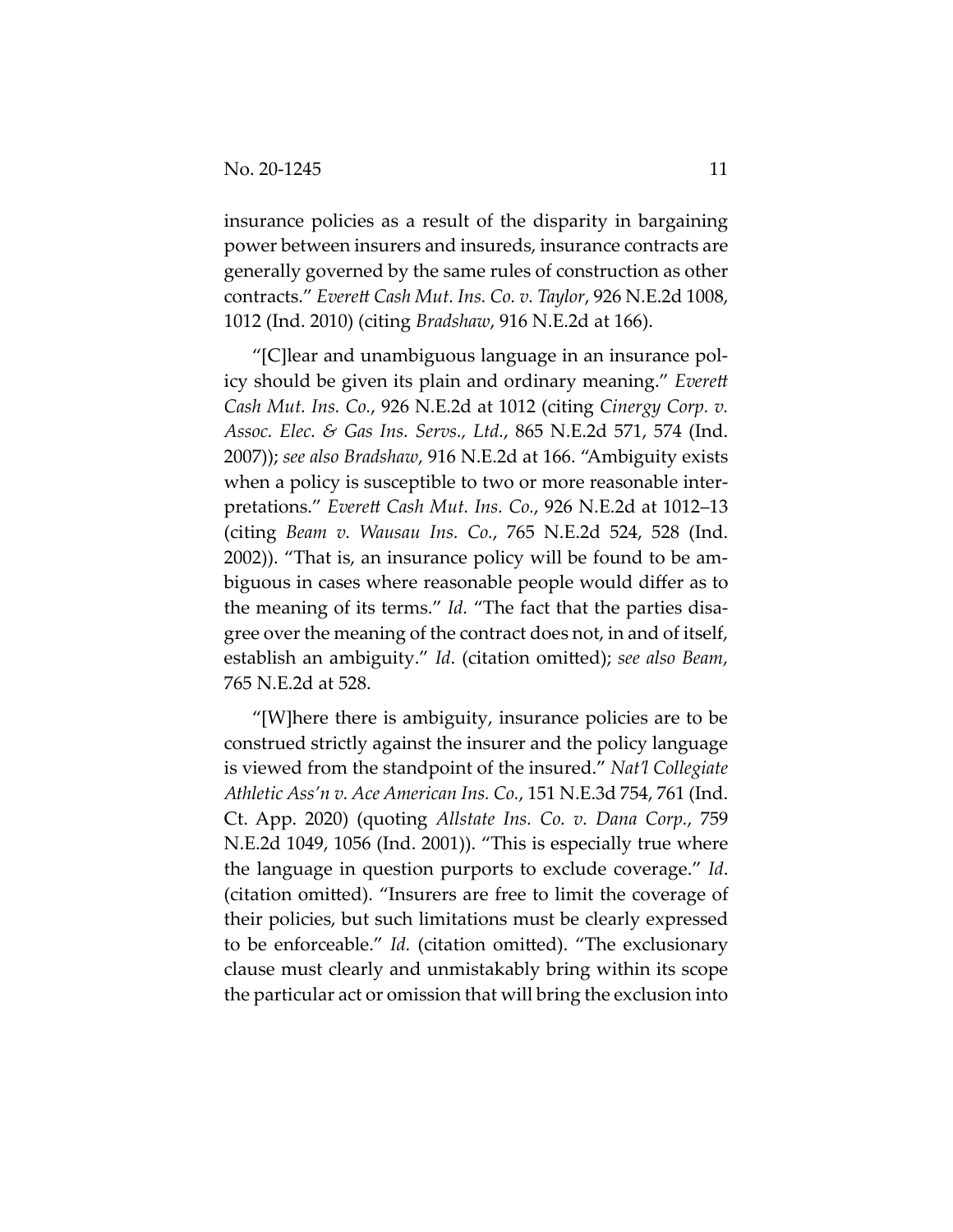play." *Everett Cash Mut. Ins. Co.*, 926 N.E.2d at 1012 (citations and quotation omitted). "Proper interpretation of an insurance policy, even if it is ambiguous, generally presents a question of law that is appropriate for summary judgment." *American Home Assur. Co. v. Allen*, 814 N.E.2d 662, 666 (Ind. Ct. App. 2004) (citing *Colonial Penn Ins. Co. v. Guzorek*, 690 N.E.2d 664, 667 (Ind. 1997)).

The parties brief and argue several issues in this appeal. We begin with whether USAG's claims predate the policy period and therefore are not covered, and whether the policy's wrongful conduct exclusion bars the Nassar-related claims. We continue with the policy's bodily injury exclusion, and whether insurance coverage exists for government investigations and related matters. Then, we consider the parties' argument concerning a \$250,000 "Third Party EPL" sublimit in the policy.

## **II. Notice–When Claims Made**

Liberty argues first that coverage under the claims-made D&O policy is excluded because the initial Nassar-related claims were made before the policy period of May 16, 2016 through May 16, 2017. On this question, the bankruptcy court agreed with USAG and concluded that Liberty had failed to designate evidence that any claims involving Nassar's sexual abuse were made before the policy period began.

The relevant policy provision states:

**Claim** means:

…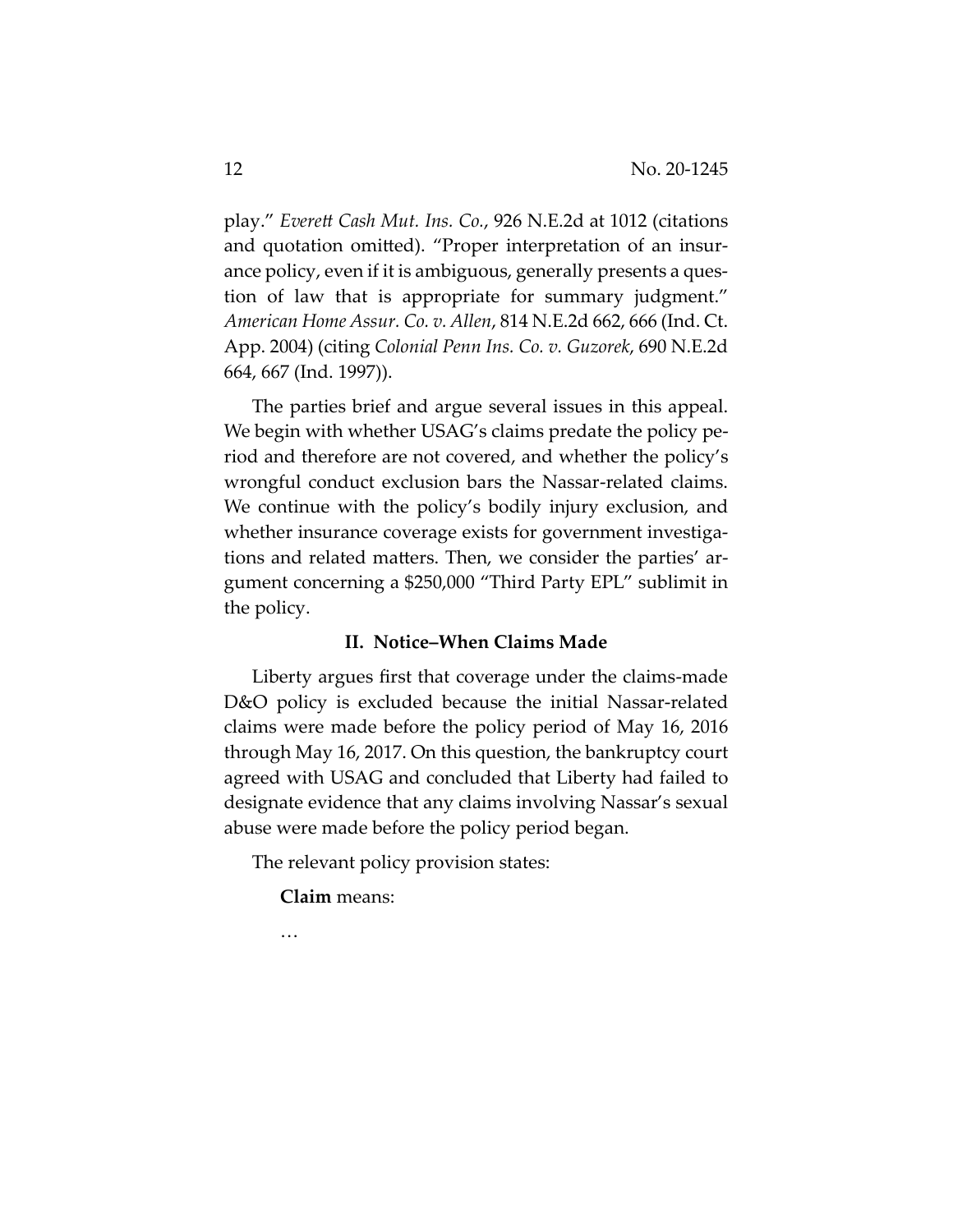…

(c) the commencement of a formal criminal, administrative or regulatory proceeding or formal investigation against an Insured, …

A **Claim** will be deemed first made on the date an **Insured** receives a written demand, complaint, indictment, notice of charges, or order of formal investigation.

Liberty submits the first claim was made no later than 2015, when the FBI interviewed two athletes in response to a request by USAG. Those interviews constitute a formal investigation, Liberty contends, regardless of whether the FBI deemed them part of only a "preliminary investigation." Liberty also asserts that even though Indiana law does not explain the meaning of a "formal investigation," we should find guidance in Indiana case law giving "suit" a "broad interpretation." To Liberty, given the FBI interviews, a Nassar-related claim was first made before the policy period. Because that claim arose from the same interrelated wrongful acts, none of the Nassar-related claims are covered.

As for any evidentiary deficiencies from which its position might suffer, Liberty criticizes the bankruptcy court for not giving it the chance to sufficiently develop the record through discovery. Liberty submits it did not file an affidavit under Federal Rule of Civil Procedure 56(d)—which provides that a litigant can show "that, for specified reasons, it cannot present facts essential to justify its opposition"—because there had never been a Federal Rule of Civil Procedure 26 conference. The insurer also faults the district court for not allowing it to conduct discovery or to present new evidence as part of its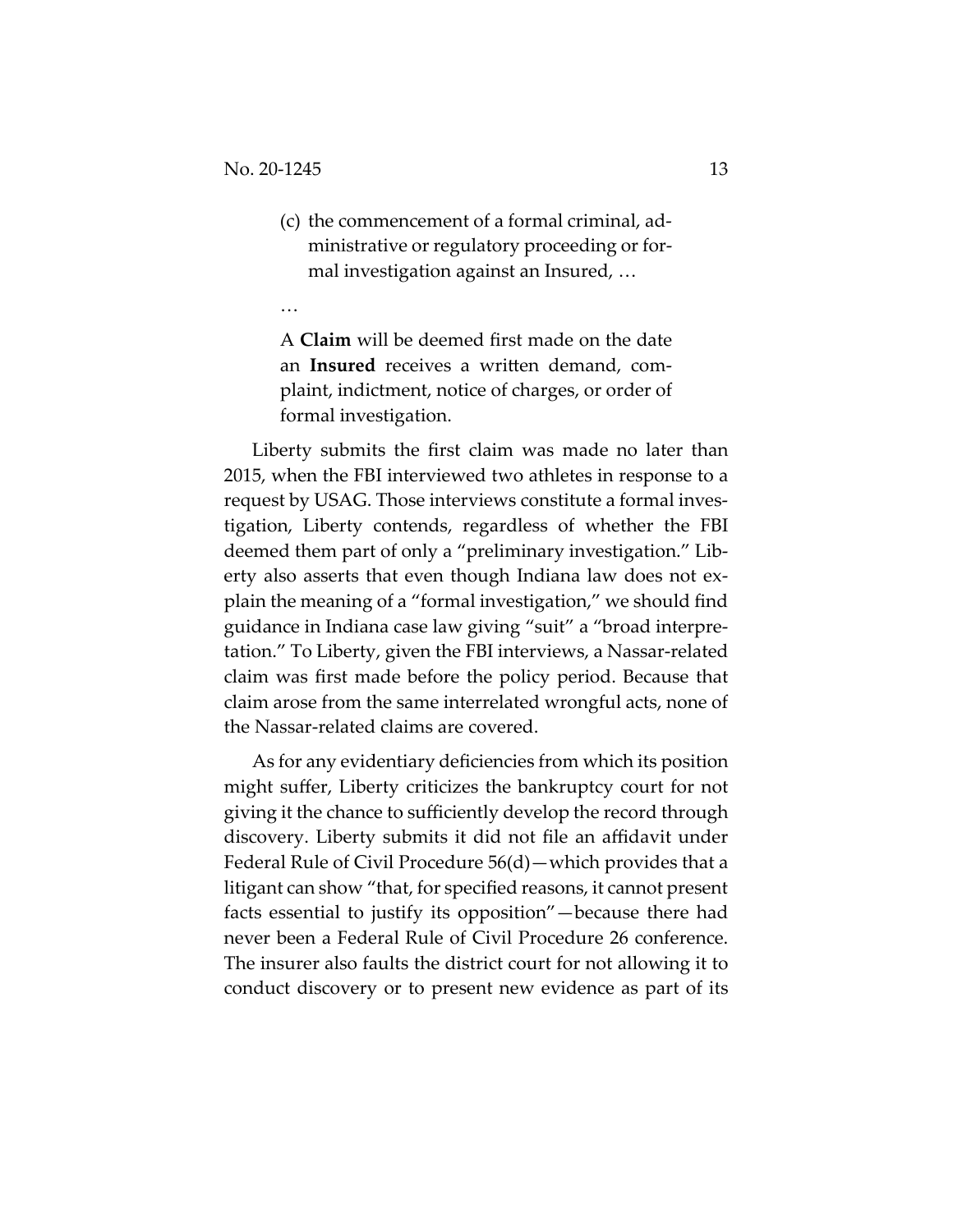objections to the bankruptcy court's proposed findings. To Liberty, Bankruptcy Rule 9033(d) required that the district court consider new evidence in ruling on the parties' motions.

USAG responds that the FBI did not conduct a "formal investigation" because it interviewed only a single witness twice during what it calls a "preliminary investigation." The policy's definition of claim requires USAG receive notice of a formal investigation during the policy period. Liberty's only evidence that an athlete allegedly complained about Nassar in the 1990s, USAG contends, consists of allegations made on "information and belief" in some of the athlete lawsuits. As for other complaints that an investigative report suggested were made in the 1990s, USAG notes that they were made to gym owners and coaches, not to USAG, and thus do not qualify as claims under the policy. By Liberty missing its chance to file a Rule 56(d) affidavit in the bankruptcy court, USAG asserts, Liberty waived all arguments that more discovery was needed. USAG also contests Liberty's interpretation of Bankruptcy Rule 9033(d).

We agree with USAG that the FBI's actions before the policy period did not amount to a claim under the policy. The policy deems a claim made only once "an **Insured** receives a written demand, complaint, indictment, notice of charges, or order of formal investigation." The FBI's interview of one athlete twice, at USAG's request, is not any of those things. Liberty asks us to look to the definition of "suit" under Indiana caselaw, but at issue here is whether there was a claim consisting of a formal investigation. The policy's provisions regarding those terms are expressly defined and do not encompass FBI interviews.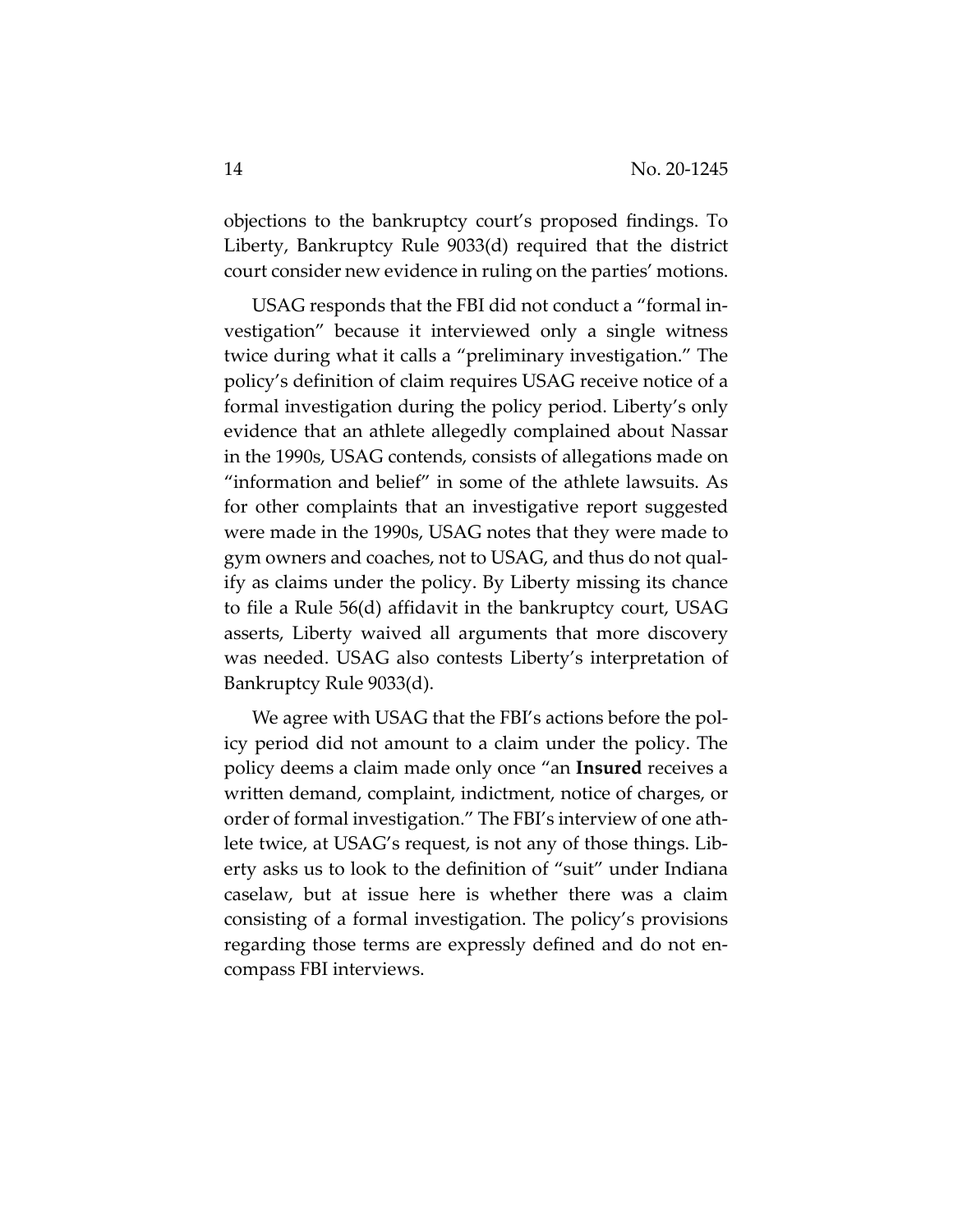As for the complaints made in the 1990s, no evidence suggests they were claims. That several athlete lawsuits allege the existence of such complaints on "information and belief" does not help Liberty. Under Rule 56(c)(2), a party may object, as USAG has, that evidence presented by the other party cannot be presented in admissible form. Statements made on "information and belief" are not admissible for their truth, 10B WRIGHT & MILLER, FEDERAL PRACTICE AND PROCEDURE CIVIL § 2738 (4th ed. 2021), and they do not satisfy the personalknowledge requirement for affidavits. *Weiss v. Cooley*, 230 F.3d 1027, 1034 (7th Cir. 2000). The policy deems a claim made upon notice to an insured, and the other complaints were made to member gyms and coaches, not to USAG or any other insured. Liberty has not shown a genuine issue of material fact on this point.

Liberty complains it could have made that showing if only the bankruptcy and district courts had allowed it to engage in discovery. The insurer insists it was denied relief under Rule 56(d), and it argues that the district court incorrectly decided not to hear additional evidence in its review of the bankruptcy court's recommendations. These decisions are reviewed for an abuse of discretion. *Smith v. OSF HealthCare Sys.*, 933 F.3d 859, 861 (7th Cir. 2019).

Liberty missed its chance to seek discovery in bankruptcy court when it failed to file a Rule 56(d) affidavit explaining how the lack of discovery had prevented it from meeting its burden on summary judgment. That failure "alone justifies affirmance" when a party argues on appeal that it had insufficient opportunity for discovery below. *Woods v. City of Chicago*, 234 F.3d 979, 990 (7th Cir. 2000). This remains true even when a party argued below, like Liberty did, that it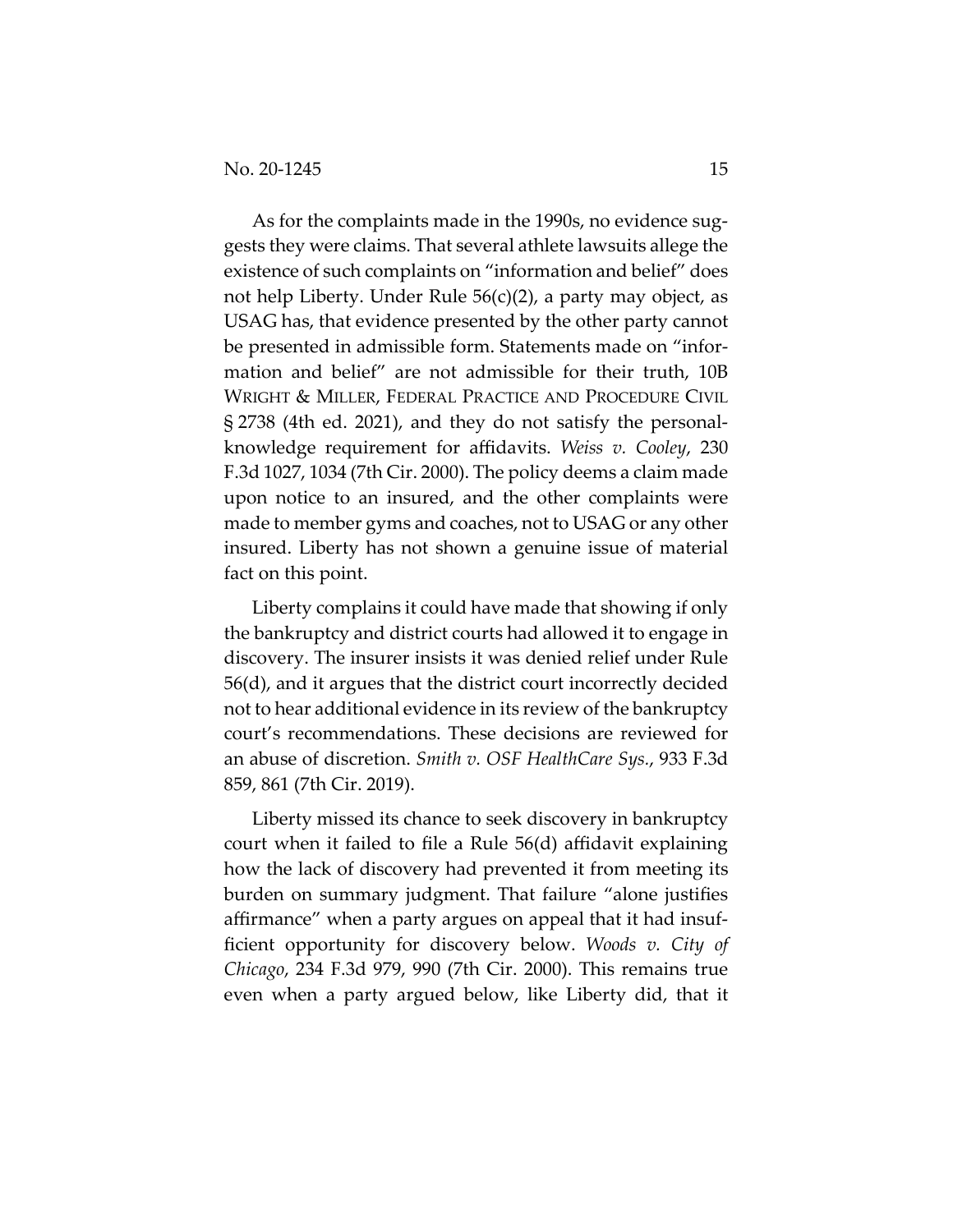needed discovery. *Id.; Kallal v. CIBA Vision Corp.*, 779 F.3d 443, 446 (7th Cir. 2015).

On this point, Liberty offers two arguments. First, it contends Rule 26(d) barred it from filing a Rule 56(d) affidavit. Rule 26(d) provides "[a] party may not seek discovery from any source before the parties have conferred as required by Rule 26(f), except … or when authorized by these rules, by stipulation, or by court order." Indeed, no Rule 26(f) conference had taken place when the bankruptcy court issued its proposed findings and conclusions. But while a court has the authority to oversee the discovery conference, the responsibility for organizing such a conference lies with the parties. *See* Rule 26(f)(2) ("The attorneys of record … are jointly responsible for arranging the conference, for attempting in good faith to agree on the proposed discovery plan, and for submitting to the court within 14 days after the conference a written report outlining the plan.") So, Liberty bears at least some responsibility for a Rule 26(f) conference not occurring.

Moreover, Rule 26(d) is not related to whether a party can ask the court for the need or the right to conduct discovery under Rule 56(d). A Rule 56(d) filing does not require that a party ask the court for the right to conduct discovery. Such a filing need only explain that the lack of discovery was the reason for the party's inability to carry its burden at summary judgment. If the court is satisfied with that explanation, Rule 56(d) enumerates the ways the court can grant relief.

Second, Liberty claims Bankruptcy Rule 9033(d) compelled the district court to consider new evidence, and that the district court erred by refusing to grant the Rule 56(d) motion that Liberty filed along with its objections to the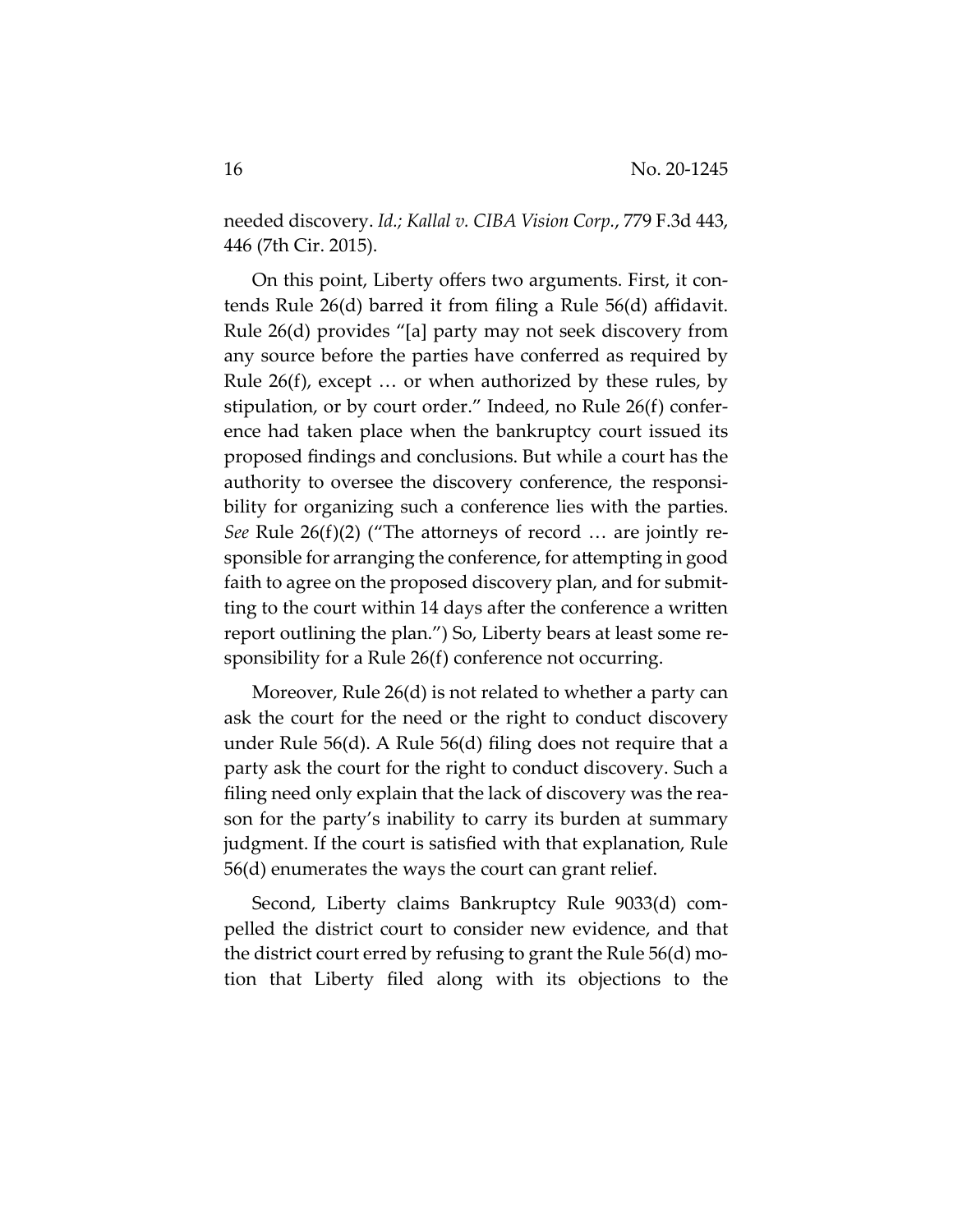bankruptcy court's proposed findings. Rule 9033(d) provides that in reviewing a bankruptcy court's proposed findings:

> The district judge shall make a de novo review upon the record or**,** after additional evidence, of any portion of the bankruptcy judge's findings of fact or conclusion of law to which specific written objection has been made in accordance with this rule. The district judge may accept, reject, or modify the proposed findings of fact or conclusions of law, receive further evidence or recommit the matter to the bankruptcy judge with instructions.

Liberty interprets Rule 9033(d) to mean that the bankruptcy court must review the whole record, or after receiving more evidence, of any portion of the bankruptcy court's findings to which specific objections were filed. Because Liberty filed specific objections, it says the district court was required to accept new evidence.

The 1987 Advisory Committee Notes on Rule 9033 inform its interpretation. The rule was "modeled on Rule 72 F. R. CIV. P.," which governs a district judge's review of a magistrate judge's recommendations on pretrial motions. The Committee Notes state that Rule 9033(d) "adopts the de novo review provisions of Rule 72(b)." Rule 72(b)(3) provides:

> The district judge must determine de novo any part of the magistrate judge's disposition that has been properly objected to. The district judge may accept, reject, or modify the recommended disposition; receive further evidence; or return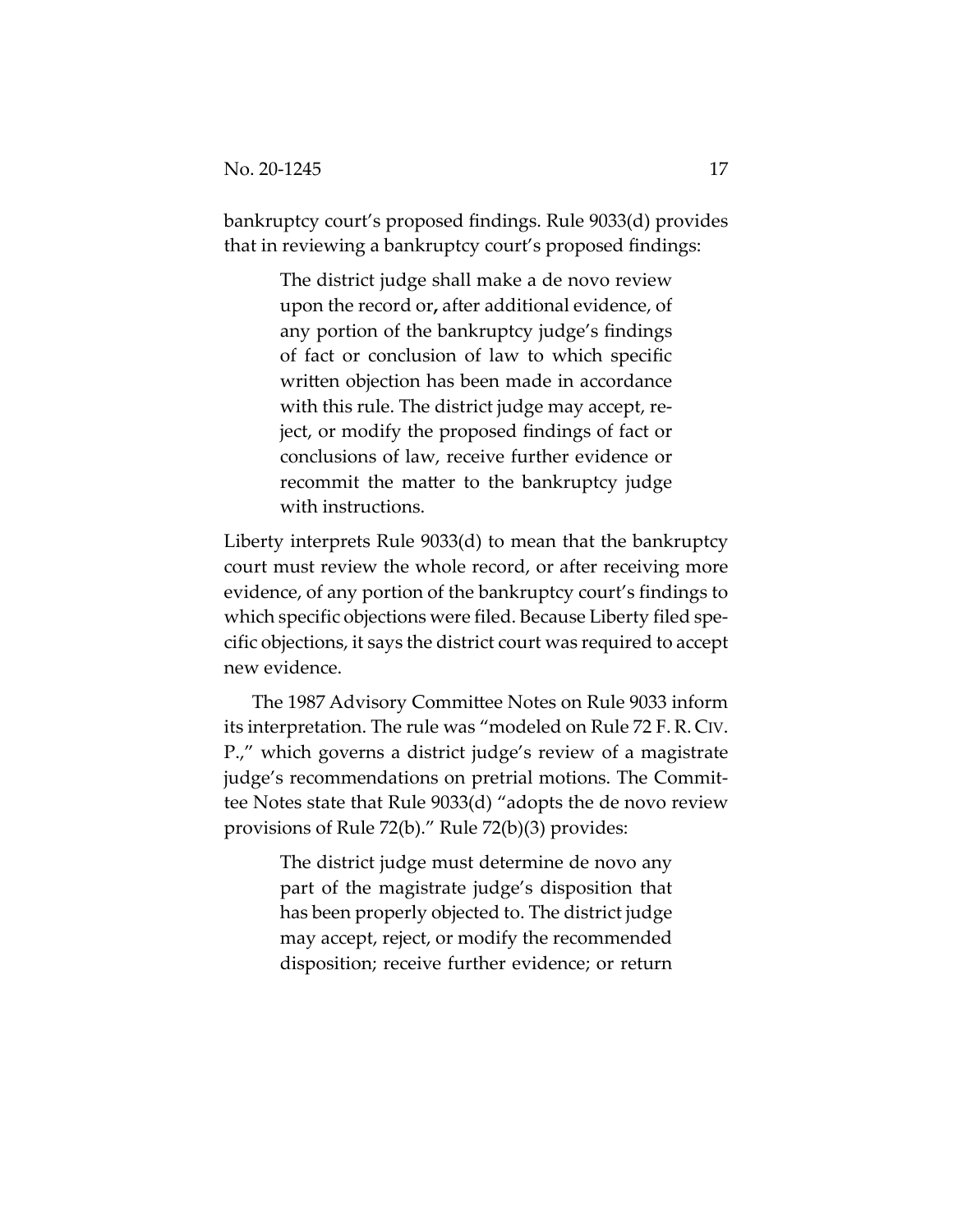the matter to the magistrate judge with instructions.

This court has not addressed the question of when a district judge's review under Rule 72(b) of a magistrate judge's ruling should include new evidence. Other circuits have ruled on this issue that the district court has discretion whether to consider additional evidence not presented to the magistrate judge. *United States v. Howell*, 231 F.3d 615, 621 (9th Cir. 2000) (examining the statutory provision that Rule 72(b) implements—28 U.S.C.  $\S$  636(b)(1)(C)—and holding that "a district court has discretion, but is not required, to consider evidence presented for the first time in a party's objection to a magistrate judge's recommendation."); *Carpet Grp. Int'l v. Oriental Rug Importers Ass'n, Inc.*, 227 F.3d 62, 70 (3d Cir. 2000) (ruling that "the [District] Court has discretion whether to consider additional evidence not presented to the Magistrate Judge"), *overruled on other grounds by Animal Sci. Prod., Inc. v. China Minmetals Corp.*, 654 F.3d 462, 467–68 (3d Cir. 2011); *Freeman v. Cnty. of Bexar*, 142 F.3d 848, 852 (5th Cir. 1998) (observing that the "best description" of the district court's discretion in this circumstance is that "it should be at least as broad as that conferred on the district court to determine motions for reconsideration of its own rulings.").

On the closely related question of whether new arguments, rather than new evidence, can be made to a district judge reviewing a magistrate judge under Rule 72(b), nearly all the circuits have held either that those new arguments may not be made, or that the district court has discretion as to whether to allow them. *See Williams v. McNeil*, 557 F.3d 1287, 1291–92 (11th Cir. 2009) (noting and adopting the positions taken by the First, Fifth, Ninth, and Tenth Circuits). Only the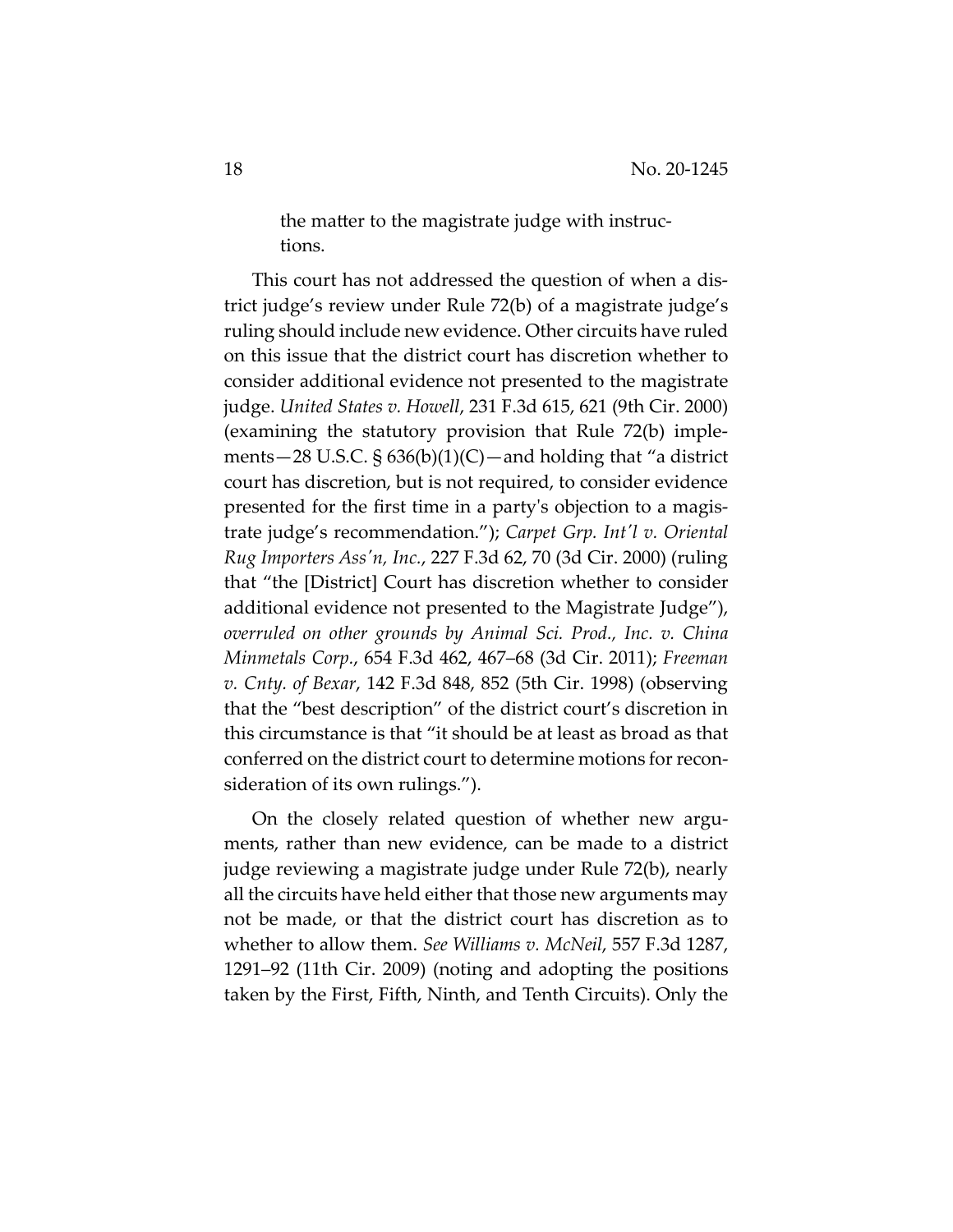Fourth Circuit has held that new arguments must always be allowed. *United States v. George*, 971 F.2d 1113, 1118 (4th Cir. 1992); *see also Samples v. Ballard*, 860 F.3d 266, 273 n.7 (4th Cir. 2017) ("Our approach in *George* is a minority position, and one that has been criticized and rejected by our sister circuits.").

So, the overwhelming interpretation of Rule 72(b) is that the district court's discretion is paramount when reviewing a magistrate judge's proposal on whether to allow a party to make new arguments or to introduce new evidence. This meaning of Rule 72(b) informs our interpretation of Rule 9033(d). Two rules, both promulgated by the Supreme Court under the authority of the Rules Enabling Act, 28 U.S.C. § 2072 (as amended), using virtually identical language, and governing very analogous situations, should be interpreted in light of each other. The related-statutes canon—that related legislative enactments are *in pari materia*, and so should be interpreted harmoniously—confirms that notion. ANTONIN SCALIA & BRYAN A. GARNER, READING LAW: THE INTERPRETATION OF LEGAL TEXTS 252 (2012). *See Erlenbaugh v. United States*, 409 U.S. 239, 243 (1972) ("[A] legislative body generally uses a particular word with a consistent meaning in a given context"). Rule 9033(d) and Rule 72(b) use essentially the same words and phrases to communicate the standard of review and the district court's discretion to consider new evidence. This strongly suggests those words and phrases should be interpreted the same way.

Another reason to doubt Liberty's position is the harmonious-reading canon—"[t]he provisions of a text should be interpreted in a way that renders them compatible." SCALIA & GARNER, *supra*, at 180. Liberty's interpretation of the first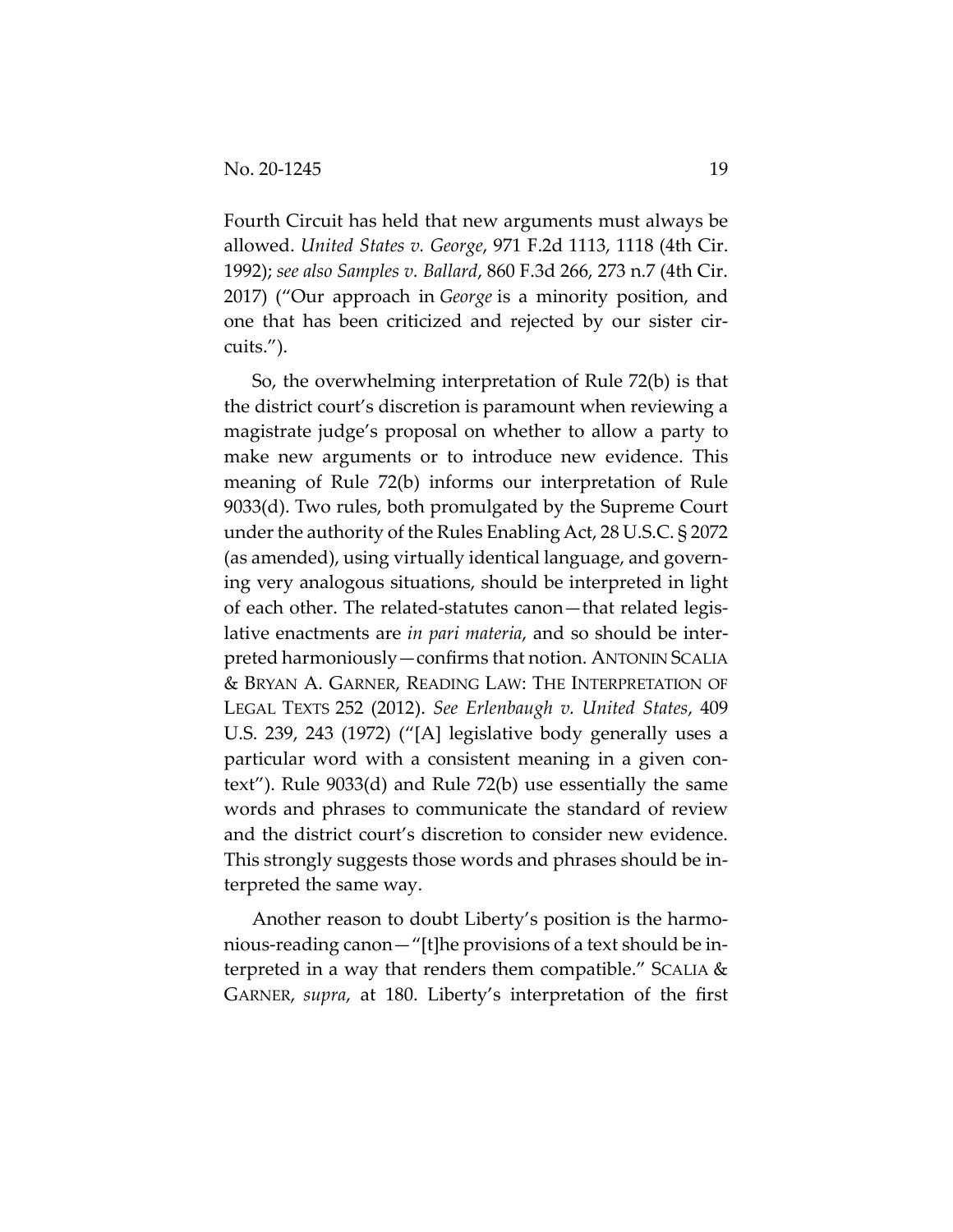sentence of Rule 9033(d), as requiring a district judge to accept new evidence when presented with specific objections, stands in contradiction to the permissive language of the next sentence, which says that the "district judge *may* … receive further evidence." (emphasis added).

Whether a Rule 56(d) affidavit is evidence or an argument—it can have aspects of both—the result is the same: Liberty had no good reason for not filing such an affidavit with the bankruptcy court. Liberty's position that it can present such evidence for the first-time during review of the bankruptcy court's position would unduly limit the bankruptcy court's role. We disagree with Liberty's interpretation of Rule 9033 and conclude that the district court did not abuse its discretion by denying Liberty's request.

In summary, the policy deems a claim made once there has been notice to an insured. Liberty has not shown a genuine issue of material fact that USAG had notice before the policy period commenced. Further, the district court did not abuse its discretion when it decided not to hear additional evidence in its review of the bankruptcy court's recommendations. So USAG is correct that none of the activities before the policy period amounted to a claim made under the policy.

Next to consider are the parties' arguments on the policy's wrongful conduct exclusion and whether it precludes insurance coverage for the Nassar-related claims.

#### **III. Wrongful Conduct Exclusion**

The policy precludes coverage for claims in any way related to certain wrongful conduct by any insured. Liberty argues this exclusion bars coverage for all the Nassar-related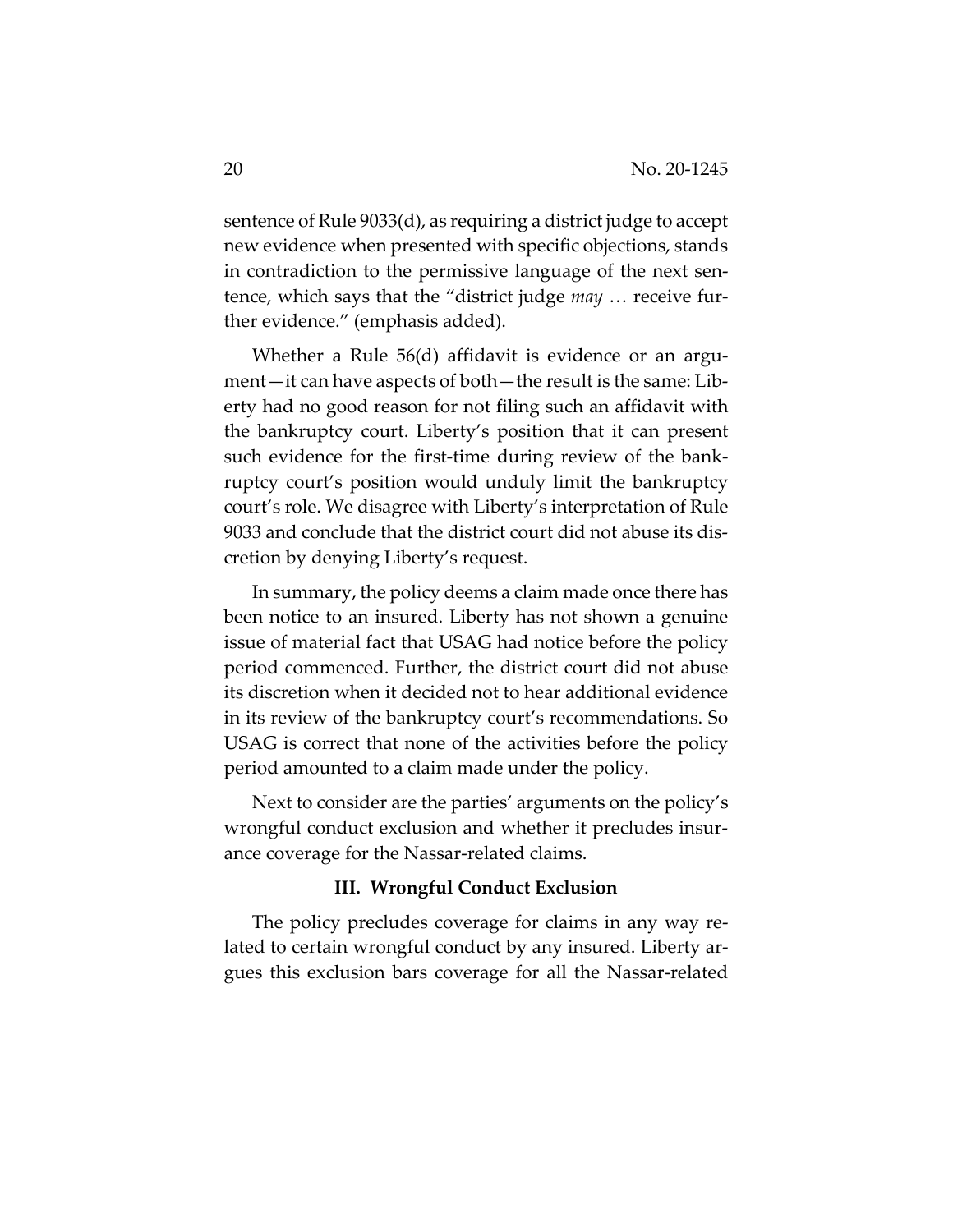claims at issue in this appeal. USAG argues the exclusion applies to none of the claims or to only a small portion of them.

The wrongful conduct exclusion reads:

**4. Claim Exclusions**: This Policy does not apply to any **Claim** made against any **Insured**:

…

**4.9** based upon, arising from, or in any way related to:

…

(b) any deliberately dishonest, malicious or fraudulent act or omission or any willful violation of law by any **Insured**;

provided, however, this exclusion shall only apply if it is finally adjudicated that such conduct in fact occurred.

Also included is what the parties call an anti-imputation clause, or carve-back, as amended by an endorsement. That provides: "For purposes of determining the applicability of Sections 4.1 through 4.9, the **Wrongful Act** of any **Insured Person** shall not be imputed to any other **Insured Person**."

The bankruptcy court sided with USAG and concluded that the wrongful conduct exclusion does not apply to most of the Nassar-related claims. The exclusion is ambiguous, that court found, and in at least one reasonable interpretation the exclusion's two mentions of "any **Insured**" must refer to the same party. Under this reading, Nassar's illegal actions could affect coverage only for Nassar himself, not for USAG. The court also determined that even if the two instances of "any **Insured**" could refer to different people, the requirement that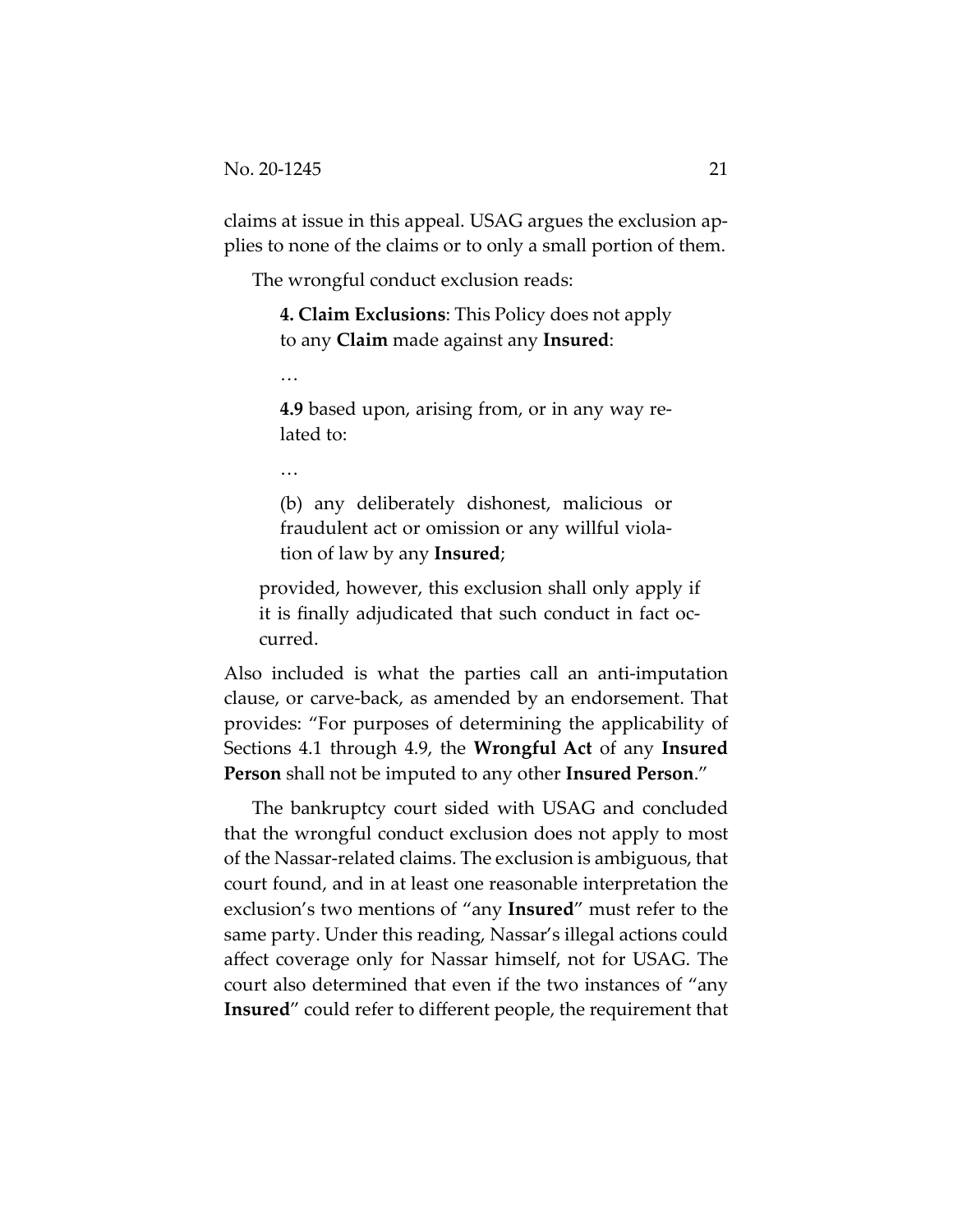the exclusion apply only to conduct that has in fact been finally adjudicated limited the exclusion to those claims concerning the ten instances of abuse for which Nassar was criminally convicted, not those concerning hundreds of other victims. Finally, again in the alternative, the court concluded that the anti-imputation clause prevented the wrongful conduct exclusion from applying. Even though that clause only bars the imputation of the wrongful acts of one "**Insured Person**" to another "**Insured Person**," the bankruptcy court concluded that the anti-imputation clause did not explicitly say that the wrongful conduct of other insureds should be imputed to the "**Insured Organization**," USAG.

On appeal, Liberty renews its argument that the wrongful conduct exclusion bars all the Nassar-related claims. To Liberty, Nassar, an "**Insured Person**," committed a willful violation of law, and the bankruptcy court injected ambiguity where no reasonable person would find it. Even more, Nassar has pleaded guilty, so his wrongful conduct has been finally adjudicated in fact. Liberty maintains that all the Nassar-related claims qualify are "in any way related to" the ten instances of abuse for which he was criminally convicted. Liberty also argues USAG is not an "**Insured Person**" which the policy defines as only natural persons. In response, USAG reiterates the bankruptcy court's reasoning: "any **Insured**" is ambiguous, only ten acts of sexual abuse were finally adjudicated as criminal convictions in Michigan state court, and the anti-imputation clause precludes applying the wrongful conduct exclusion to the Nassar-related claims.4

<sup>&</sup>lt;sup>4</sup> USAG also contends Liberty should be estopped by its pre-litigation communications in which Liberty interpreted the policy differently. But in those communications Liberty reserved its rights, remedies, and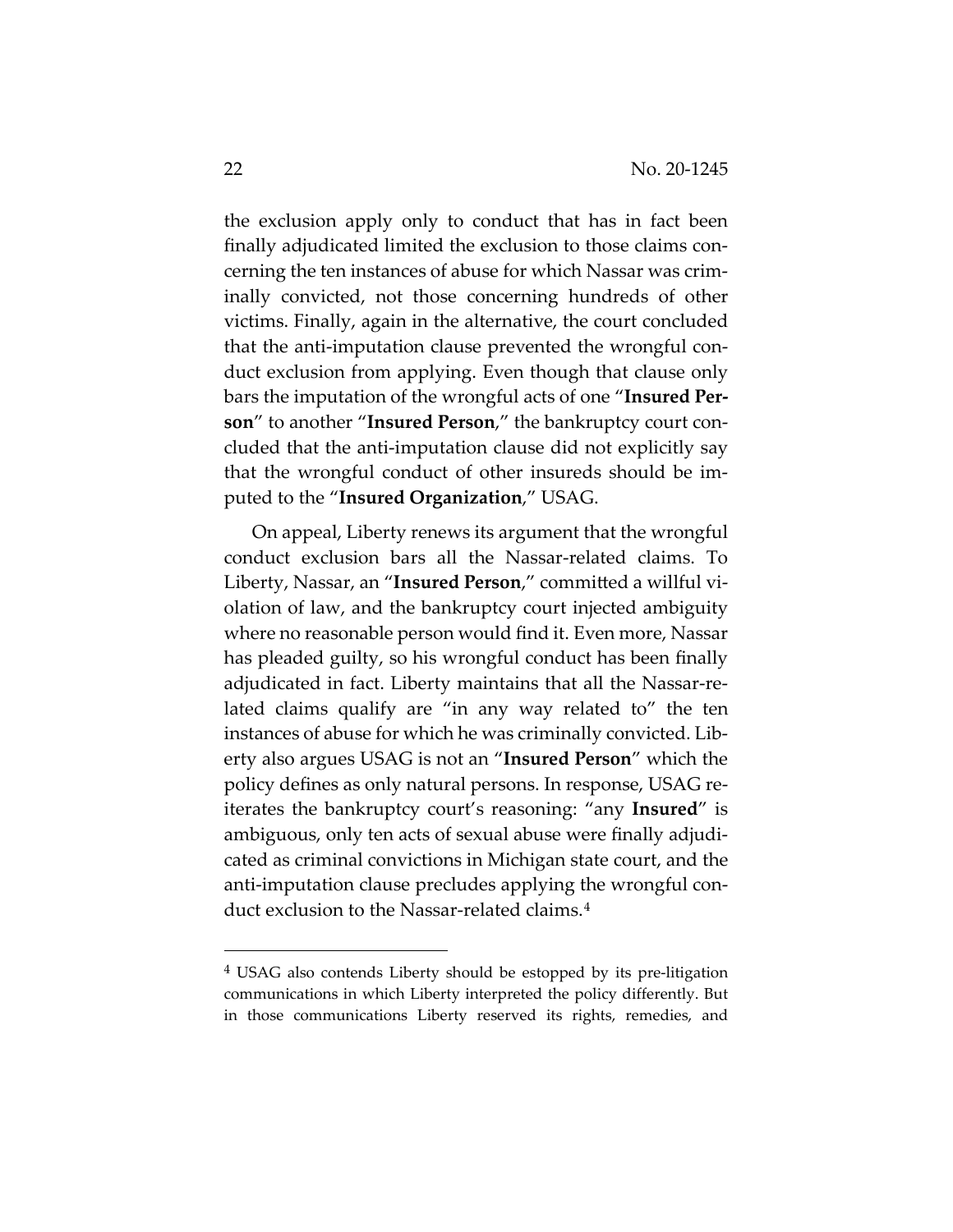Section (A) below provides insurance law background on a wrongful conduct exclusion in a claims-made D&O policy. Then, four phrases in the wrongful conduct exclusion are evaluated—(B) "any **Insured**"; (C) "**finally adjudicated … conduct in fact occurred"**; (D) **"based upon, arising from, or in any way related to"**; and (E) the anti-imputation or carveback clause.

#### **A. Application in a directors' and officers' policy**

D&O policies commonly exclude insurance coverage for claims brought about or contributed to by fraudulent, dishonest, or criminal conduct. *See generally* S. Splitt, *et al.*, 7A Couch on Insurance § 103.40; 9A COUCH ON INSURANCE, § 131:35; G. Lockwood, LAW OF CORPORATE OFFICERS & DIRECTORS: INDEM-NIFICATION AND INSURANCE § 4.19. Some state laws mandate such an exclusion. *See, e.g.*, N.Y. BUS. CORP. LAW § 726(b)(1) (2011).

Many wrongful conduct exclusions in D&O policies include a "final adjudication" requirement. L. Spector, "Insurance Coverage for Business Tort Claims Alleging Intentional Wrongdoing," 51 TORT TRIAL & INS. PRAC. L.J. 91, 95 (2015). For the exclusion to apply, the wrongful conduct must have been determined to have occurred by court judgment or other final adjudication in a separate action in which the conduct was at issue. *See Nat'l Union Fire Ins. Co. v. Continental Ill. Corp.*, 666 F. Supp. 1180, 1186, 1191 (N.D. Ill. 1987); *cf.* 14 COUCH ON INSURANCE, § 201:59. This requirement is strictly construed. If an underlying claim is settled, rather than adjudicated, then the exclusion does not apply. *See Pendergest-Holt* 

defenses under the policy and applicable law, as well as disclaiming their waiver.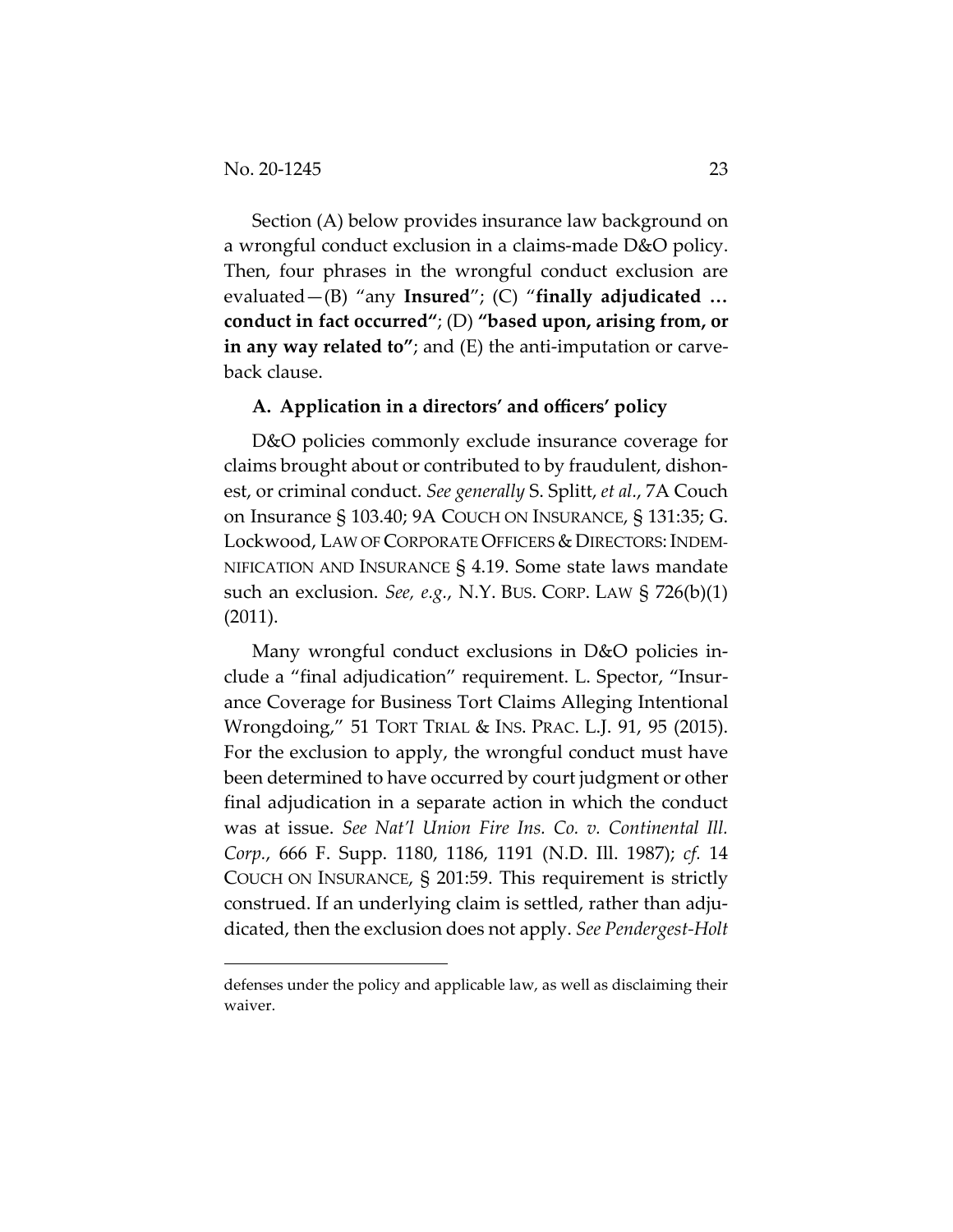*v. Certain Underwriters at Lloyd's of London*, 600 F.3d 562, 572– 73 (5th Cir. 2010). The wrongful conduct exclusions in D&O policies differ fundamentally from those in comprehensive general liability (CGL) policies. The exclusions in a D&O policy require the insurer to show significantly more than might suffice as an intentional act under a CGL policy. Spector, 51 TORT TRIAL & INS. PRAC. L.J. at 95. In some policies, the "final adjudication" requirement includes an "in fact" condition the fraud or dishonesty must have actually occurred. D. Bordon & E. Van Vechten, 4 LAW AND PRAC. OF INS. COVERAGE LITIG. § 47:32 (2021).

Claims in which the intentional wrongdoing rises to the level of "criminal or deliberate fraud," Spector, 51 TORT TRIAL & INS. PRAC. L.J. at 95, are typically not covered due to the wrongful conduct exclusion in a D&O policy. The line between intentional and predictably harmful conduct which may fall within an intentional-acts exclusion, and reckless conduct which may fall outside of it, can sometimes be difficult to draw. *See California Amplifier, Inc. v. RLI Ins. Co.*, 94 Cal. App. 4th 102, 116 (Cal. Ct. App. 2002) (considering whether drunk driving is willful or reckless behavior for purposes of a statutory intentional-acts exclusion).

The wrongful conduct exclusion here includes each of these requirements common to a wrongful conduct exclusion in a claims-made D&O policy. Coverage is excluded for "any **Claim** made as to any **Insured**" "based upon, arising from, or in any way related to" "any deliberately dishonest, malicious or fraudulent act or omission or any willful violation of law by any **Insured**" "provided, however, this exclusion shall only apply if it is finally adjudicated that such conduct in fact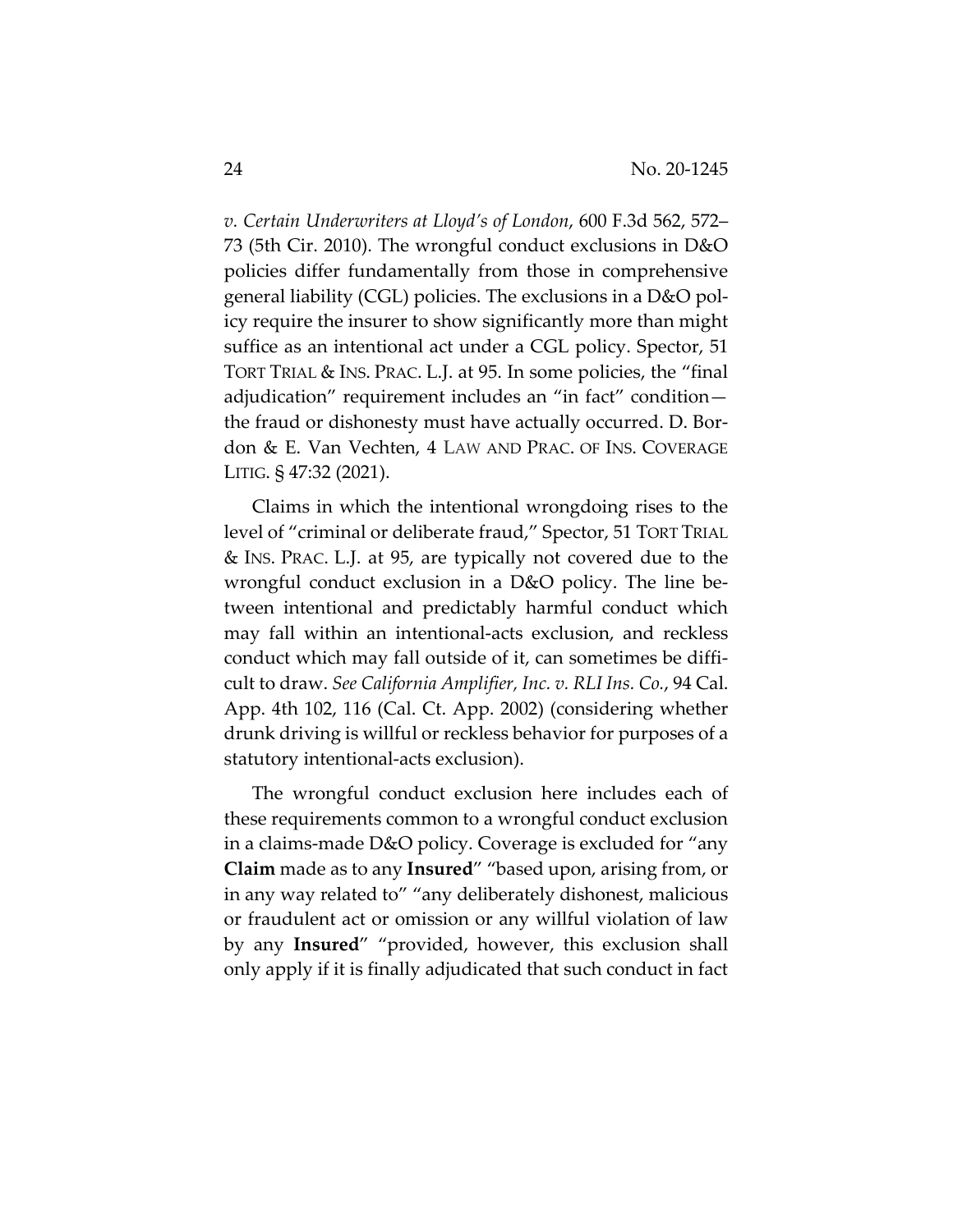occurred." We located no authority applying Indiana law to a D&O policy with this type of wrongful conduct exclusion.<sup>5</sup>

Our interpretation of this wrongful conduct exclusion is informed by the fortuity principle, which underlies all insurance. That principle addresses those situations where a loss is not accidental, as it is against public policy to allow an insured to collect insurance proceeds for a known or expected loss. *Cf. 5200 Keystone Ltd. Realty, LLC v. Netherlands Ins. Comp.*, 29 N.E.3d 156, 161 (Ind. Ct. App. 2015) (explaining the "known loss" doctrine). It would be a moral hazard to insure against liability arising from intentional and inherently harmful conduct, such as criminal conduct. *See Rimert v. Mortell*, 680 N.E.2d 867, 873 (Ind. Ct. App. 1997).

With this background, we evaluate the various contested phrases in the wrongful conduct exclusion.

## **B. "any Insured"**

To paraphrase, the policy does not apply to any claim against "any **Insured**" in any way related to wrongful conduct by "any **Insured.**" The bankruptcy court determined and neither party disputes—that USAG and Nassar are each an "**Insured"** under the policy.

Liberty contends the only reasonable reading of the wrongful conduct exclusion is that the first "any **Insured**" encompasses anyone, including USAG, and that the second "any **Insured**" also encompasses anyone, including Nassar. Under this reading, the exclusion would reach all Nassar-

<sup>5</sup> This question does not reoccur under Indiana law and is specific to this factual context, so it is not a good candidate to certify to the Indiana Supreme Court pursuant to Circuit Rule 52(a).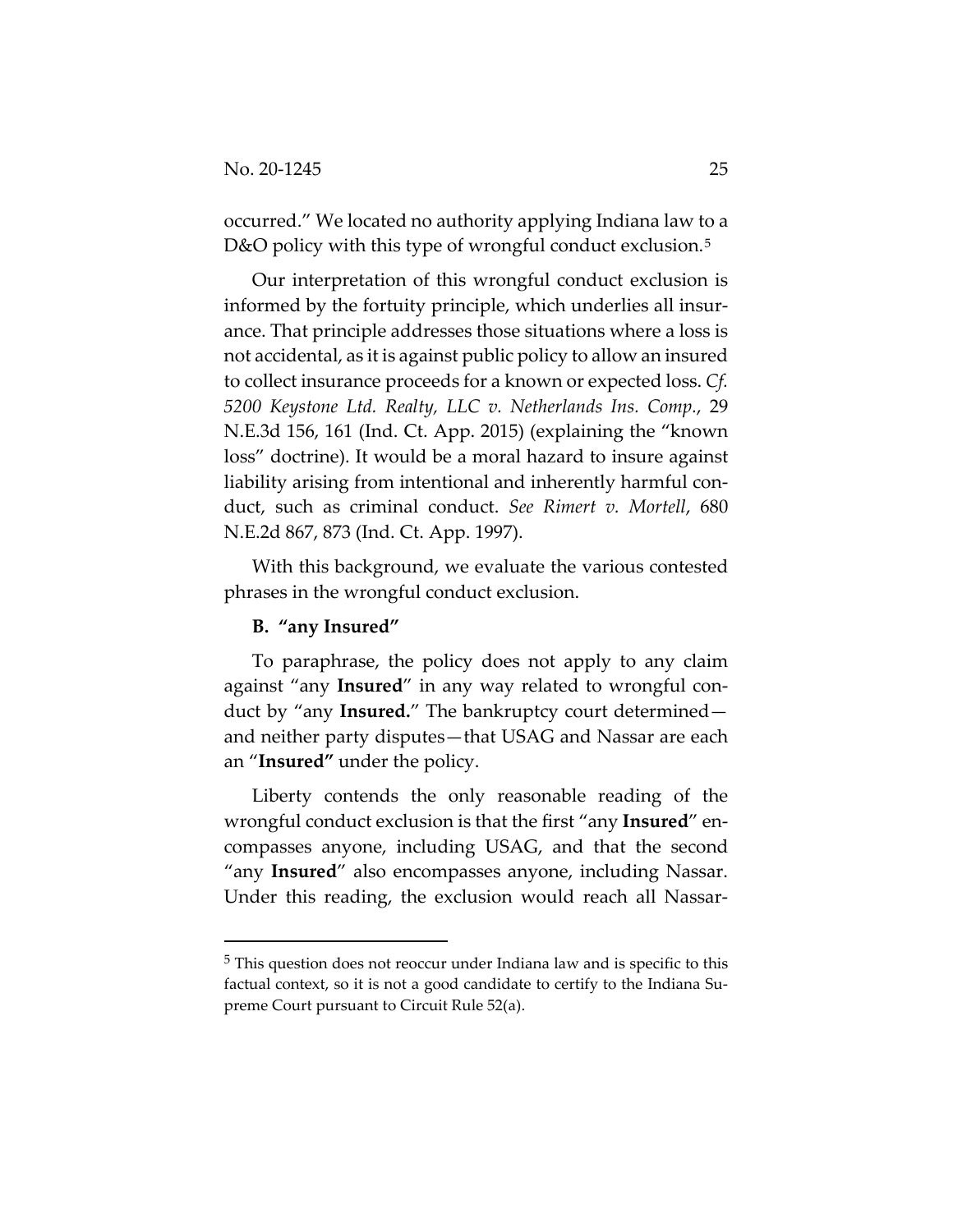related matters. In contrast, the bankruptcy court ruled, and USAG advances, that "any **Insured**" refers only to the same, single insured. In effect, the first "any **Insured**" would apply to "*an* **Insured**" and the second "any **Insured**" would apply to "*the* **Insured**" or "*that* **Insured**."

The parties spend much of their briefing on this issue discussing two decisions which interpret policies that include the phrase "any insured"—*Frankenmuth Mut. Ins. Co. v. Williams by Stevens*, 690 N.E.2d 675 (Ind. 1997), and *Holiday Hospitality Franchising, Inc. v. AMCO Ins. Co.*, 983 N.E.2d 574 (Ind. 2013). Neither case presents a controlling interpretation of the phrase, however.

USAG likes *Frankenmuth*, in which the Indiana Supreme Court concluded that an intentional injury exclusion did not bar coverage for a claim against a wife whose alleged negligence allowed her husband to intentionally carry out a sexual molestation. 690 N.E.2d at 678*.* The exclusion in that case said that the policy did not cover liability "caused intentionally by or at the direction of any insured." *Id*. The Indiana Supreme Court reasoned that the exclusion applied to "liability," not "personal injury," and that the liability was for the wife's negligence, not for the husband's intentional wrongdoing. *Id*. at 679. Under *Frankenmuth*, USAG submits that the wrongful conduct exclusion does not apply to any claims regarding Nassar's assaults.

Liberty asks us to focus on *Holiday Hospitality*. There, a minor guest was molested by a hotel employee who entered the guest's locked room at night. 983 N.E.2d at 576. The minor's mother sued the hotel franchisor, the franchisee, and the franchisee's owner for battery, emotional distress, and various negligent employment practices. The defendants were all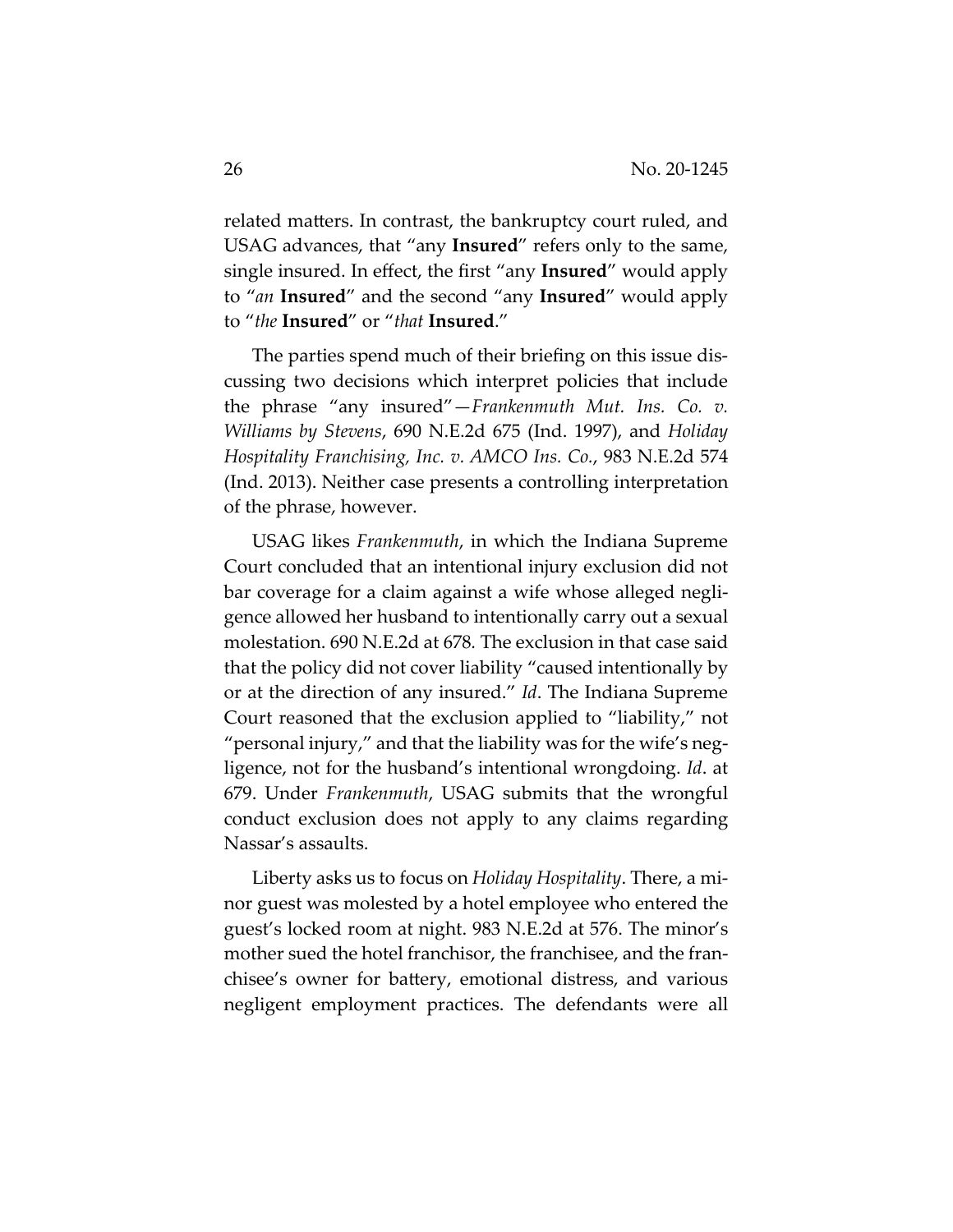insured under the policy and turned to it for coverage. But the insurer argued the claims were not covered, due to exclusions for "bodily injury," or "personal and advertising injury" arising out of "[t]he actual or threatened abuse or molestation by anyone of any person while in the care, custody or control of the insured," *id.*, as well as negligent employment, investigation, supervision, etc. "of a person [responsible for such conduct] for whom *any* insured is or ever was legally responsible." *Id.* at 581. In *Holiday Hospitality*, the Indiana Supreme Court ruled that the use of the word "any" conclusively barred coverage for all co-insureds. *Id*. The court's analysis would have differed, though, if instead of the exclusion applying to "any insured" it applied to "the insured." *Id*. at 581 n.10.

Despite some superficial appeal, neither decision controls. The policies in each case lack the clauses central to the meaning of this wrongful conduct exclusion. Unlike the claimsmade D&O policy here, the homeowner's policy in *Frankenmuth* is an occurrence policy, which did not bar coverage of "any **Claim**" against "any **Insured**" "in any way related to" the conduct of "any **Insured**." Just so, in *Holiday Hospitality* the court analyzed an occurrence-based rather than claims-made policy, 983 N.E.2d at 576, 578, that included the phrase "any insured" as part of an express exclusion for negligent-supervision liability, a provision absent here. *Id.* at 581 & n.10.

With this gap in controlling Indiana authority, we focus on the text of the policy. The wrongful conduct exclusion's plain and ordinary meaning, *see Everett Cash Mut. Ins. Co.*, 926 N.E.2d at 1012, is that the modifier "any" before the dedicated term "**Insured**" means "any"—not "an," "the," or "that." The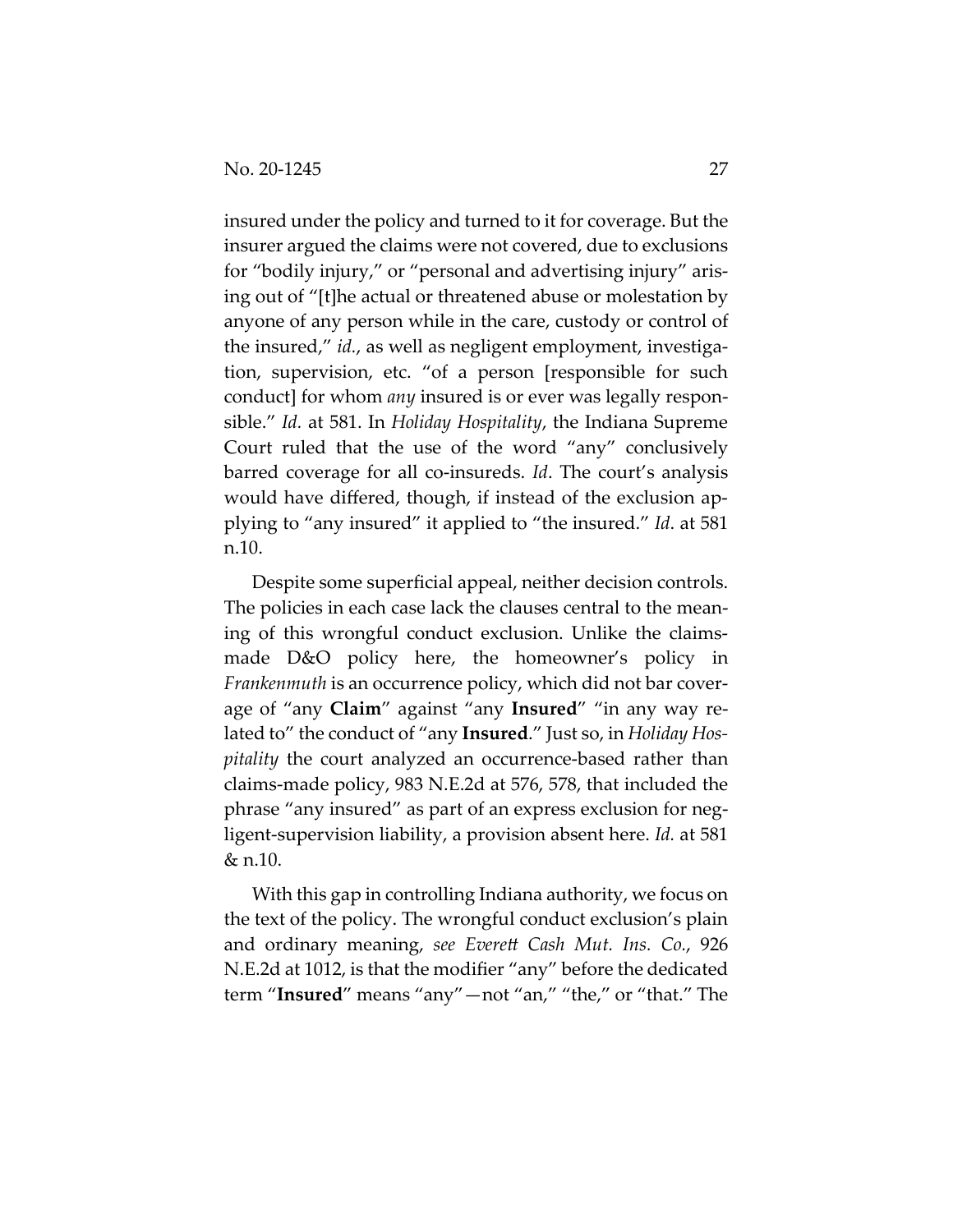bankruptcy court's interpretation erases the second occurrence of "any" in the exclusion, which is contrary to that provision's plain meaning. Each instance of "any **Insured**" can refer to a different insured. If the two occurrences were supposed to always refer to the same person, the second instance would have said "that Insured," or "that same Insured," or another such construction which would carry that meaning. But the wrongful conduct exclusion does not say that.

Substituting "Nassar" and "USAG" for the term "**Insured**" shows how the term "any **Insured**" should be read here. Nassar is "any **Insured**," so the exclusion applies based on his wrongful conduct. USAG is also "any **Insured**," so the exclusion precludes coverage for "any **Claim**" against USAG (subject, of course, to the remainder of the requirements of the wrongful conduct exclusion). USAG is not correct that if the second "any **Insured**" refers to Nassar, that the first "any **Insured**" is necessarily limited to Nassar. "Any" is defined as "one, some, or all indiscriminately of whatever quantity."<sup>6</sup> "Any" cannot be defined as the bankruptcy court did, so the exclusion bars coverage only for the offending person. USAG's interpretation essentially asks us to rewrite the exclusion, which would not be proper. *Keckler v. Meridian Sec. Ins. Co.*, 967 N.E.2d 18, 28 (Ind. App. 2012) ("[w]e may not rewrite an insurance contract") (quoting *Bowen v. Monroe Guar. Ins. Co.*, 758 N.E.2d 976, 980 (Ind. App. 2001)).

The double use of "any **Insured**"—negotiated by sophisticated parties—is broad language that does not present

<sup>6</sup> "Any." *Merriam-Webster.com Dictionary*, Merriam-Webster, https://www.merriam-webster.com/dictionary/any. Accessed Feb. 25, 2022.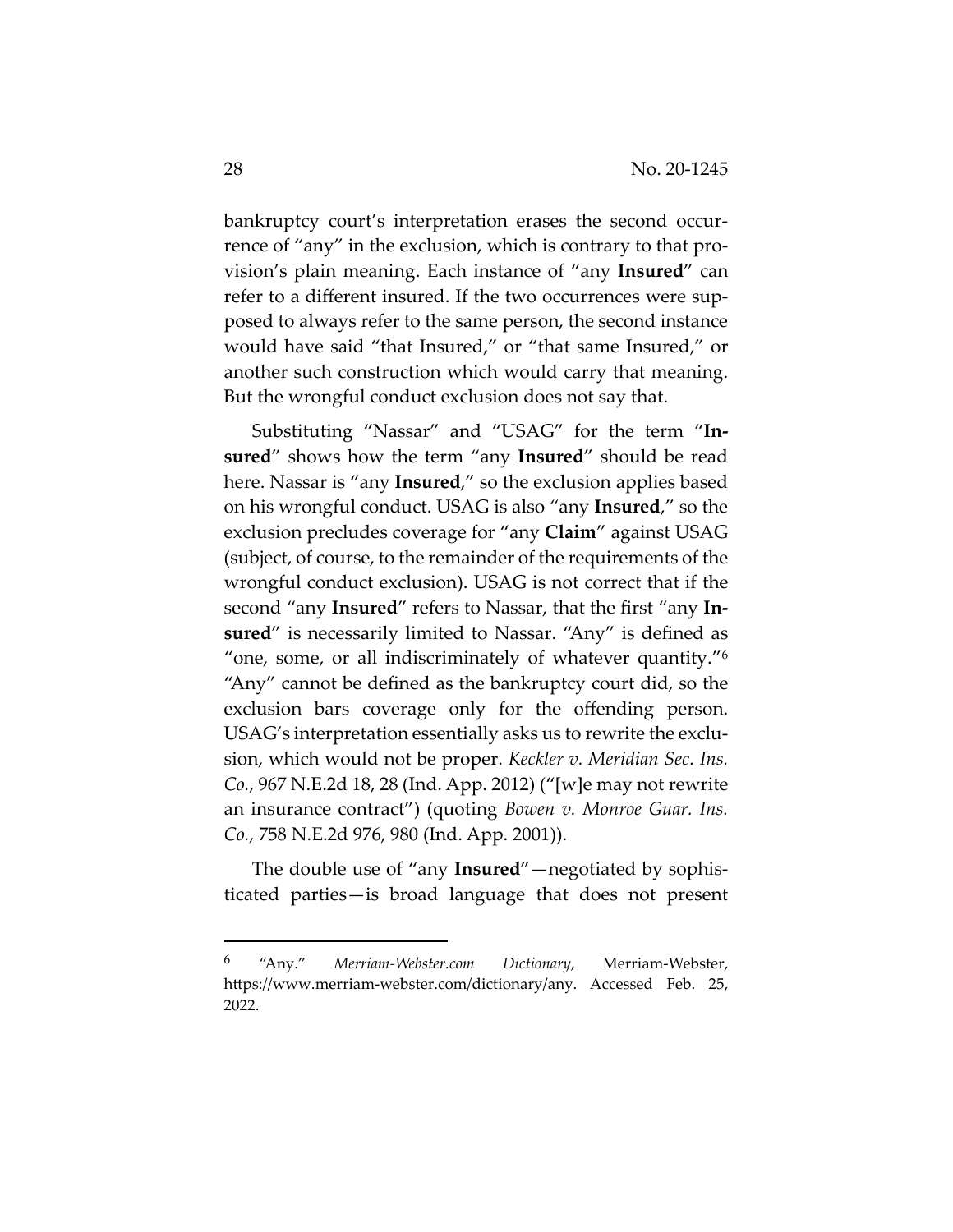ambiguity. "Any," to a reasonable person, does not mean "the" and is not limited to a particular insured's conduct. *See, e.g., Bonin v. Westport Ins. Co.*, 930 So. 2d 906, 915 (Sup. Ct. La. 2006) (holding that insured against whom claim was made need not be the same insured who committed the wrongful act as long as the claim was based upon, arose out of, or indirectly resulted from "an" insured's wrongful act and such insured had been so adjudged). Language excluding coverage must be clearly expressed to be enforceable. *Nat'l Collegiate Athletic Ass'n. v. Ace American Ins. Co.*, 151 N.E.3d at 761; *Everett Cash Mut. Ins. Co.*, 926 N.E.2d at 1012. This interpretation meets that requirement. "Any **Insured**" is broad, yet clear in its meaning, so it does not admit of ambiguity. It would muddy the language to read "any" to mean something other than "without restriction." In the absence of ambiguity, this portion of the wrongful conduct exclusion is not construed against Liberty.

For these reasons, Liberty correctly reads the "any **Insured**" language of the wrongful conduct exclusion. The bankruptcy court's recommendation incorrectly found ambiguity in this portion of the policy.

### **C. "finally adjudicated … conduct in fact occurred"**

The wrongful conduct exclusion "shall only apply if it is finally adjudicated that such conduct in fact occurred."

To the bankruptcy court, "USAG's interpretation of the 'final adjudication' requirement is reasonable and an ordinary policy holder of average intelligence would conclude that the exclusion only bars coverage for indemnity for costs arising from a finally adjudicated intentional wrongful act." "Nassar's conduct has only been adjudicated as to the ten crimes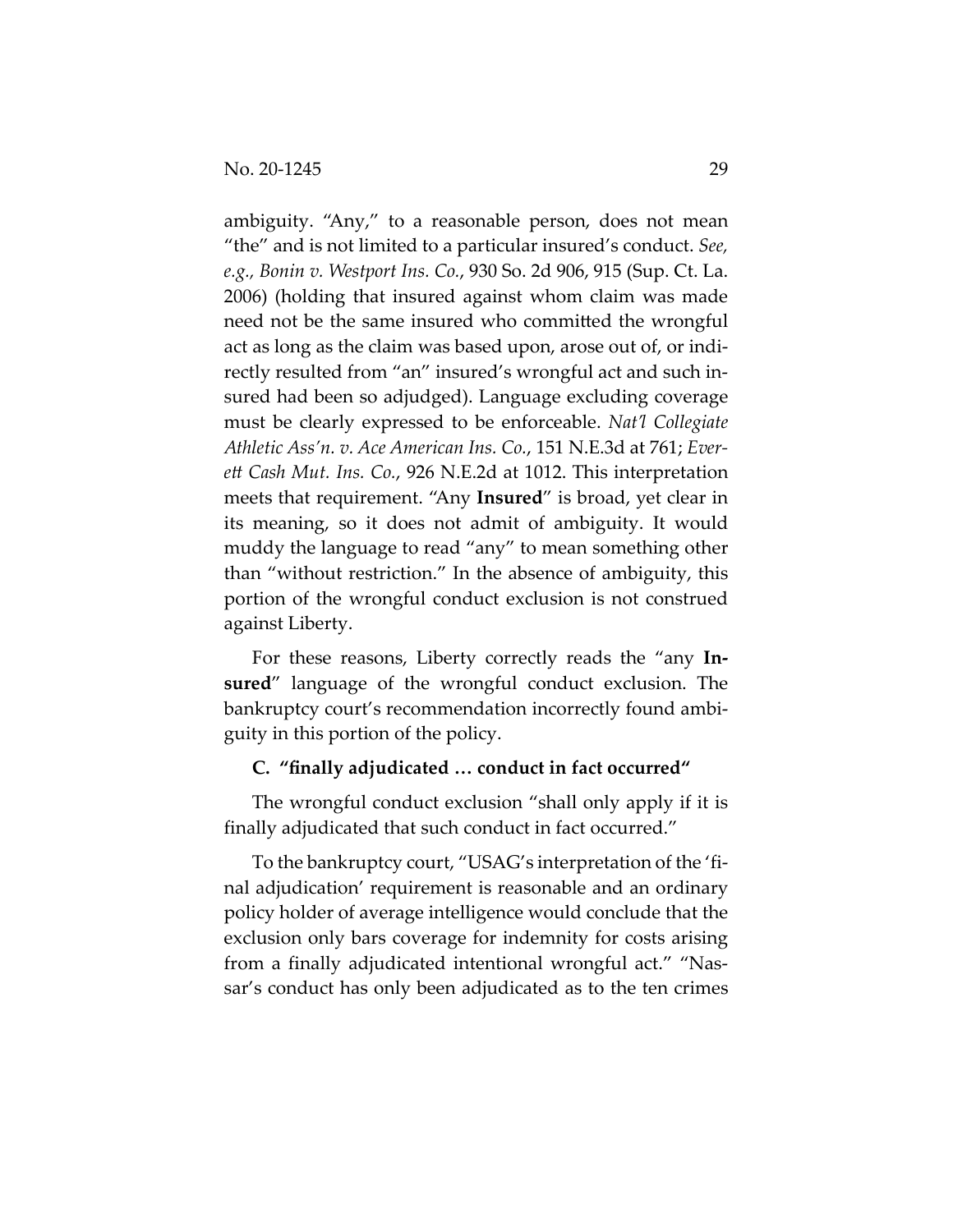on which a guilty verdict was entered," according to that court, not those concerning hundreds of other victims. USAG agrees with this ruling, but Liberty pushes back, contending that all of Nassar's sexual abuse which underlies the Nassarrelated claims was finally adjudicated in Michigan's courts.

The resolution of Nassar's state criminal cases informs whether, and how much of, his wrongful conduct has been "finally adjudicated" for purposes of the wrongful conduct exclusion. His prosecution culminated in Nassar and Michigan entering into two written plea agreements, one in Eaton County and one in Ingham County. Nassar signed the agreements and during his guilty plea colloquies under oath he orally admitted their terms.

Nassar pleaded guilty to and was sentenced on ten counts of first degree criminal sexual conduct in violation of Michigan Combined Law 750.520b, three in Eaton County and seven in Ingham County. Twenty-nine other counts—10 in Eaton County and 19 in Ingham County—were dismissed, a majority of those when Nassar pleaded guilty (with some dismissed earlier at a preliminary hearing). Per the dockets in these cases, the counts dismissed at the guilty plea hearings were *nolle prosequi*—"will no longer prosecute"—a prosecutor's formal notice of abandonment of those charges. In Michigan, a *nolle prosequi* is a dismissal without prejudice, which does not preclude initiation of a later prosecution. But the entry of the order of *nolle prosequi* may be the final act of a binding agreement in a case on which a defendant may rely. 1A GILLESPIE MICH. CRIM. L. & PROC. § 16:52 (2d ed. April 2021).

The plea agreements between Michigan and Nassar include several provisions relevant to the "final adjudication" requirement. Nassar also admitted to these provisions during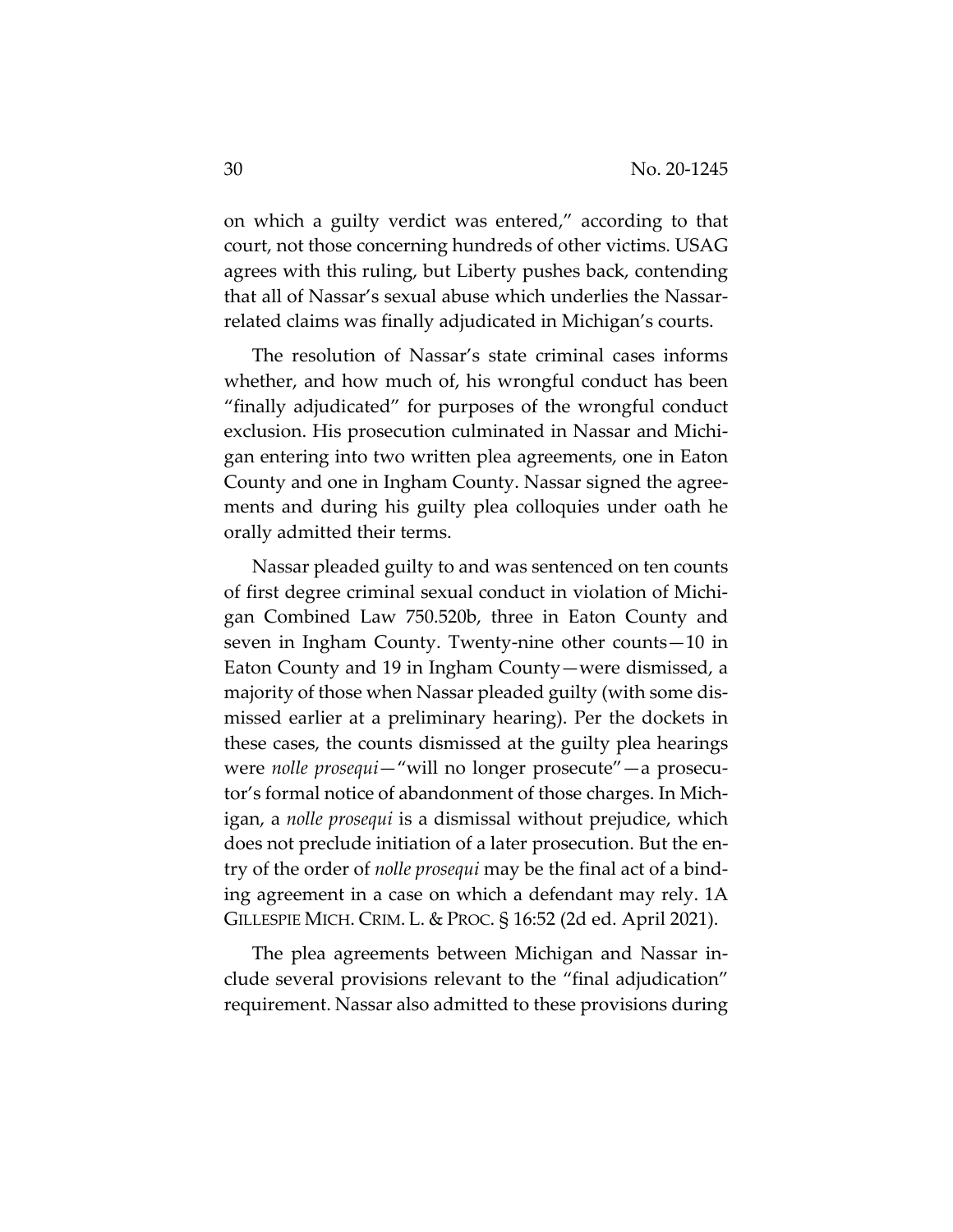his guilty plea colloquies. First, Nassar waived any and all defenses to the conduct for which he pleaded guilty (including that his crimes were "for a legitimate medical purpose"). Second, the plea agreements included a non-prosecution agreement "for all reported Criminal Sexual Conduct charges reported to the [MSU] Police Department as of November 22, 2017." Attached to each plea agreement was a list of 115 cases not to be prosecuted. Third, during the plea colloquies, and in compliance with Michigan's Crime Victim's Rights Act, the prosecutor confirmed that the terms of the plea agreements had been discussed with all the victims, who agreed with those terms. Fourth, under the plea agreements Nassar agreed to allow all victims or their representatives to give victim impact statements at his sentencing hearings, including the 125 victims who had reported their assaults to the MSU Police Department and the other-acts victims identified on the prosecution's witness list. Most of Nassar's victims made such statements when he was sentenced, either in person, through representatives, or in writing—65 in Eaton County, and 156 in Ingham County. Nassar's plea agreements and sentencings encompassed his convicted crimes, and the Michigan Court of Appeals has affirmed Nassar's convictions and sentences.7

<sup>7</sup> *People v. Lawrence Nassar*, 2020 WL 7636250 (Mich. Ct. App. Dec. 22, 2020) (unpublished opinion). Nassar has applied for leave to appeal to the Michigan Supreme Court, which the Michigan Attorney General has opposed, and the Michigan Supreme Court has yet to decide. Michigan Supreme Court Case No. 162615.

The argument that final adjudication occurs only upon exhaustion of appellate remedies has generally been rejected. *See, e.g.*, *Unencumbered Assets Tr. v. Great Am. Ins. Co.*, 817 F. Supp. 2d 1014, 1033 (S.D. Ohio 2011) (rejecting argument that exhaustion of appellate review was required to trigger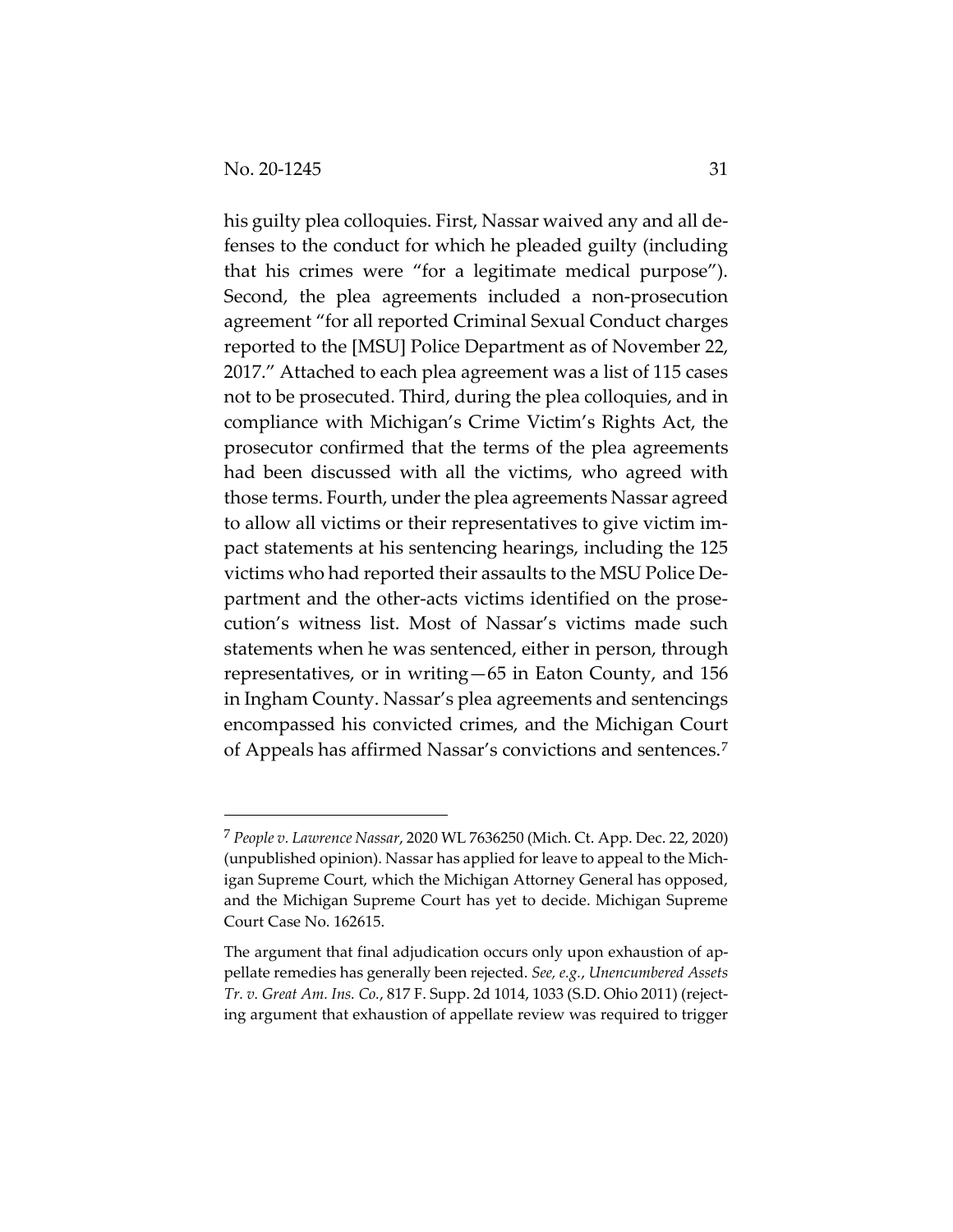So, Nassar's wrongful acts were:

- charged and he pleaded guilty to ten counts, for which he was sentenced;
- charged and dismissed (mostly *nolle prosequi*) pursuant to the plea agreements; or
- not charged but included in the non-prosecution agreements with the list of cases attached.

Given these specifics of how Nassar's state criminal sexual abuse cases were resolved, the wrongful conduct that was finally adjudicated encompassed the ten counts on which he pleaded guilty. But the Michigan state courts adjudicated Nassar as formally guilty—beyond a reasonable doubt—of only ten of his scores of charged and uncharged acts of sexual abuse. The remaining wrongful conduct was dismissed without prejudice or is subject to a non-prosecution agreement but not adjudicated. So, a portion, but not all, of Nassar's wrongful conduct satisfies this "finally adjudicated … conduct in fact occurred" clause in the wrongful conduct exclusion.

## **D. "based upon, arising from, or in any way related to"**

The wrongful conduct exclusion begins by prohibiting coverage for a "claim" that is "based upon, arising from, or in any way related to" wrongful conduct, provided that conduct is finally adjudicated to have in fact occurred. The phrase "based upon, arising from, or in any way related to" is not defined in the policy. We consider its plain meaning, whether it is ambiguous, and how courts have interpreted it and similar phrases.

dishonesty exclusion and holding that judgment of conviction for fraudulent conduct was sufficient to preclude coverage under that exclusion).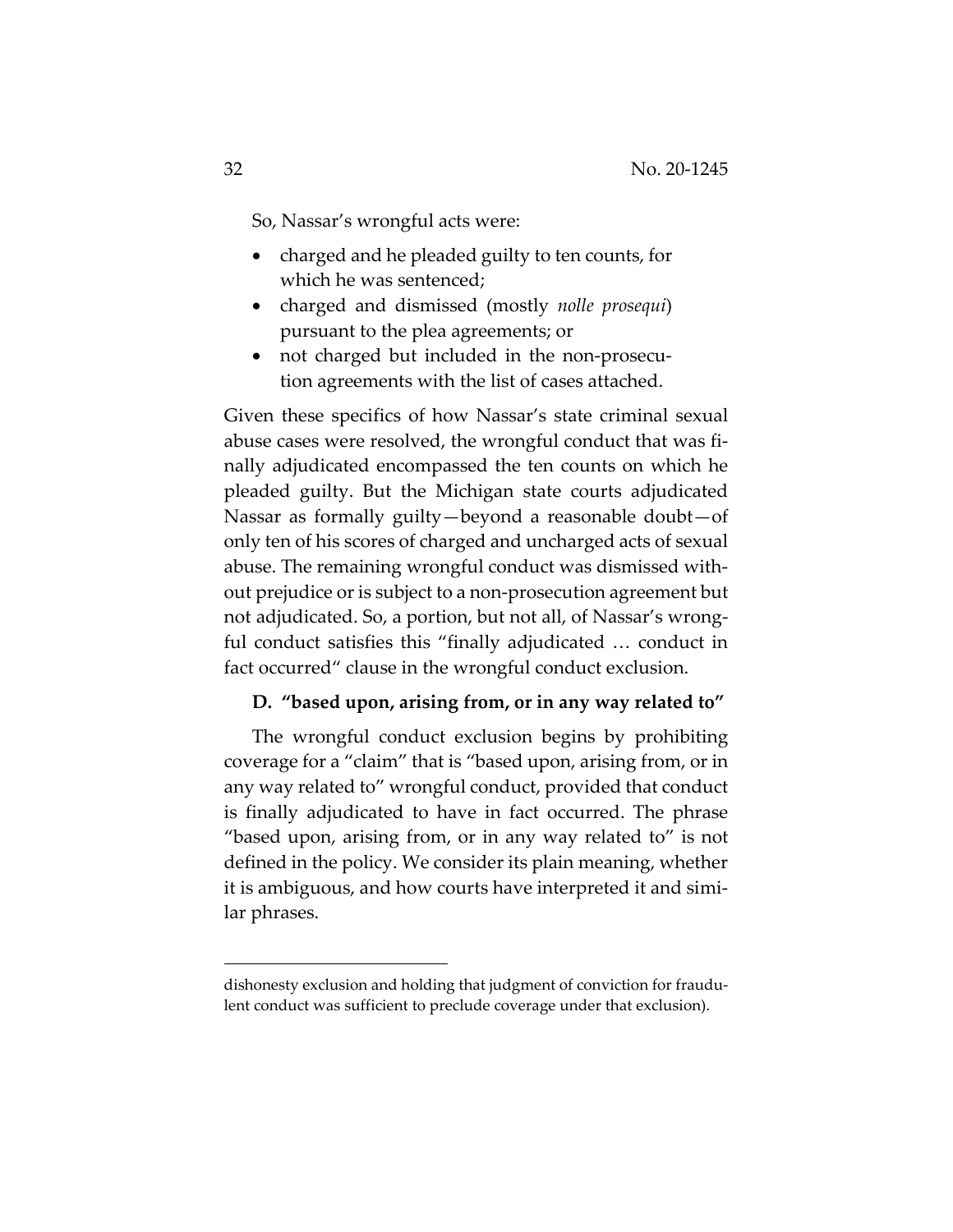#### *1. Plain Meaning*

Under Indiana law, "if a contract is clear and unambiguous, the language therein must be given its plain meaning." *Beam*, 765 N.E.2d at 528; *see also Abstract & Title Guar. Co. v. Chicago Ins. Co.*, 489 F.3d 808, 811–12 (7th Cir. 2007). The plain meaning of "based upon, arising from, or in any way related to" includes nearly any type of connection between the claim and the insured's wrongful acts. That includes a wide array of logical connections. *See Gregory v. Home Ins. Co.*, 876 F.2d 602, 606 (7th Cir. 1989) (interpreting Indiana law and concluding that "related" covers "a very broad range of connections, both causal and logical"); *RLI Ins. Co. v. Conseco, Inc.*, 543 F.3d 384, 391 (7th Cir. 2008) (same).

Indiana law also provides that "the text of a disputed provision may be understood by reference to other provisions within the four corners of the document." *Claire's Boutiques, Inc. v. Brownsburg Station Partners LLC*, 997 N.E.2d 1093, 1098 (Ind. Ct. App. 2013) (citing *City of Portage v. S. Haven Sewer Works, Inc.*, 880 N.E.2d 706, 711 (Ind. Ct. App. 2008)). In the policy here, the phrase "based upon, arising from, or in any way related to" is used five times when delineating the policy's claim exclusions and another four times in an endorsement to the policy that adds further exclusions. In each of these nine instances, the phrase introduces the exclusion and broadens the circumstances that fall within it.

At each reference, its use includes most logical connections. For example, § 4.5 of the policy excludes coverage for any claim "based upon, arising from, or in any way related to" "any demand, suit, or other proceeding against any **Insured** which has been made, which existed, or was pending prior to the applicable Prior Litigation Date" or "the same or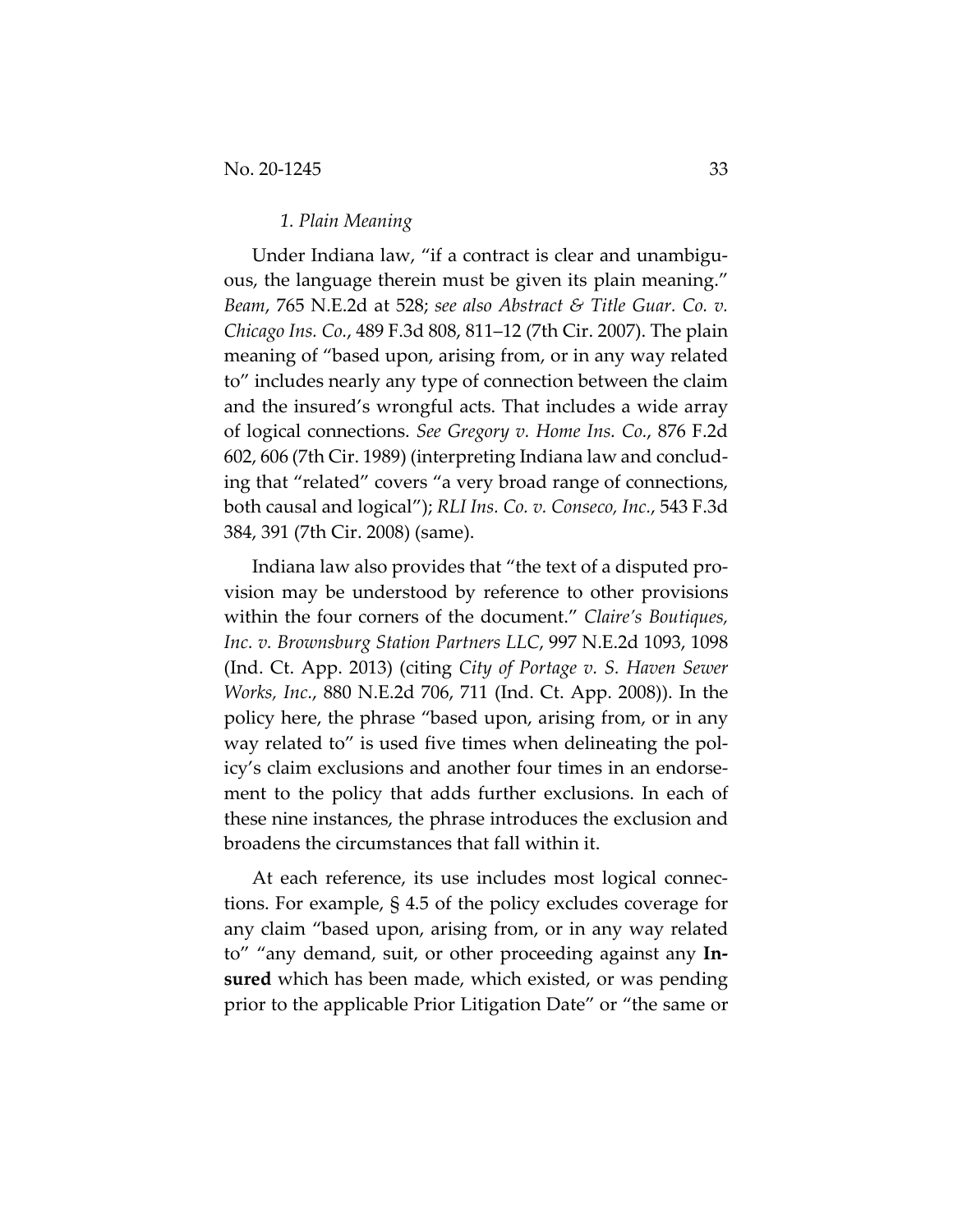substantially the same facts, circumstances or allegations involved in such demand, suit, or other proceeding." As used in this exclusion, "in any way related to" must include a logical connection. Section 4.5 cannot exclude coverage only for claims, for example, "caused by" prior litigation. If it did, it would not exclude coverage on claims for a later lawsuit with nearly identical allegations as those made in a prior lawsuit (unless it could be shown that the later lawsuit was caused by the prior litigation, which would be highly unlikely). Such an interpretation would defeat the purpose of a "prior litigation" exclusion as those exclusions have been uniformly interpreted.8

<sup>8</sup> *See, e.g., Fed. Ins. Co. v. Raytheon Co.*, 426 F.3d 491, 499–500 (1st Cir. 2005) (rejecting a narrow reading of a prior litigation exclusion and noting that the purpose of such exclusions is to "combat the problem of adverse selection"); *Johnston v. Exec. Risk Indem., Inc.*, No. 1:05-CV-2826-CAP, 2007 WL 9701322, at \*6 (N.D. Ga. Oct. 1, 2007) (stating that a narrow reading "wholly defeats the focus of the prior/pending litigation exclusion, that is, to exclude coverage for lawsuits based on common facts or circumstances present in prior or pending litigation"); *Pereira v. Nat'l Union Fire Ins. Co. of Pittsburgh, Pa.*, No. 04 CIV. 1134 (LTS), 2006 WL 1982789, at \*4 (S.D.N.Y. July 12, 2006) ("In determining whether a prior litigation clause excludes coverage, courts have focused on whether there was a sufficient factual nexus between the two lawsuits … The coverage does not depend upon the pleader's art but rather upon underlying facts."); *Zunenshine v. Exec. Risk Indem., Inc.*, No. 97 CIV. 5525 (MBM), 1998 WL 483475, at \*1, 5 (S.D.N.Y. Aug. 17, 1998), *aff'd*, 182 F.3d 902 (2d Cir. 1999) (noting that "the purpose behind" claims-made insurance policies and prior litigation exclusions is "to limit [the insurer's] liability to a fixed period of time," and stating that to "permit an insured to recover for claims" that were "based upon, arising out of, directly or indirectly resulting from, in consequence of, or in any way involving" the same facts or circumstances alleged in a pending lawsuit "would be to grant the insured more coverage than he bargained for and paid for, and to require the insurer to provide coverage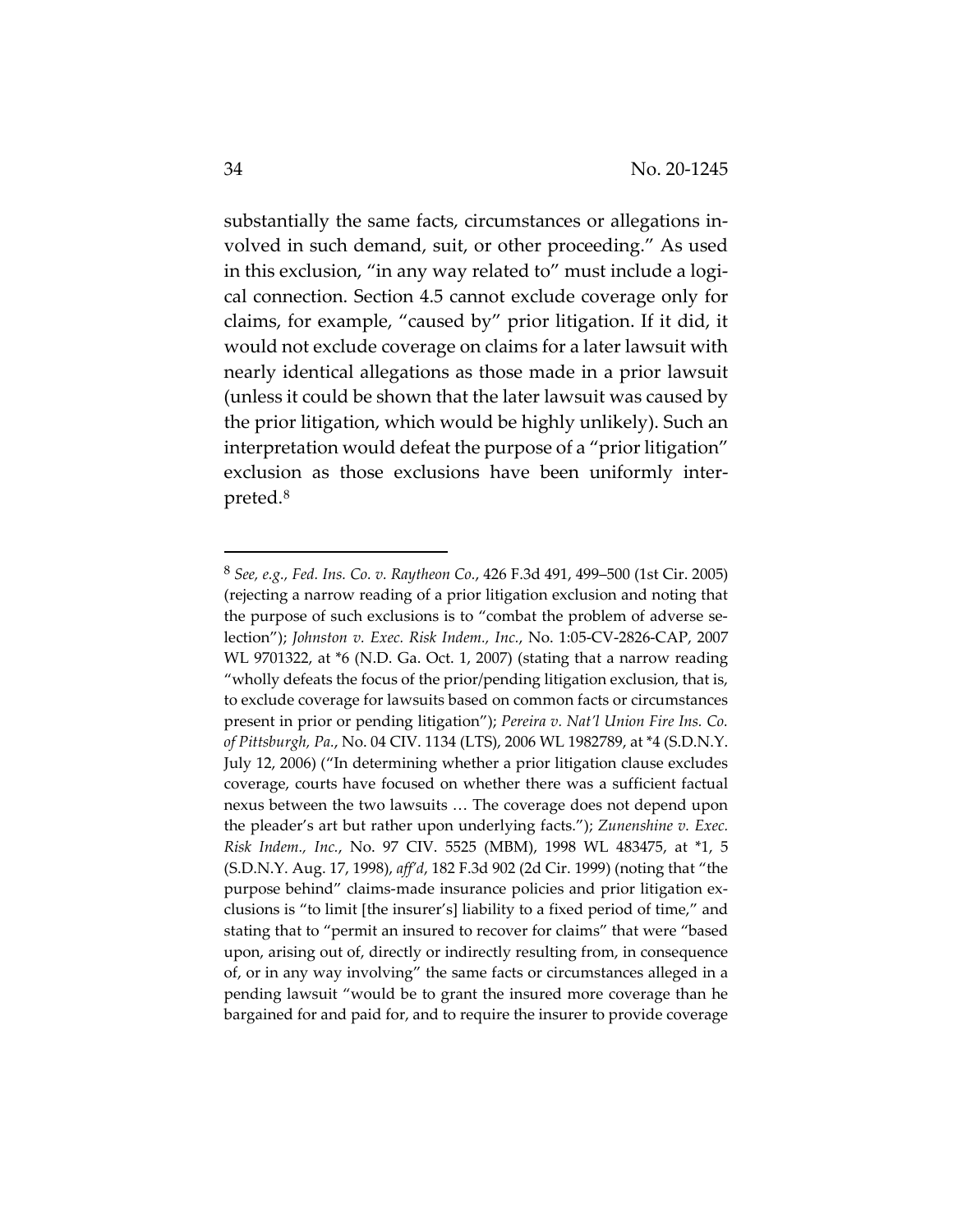The same is true for one of the exclusions in the endorsement, which precludes coverage for any claim "based upon, arising from, or in any way related to an **Insured** serving as a fiduciary of any plan, fund or program which is not an **Insured Plan**, even if such service is at the direction or request of an **Insured Organization**." The only reasonable interpretation of "in any way related" in this exclusion includes a logical connection. If the exclusion applied only to claims "caused by" an insured's service as a fiduciary, it would not necessarily cover claims where a litigant alleged the insured breached his duty while serving a fiduciary. The insured could then argue there is ambiguity in the exclusion because the claim was caused by the insured's alleged actions while serving as a fiduciary, not by the service as a fiduciary itself. Such an interpretation would functionally render this exclusion a nullity, yet it would follow from adopting an artificially narrow construction of "in any way related to" as "caused by."

Read in the context of the entire insurance policy, the plain meaning of "based upon, arising from, or in any way related to" includes a logical connection between the claim and the insured's wrongful acts.

#### *2. Causal Connection*

USAG implies that "in any way related to" should be interpreted more narrowly, as requiring a causal rather than logical connection between the claim and the insured's wrongful acts. This would limit the scope of the wrongful conduct exclusion. Even if that interpretation did not

for risks not assumed") (quoting *United States v. A.C. Strip*, 868 F.2d 181, 187 (6th Cir. 1989)).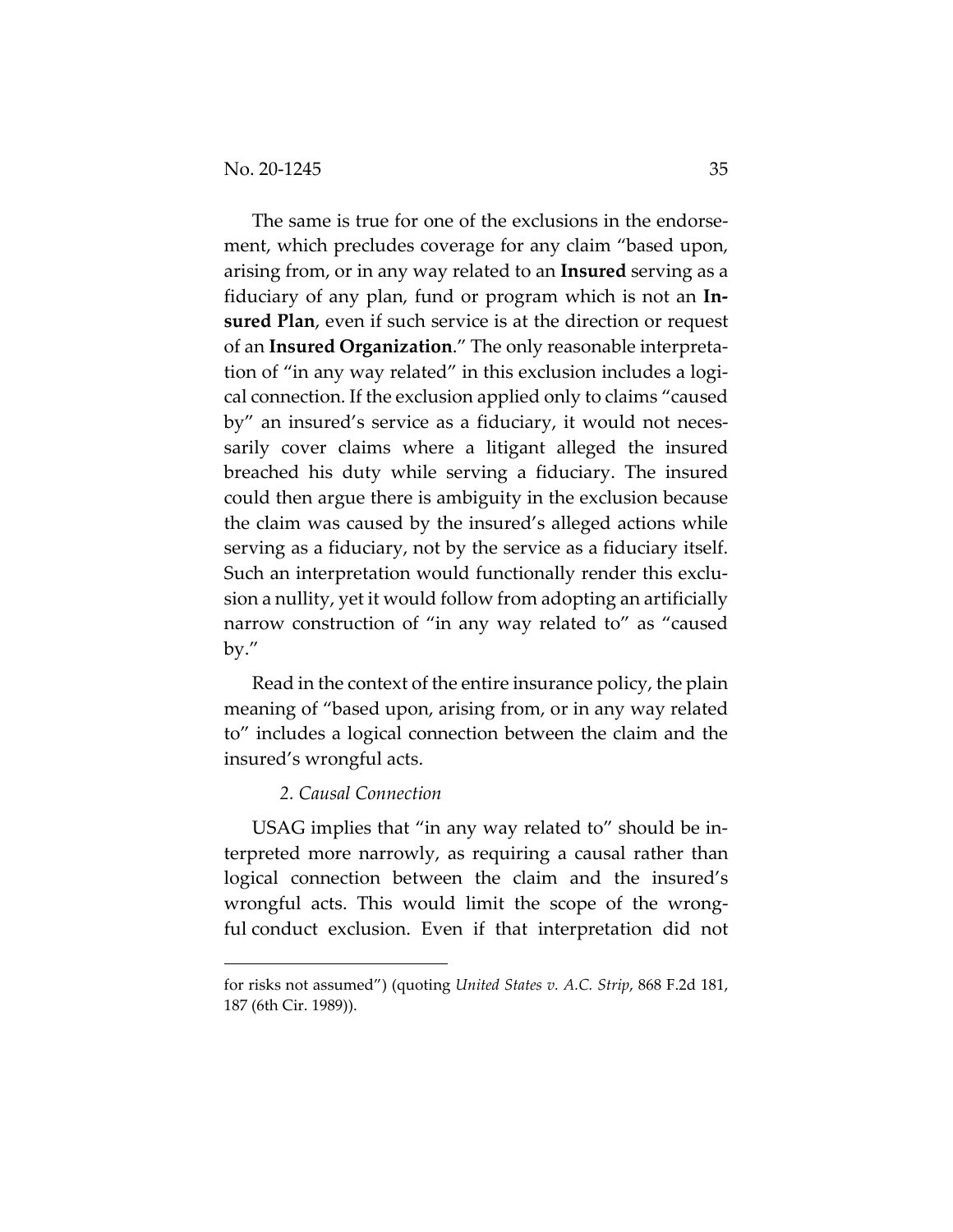always prevail, if the phrase is ambiguous, it should be interpreted in favor of USAG, the insured.

Yet, there is no indication here that a causal connection is required for a claim to be "in any way related to" wrongful conduct. If the parties had meant to limit the wrongful conduct exclusion to claims caused by an insured's wrongful acts, they would have used the terms "caused by" or "causal." The parties knew how to use those terms where they intended that meaning. The policy, at § 23.13, defines "**Interrelated Wrongful Acts**," as those "that have as a common nexus any fact, circumstance, situation, event, transaction, cause or series of causally connected facts, circumstances, situations, events, transactions, or causes."<sup>9</sup> That same definition also uses the phrase "common nexus," which generally includes a causal link. *See Pac. Operators Offshore, LLP v. Valladolid*, 565 U.S. 207, 222 (2012) (endorsing a lower court's "substantial-nexus" test that requires a "significant causal link" between two events); Black's Law Dictionary (11th ed. 2019) (defining "nexus" as "[a] connection or link, often a causal one").

The wrongful conduct exclusion does not use the phrases "caused by" or "causally connected." If the parties had intended to specify that the relationship between the wrongful conduct and the claim must be causal for coverage to be excluded, they would have done so. Nor does the wrongful conduct exclusion use the phrase "common nexus," which would have had a similar effect. "[I]n construing a contract we presume that all provisions were included for a purpose, and if possible we reconcile seemingly conflicting provisions to give

<sup>9</sup> This definition is in the context of defining a "**Claim**" rather than a "**Claim Exclusion**."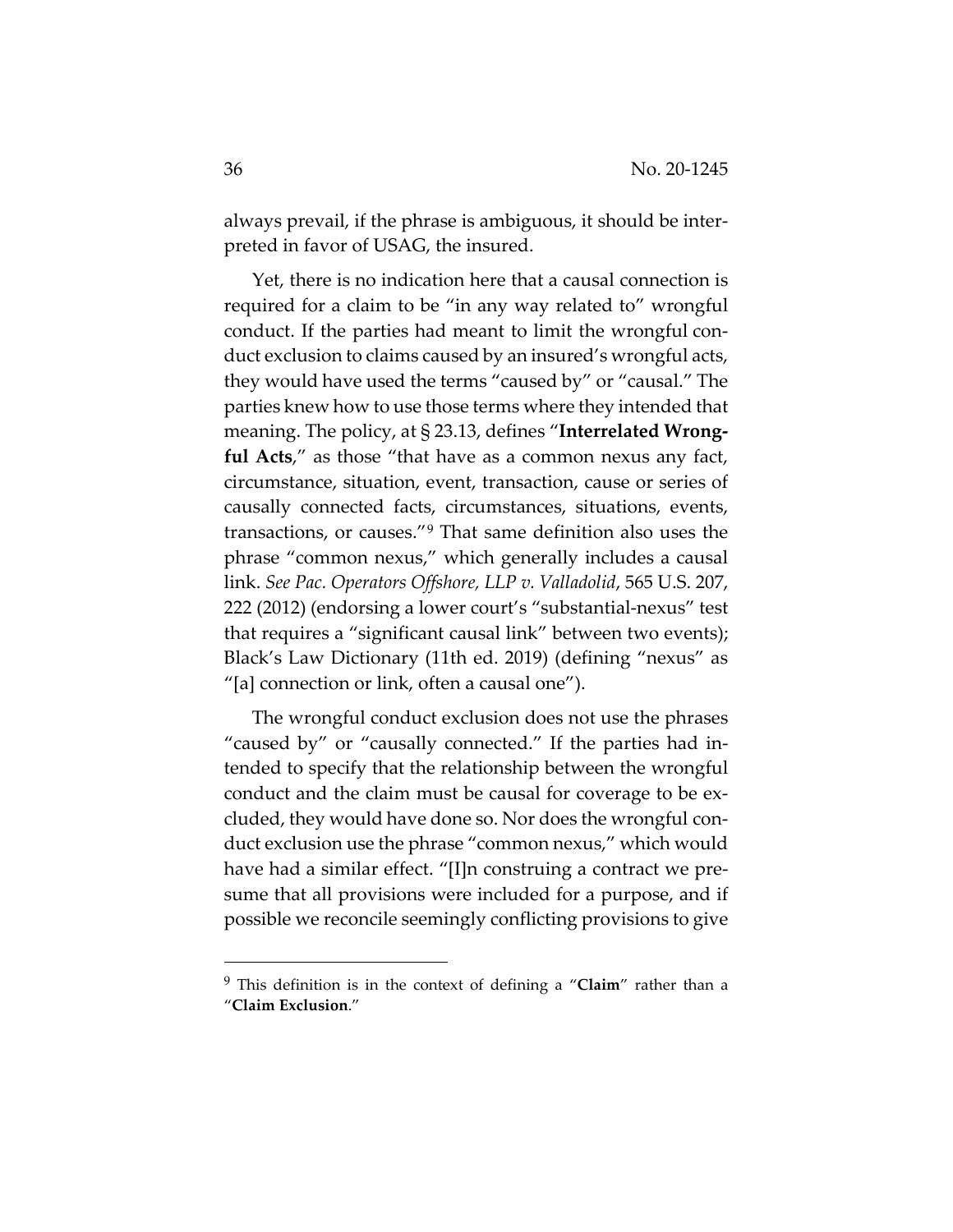effect to all provisions." *Ryan v. Laws. Title Ins. Corp.*, 959 N.E.2d 870, 875 (Ind. Ct. App. 2011) (quoting *Magee v. Garry– Magee*, 833 N.E.2d 1083, 1092 (Ind. Ct. App. 2005)); *see also George S. May Int'l Co. v. King*, 629 N.E.2d 257, 261 (Ind. Ct. App. 1994) (same). To limit "in any way related to" to causal connections would disregard that principle of contract interpretation. That would require ignoring our observation that using different language to address parallel issues in a contract generally indicates that parties were referring to different concepts. *See Collins v. Univ. of Notre Dame Du Lac*, 929 F.3d 830, 841 (7th Cir. 2019) (citation omitted). So, "in any way related to" cannot be limited to just causal relationships in Liberty's policy.

#### *3. Ambiguity*

The phrase "in any way related to" is quite broad. As this court recognized in *Gregory*, the phrase is so broad that it should not be taken literally: "At some point, of course, a logical connection may be too tenuous reasonably to be called a relationship, and the rule of restrictive reading of broad language would come into play." 876 F.2d at 606. USAG has presented a good argument on the facts that such a principle applies here.

There are two primary similarities among these claims: All victims accuse the same wrongdoer, Nassar, and they all accuse him of abusing his role as a doctor to sexually assault them. But there are also several important differences between the claims. Dozens of different individual victims suffered assaults on separate occasions. Each of those assaults stands alone as a separate and independent crime. Many of the young women recount abuse that occurred dozens of times over several years. Overall, the claims stem from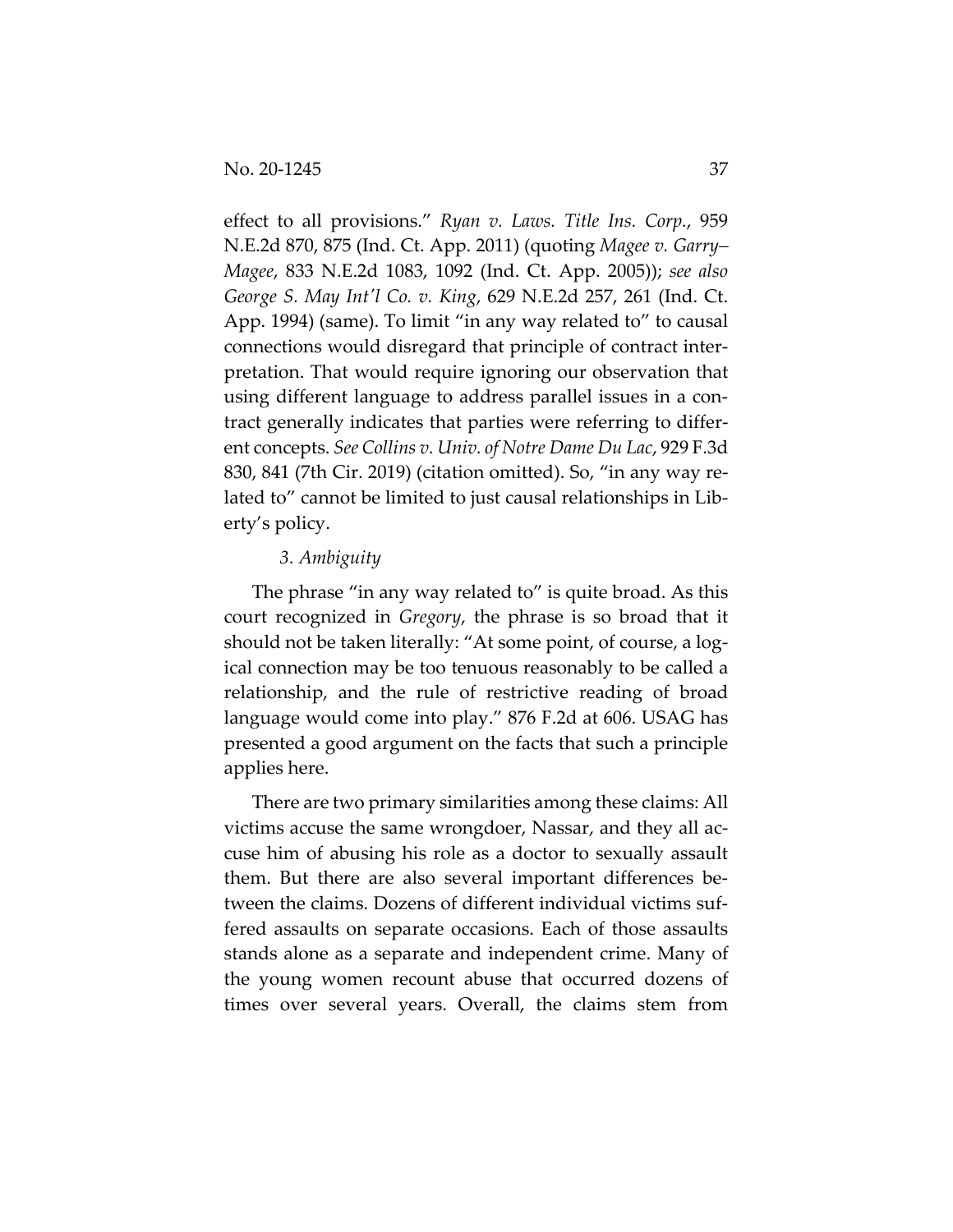thousands of assaults over decades. And each victim's experience and pain were her own. The consequences did not depend on what happened to anyone else. There is no common unit of measure (like dollars) that would allow someone to assess cumulative harm the way we would with, for instance, different shareholders' claims for accounting fraud or a corrupt self-dealing merger.

Sexual assaults are distinguishable from economic wrongdoing. Claims by shareholders or consumers may be "related" to one another when they arise from the same course of conduct, such as fraudulently concealing bad news about either a company or a product that does not work as promised. Compare, for example, how the U.S. Sentencing Guidelines aggregate economic harms suffered by multiple claimants and victims of financial crimes but treat sexual and violent assaults separately in evaluating harm from multiple counts. *See* U.S.S.G. § 3D1.2(d) (delineating two categories of crimes: those that are "grouped" and those that are not; sexual assaults—even against the same victim—are not grouped).

Consider a hypothetical variation on this case. Suppose Nassar had been convicted of sexually assaulting just one victim on just one occasion. One hundred other gymnasts then sue USA Gymnastics and its officers and directors, alleging that he sexually assaulted them too, over the past 20 years. *And suppose further that there were room to doubt the veracity of some of those additional claims.* Should the insured be denied a defense and possible indemnification on *all* those claims because Nassar had been convicted of one assault? That would be an improbable result, and one that would be unjust to the insured.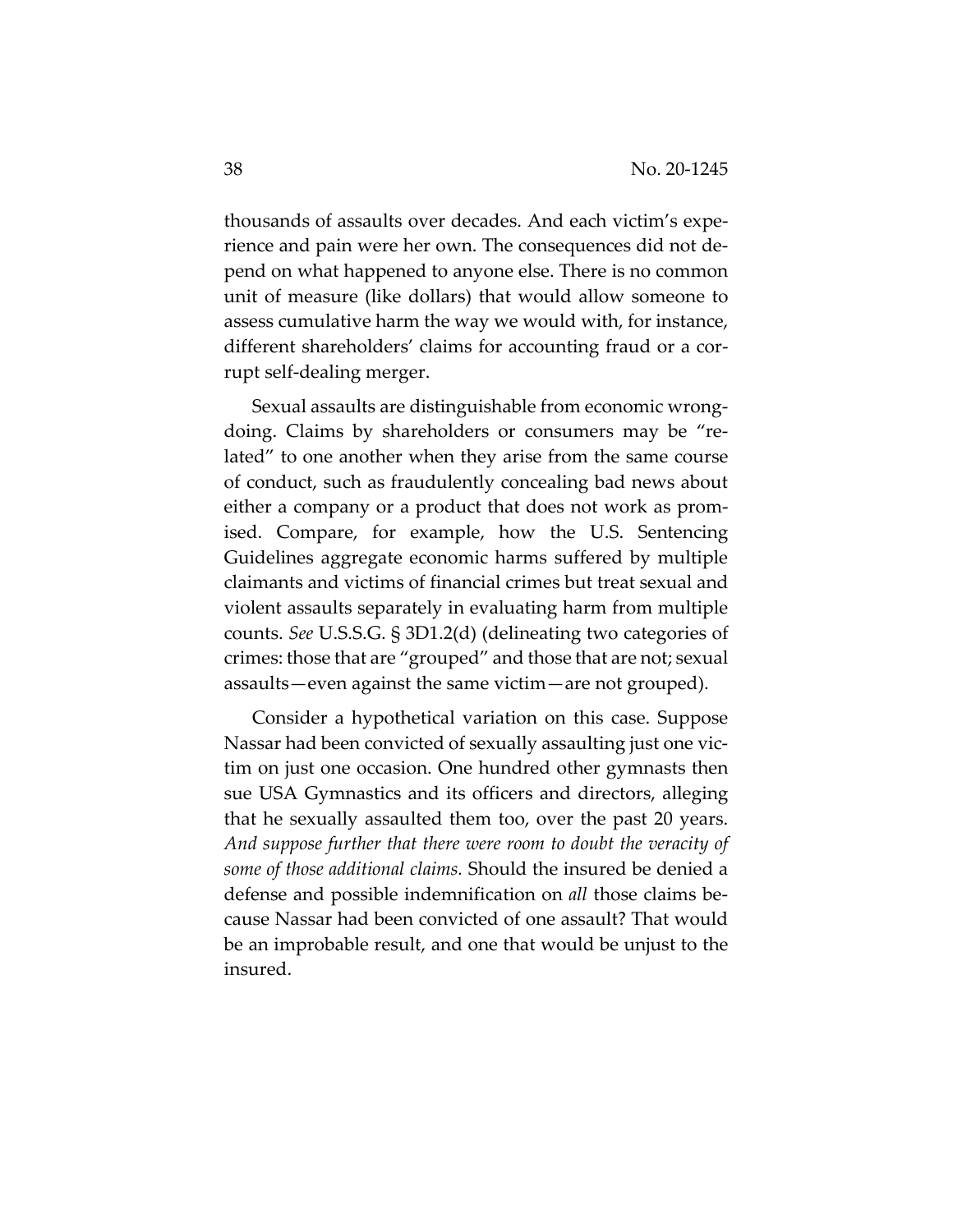Here, we are not interpreting policy limits or deductibles, but rather a complete exclusion of coverage, where the demands for clarity are greatest. An overly broad approach to "in any way related" effectively nullifies the "final adjudication" requirement. That "final adjudication" requirement is an important and often bargained-over feature of D&O policies. If just one final adjudication (or ten) can preclude coverage for scores or even hundreds of claims asserted by separate victims alleging independent crimes over decades, that one conviction becomes the tail that wags the proverbial dog. The language of the wrongful conduct exclusion does not, in our view, compel this result.

*Only* a common wrongdoer, or *only* a common victim, or *only* a common modus operandi by different wrongdoers against different victims, is not enough to establish a sufficient relationship. This case is in the grey territory where the policy's broad language becomes ambiguous as applied to these unique facts. While the insurer has a reasonable argument for excluding coverage of the other victims' claims, the insured also has a reasonable argument for not excluding them. Accordingly, under the general principles of Indiana insurance law—including that ambiguous policy language is construed against the insurer, especially when it comes to policy exclusions—the insured, USAG, prevails on this point.

#### *4. Case Law*

Case law is sparse on this problem of relatedness for purpose of the wrongful conduct exclusions in D&O policies. What case law exists does not help determine when "related to" is "related enough." Those cases that confront this question stem from relationships that were much stronger and closer than those at issue here, making those cases more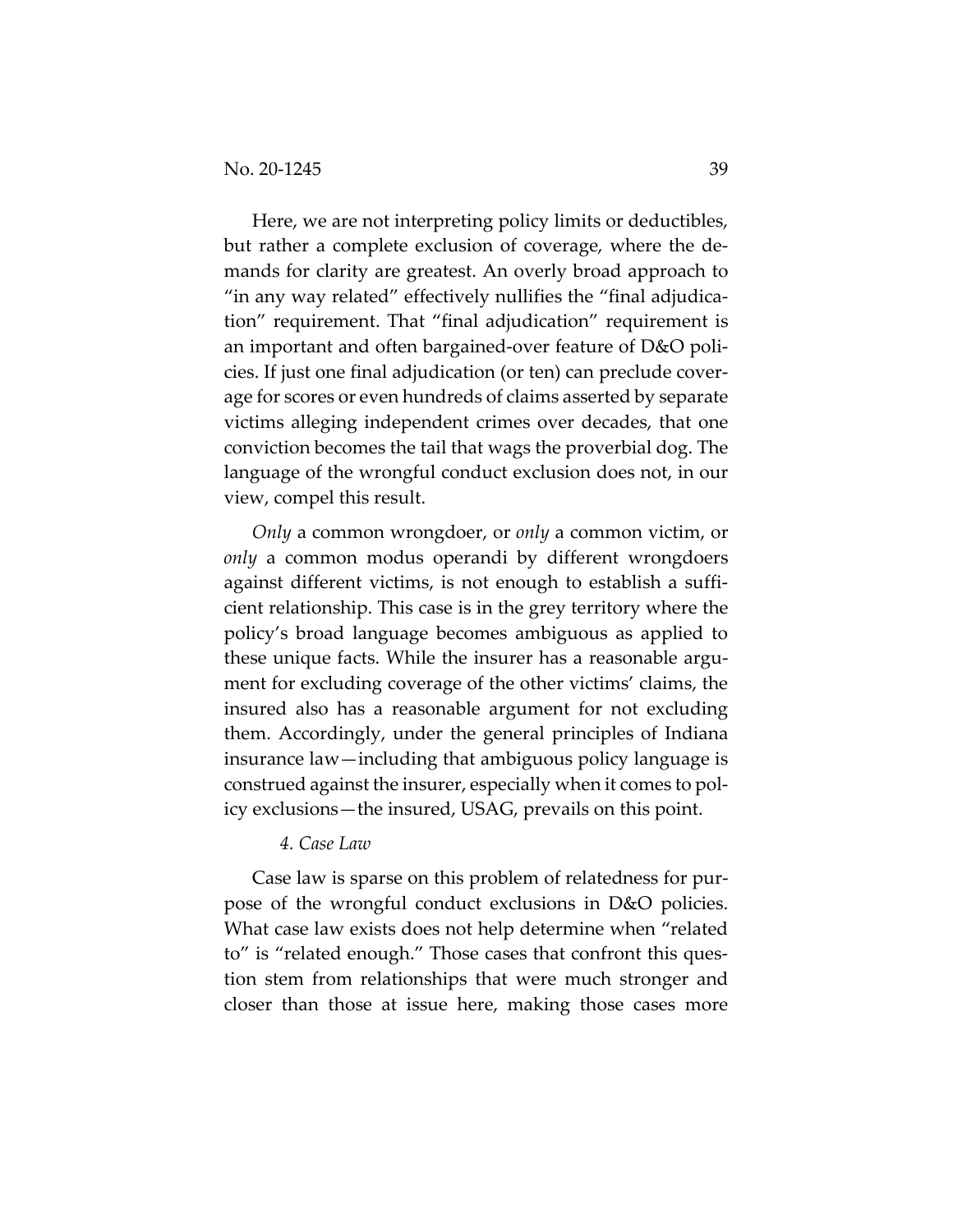straightforward. Those facts taken in context make us skeptical about some of the broader verbal formulations that those courts have offered.

Our dissenting colleague cites a number of these cases on this question of relatedness, but we find them all distinguishable. Those cases presented multiple claims arising from one financial transaction or cluster of connected transactions. Insurers and insureds understand, for example, that an accounting scandal or a corrupt merger is likely to generate related lawsuits by shareholders, securities purchasers, and others.

*Gregory*, 876 F.2d 602, involved claims under a legal malpractice insurance policy. The "relatedness" question concerned whether there was just one, or more than one, "occurrence" for purposes of a per-occurrence coverage cap. The defendant law firm had offered advice about the tax and securities law consequences of an abusive tax-shelter scheme involving investments in videotapes. When the scheme fell apart, investors sued for securities fraud, common-law fraud, and RICO violations. All their claims, whether based on tax advice or securities advice for the scheme, were treated as one claim. *Id.* at 604–06. The straightforward determination in *Gregory* of relatedness lends little to our analysis.

*RLI Ins. v. Conseco*, 543 F.3d 384 (7th Cir. 2008), regarding a D&O policy, presented a similar question. A round of securities-fraud litigation against Conseco was settled with release language that covered class members' claims arising out of the facts alleged in the complaint. *Id*. at 386. A few months later, a dispute about insurance coverage for that underlying settlement was resolved by another settlement. The insureds released RLI from coverage of any claim "in any way related to" the underlying actions that had been settled. *Id.* at 386–87.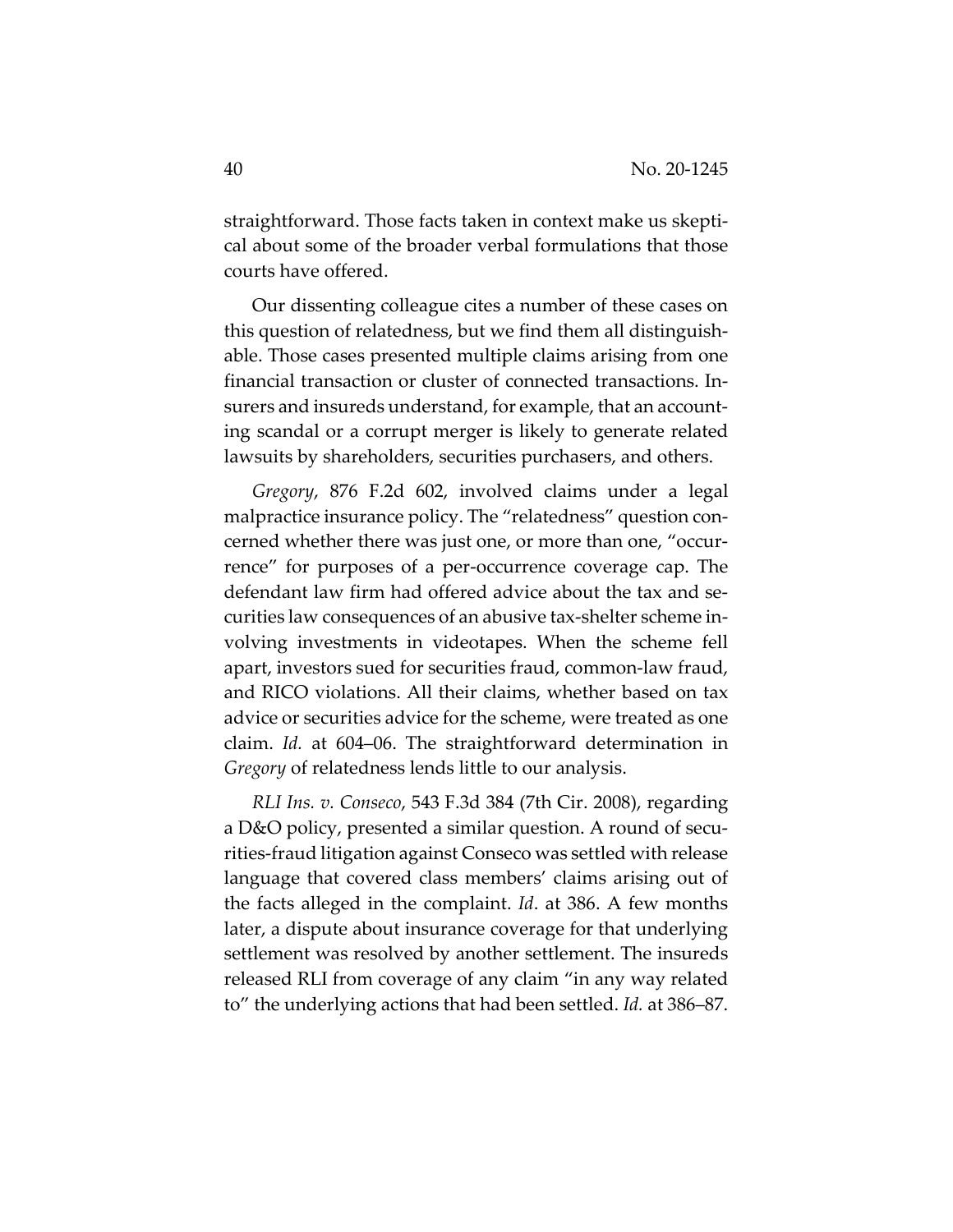Then another investor filed a new putative class action under ERISA arising from the same course of conduct. Conseco defended on the ground that the ERISA plaintiffs were all members of the earlier class and could have asserted their ERISA claims in that earlier case. The insurer said the new case was so related to the earlier case that the insureds' release of the insurer applied. *Id.* at 388–89. Not surprisingly, the district court—and this court—held that the ERISA claims were sufficiently related to the earlier case to be covered by Conseco's release of RLI. 543 F.3d at 391. While it is difficult to disagree with the result in *RLI Ins. v. Conseco*, that case offers little help in determining the outer bounds of "relatedness."

*Bay Cities Paving & Grading, Inc., v. Lawyers Mutual Ins. Co*., 855 P.2d 1263 (Cal. 1993), which like *Gregory* concerned legal malpractice insurance, was also, by comparison, a straightforward case. The dispute involved claims that the same lawyer made two distinct errors in trying to enforce one mechanic's lien for one construction project. The single victim suffered one injury—its lien was not enforced. The claims based on two supposedly separate errors were so closely related that the "per claim" policy limit could not be doubled on the theory that there were two claims. (Nor could an insurer try to separate out such closely related claims to require the insured to pay multiple deductibles for them. 855 P.2d at 1267.)

In *Bay Cities Paving*, the Supreme Court of California made the critical point that clarity or ambiguity must be decided not in the abstract but "in the context of *this* policy and the circumstances of *this* case." *Id*. at 1271. We interpret the passage, together with the case law we have already discussed, to mean that relatedness can be readily decided in many cases including *Bay Cities Paving* itself—but that policy language on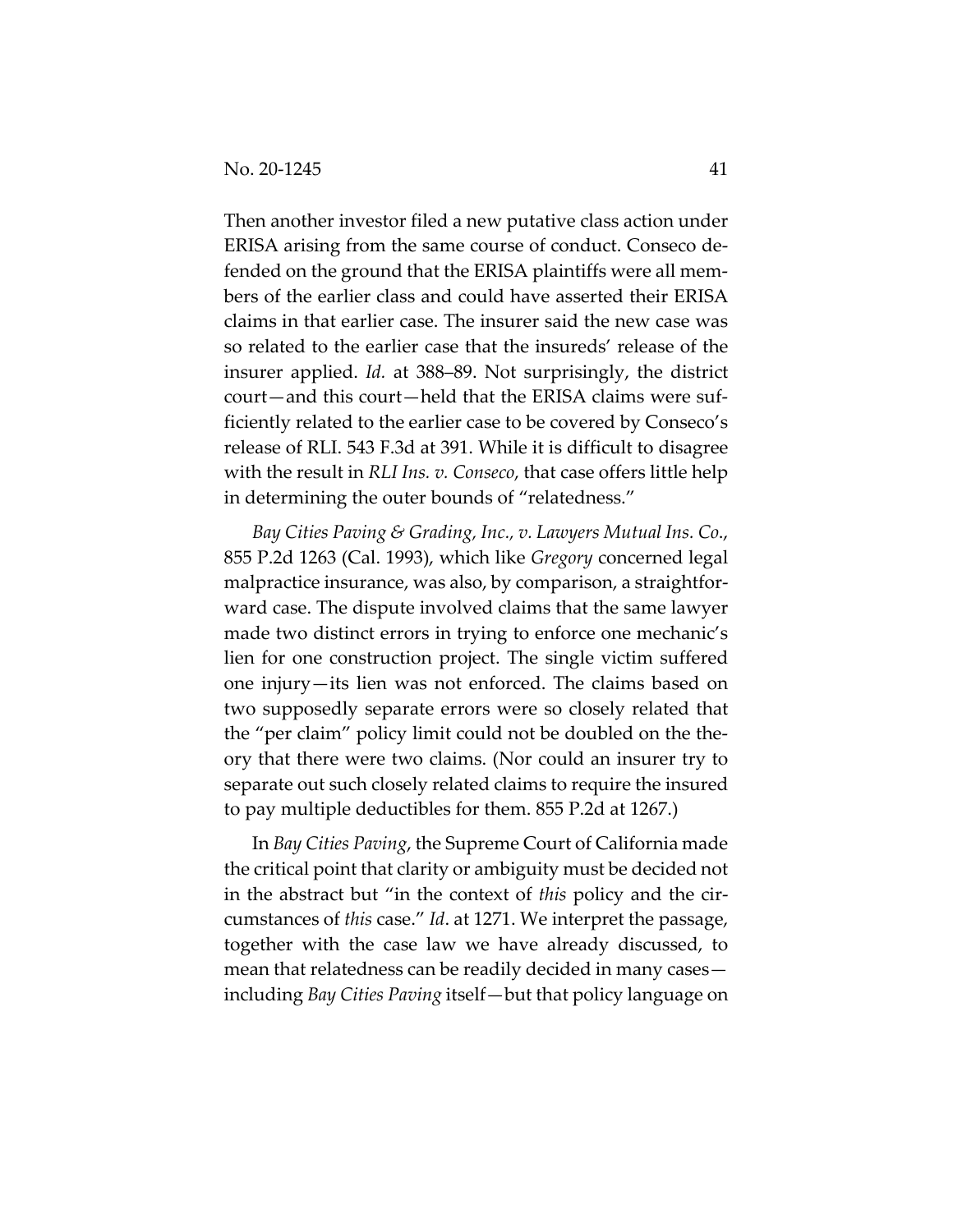relatedness can still be ambiguous as applied to more complex factual scenarios. That does not provide much guidance for the very different facts here, which encompass hundreds of different victims and separate crimes and injuries across decades.

In *Am. Com. Ins. Brokers, Inc. v. Minnesota Mut. Fire & Cas. Co*., 551 N.W.2d 224 (Minn. 1996), an insurance policy covered losses from employee dishonesty. It included a per-occurrence limit of \$10,000, and it said that all loss "involving a [] series of related acts" would be considered one occurrence for purposes of that limit. One employee embezzled \$190,000 in 155 individual transactions by using two distinct methods: taking customers' cash payments for herself and issuing unauthorized checks to herself. The Minnesota court rejected the insured's argument that there were 155 occurrences. The court held that there were two, but only two, occurrences for purposes of the limit. The phrase "series of related acts" signaled an intent to encompass a continuous embezzlement scheme with the same method on a continuous basis. *Id.* at 228. In that case, however, there was only one victim and one location where the acts occurred. Moreover, the different transactions inflicted a cumulative financial harm on the employer, making the situation there very different from the facts presented here.

The dissent states it is not dispositive that Nassar's acts targeted different victims. It cites decisions in which courts have decided that the fact that an insured's acts impact different victims does not create an ambiguity as to whether those acts are logically connected.

The best case the dissent cites for this point is *Kilcher v. Continental Casualty Co*., 747 F.3d 983 (8th Cir. 2014), in which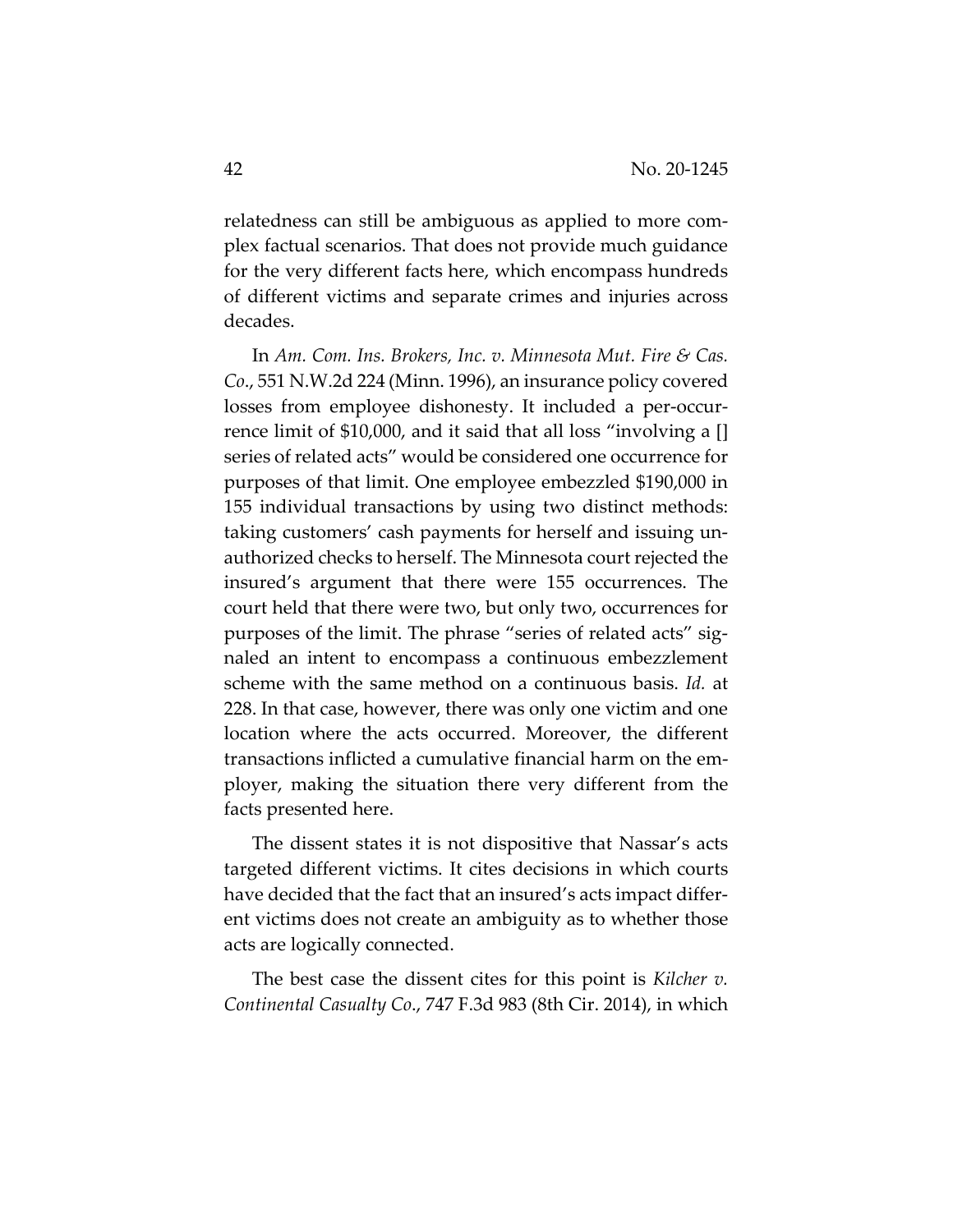the question was whether a financial advisor's bad advice to four siblings amounted to one occurrence subject to a \$1 million per occurrence limit or separate occurrences subject to a \$2 million aggregate limit. *Id.* at 987. The siblings were members of a Native American tribe who received annual distributions from the tribe's gaming operations. *Id.* at 984. The advisor allegedly steered all four young adults into high-commission whole-life insurance policies that were unsuitable for their financial circumstances. *Id.* at 986. The professional-liability insurance policy said that claims involving "interrelated wrongful acts" would be considered just one claim, and it defined interrelated wrongful acts broadly as "any wrongful acts which are logically or causally connected by reason of any common fact, circumstance, situation, transaction, or event." *Id.* at 987. The district court had held that treating the siblings' individual claims as "interrelated" "pushes the Policy's language to unreasonable extremes." *Id.* at 987–88. The Eighth Circuit reversed, extending *Am. Com. Ins. Brokers* to the four siblings taken advantage of in similar ways. *Id.* at 989–90.

*Kilcher* is distinguishable from this case based on its much smaller numbers of (related) victims and the economic nature of the harm that was perpetrated, as well as the fact that it was not excluding coverage entirely but deciding only how to apply coverage limits. Even if we were to conclude that *Kilcher*  was correctly decided and instructive, it is a narrow ground on which to say the policy language here is unambiguous as applied to such different victims.

On this issue of a single versus multiple victims, the dissent also cites *Continental Cas. Co. v. Wendt*, 205 F.3d 1258 (11th Cir. 2000), where a legal malpractice insurer had already paid its liability policy limits in one lawsuit arising out of its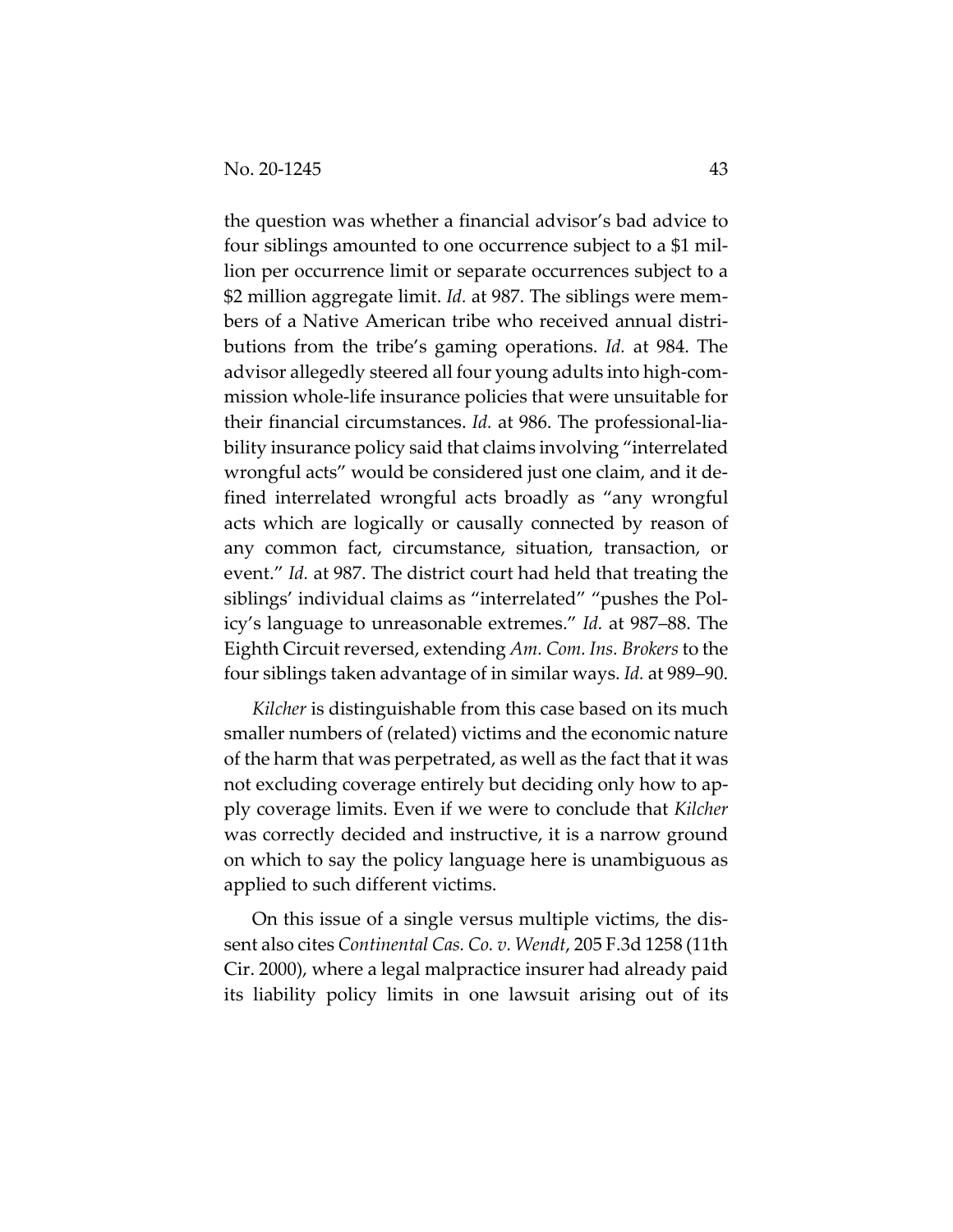insured lawyers' role in promoting a shady investment scheme. When a second lawsuit was brought by another investor complaining about the lawyers' role in promoting the same investment scheme, the insurer denied coverage because the second suit alleged "related wrongful acts." *Id.* at 1260–61. The district court ruled in favor of the insurer, and the Eleventh Circuit affirmed by adopting the district court's opinion, finding there was just one course of conduct in promoting the shady investments to many investors. *Id.* at 1262– 63. Although *Wendt* is similar to *Gregory*, a lawyer's common course of conduct promoting a particular investment vehicle is far different from Nassar's repeated sexual assaults against hundreds of victims over more than twenty years.

Our dissenting colleague also cites *HR Acquisition I Corp. v. Twin City Fire Ins. Co.*, 547 F.3d 1309 (11th Cir. 2008), which involved the HealthSouth accounting fraud and self-dealing scheme and a "prior litigation" exclusion in a D&O policy. The first lawsuit was a *qui tam* action filed in 1997. The insured then bought a "claims made" D&O policy that covered the period from 2000 to 2004. When a shareholder derivative action was filed in 2002 alleging the same accounting fraud, the insurer denied coverage because the new action was "in any way related to" the prior litigation. *Id.* at 1311–12. The Eleventh Circuit adopted a broad interpretation of the phrase and found that the exclusion applied despite the insureds' arguments that the allegations in the two cases were not specific enough to show they arose from the same events. *Id.* at 1315– 16. Although those different suits by different plaintiffs stemming from the same scheme seem related, the self-dealing and accounting fraud at issue in *HR Acquisition I Corp.* is substantially different from Nassar's conduct.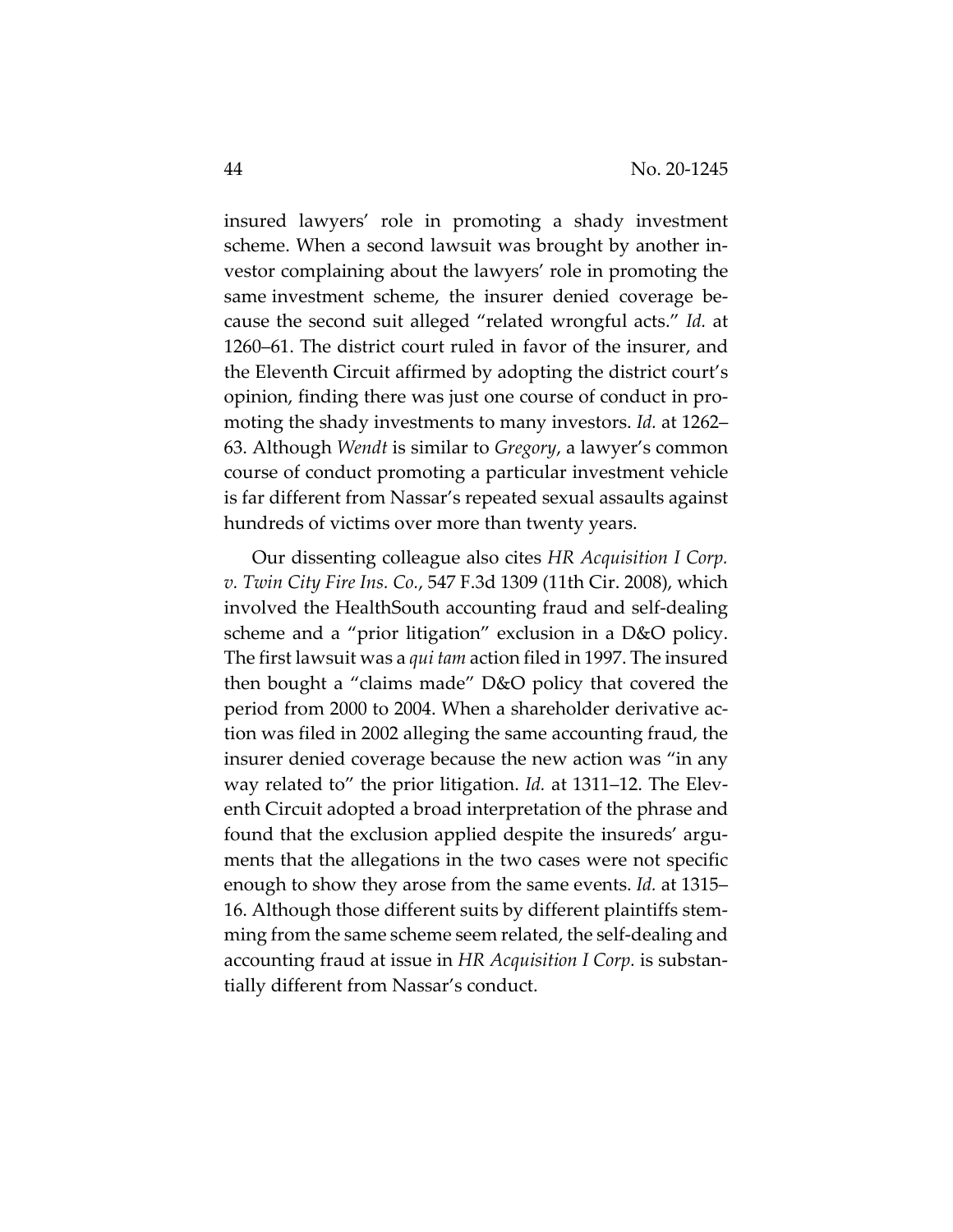The relationships between the factual circumstances in the cases the dissent cites are much more straightforward than those that connect Nassar's wrongful acts. Those cases presented multiple claims arising from one financial transaction or a cluster of connected transactions. Insurers and insureds understand, for example, that an accounting scandal or a corrupt merger is likely to generate related lawsuits by shareholders, securities purchasers, and others. Multiple sexual assaults are a different category entirely, especially on this scale and over so many years. A relative handful of cases applying such a vague standard to quite different financial wrongs does not persuade us that the insured's view here is unreasonable. "In any way related" is too ambiguous—as applied to these very different facts—to exclude coverage of the nonguilty-plea claims.

#### *5. Larger Implications*

The incentives for participants in the market for insurance may differ depending on whether the liability policy at issue is "occurrence-based" or "claims-made." For the insurer, an occurrence-based policy can have a long "tail" of potential liability. The insurance industry's answer to that long risk is to offer a claims-made policy covering claims asserted within a specified time period. *See Nat'l Union Fire Ins. Co. v. Baker & McKenzie*, 997 F.2d 305, 306 (7th Cir. 1993).

An insurer writing such a claims-made policy must exclude coverage for both pending claims and looming claims that the insured may know about, but which have not yet been asserted formally. Those policies are written to exclude both the pending and looming claims, but also new claims related to the pending and looming claims. But if an entirely new claim is asserted and coverage is provided, under a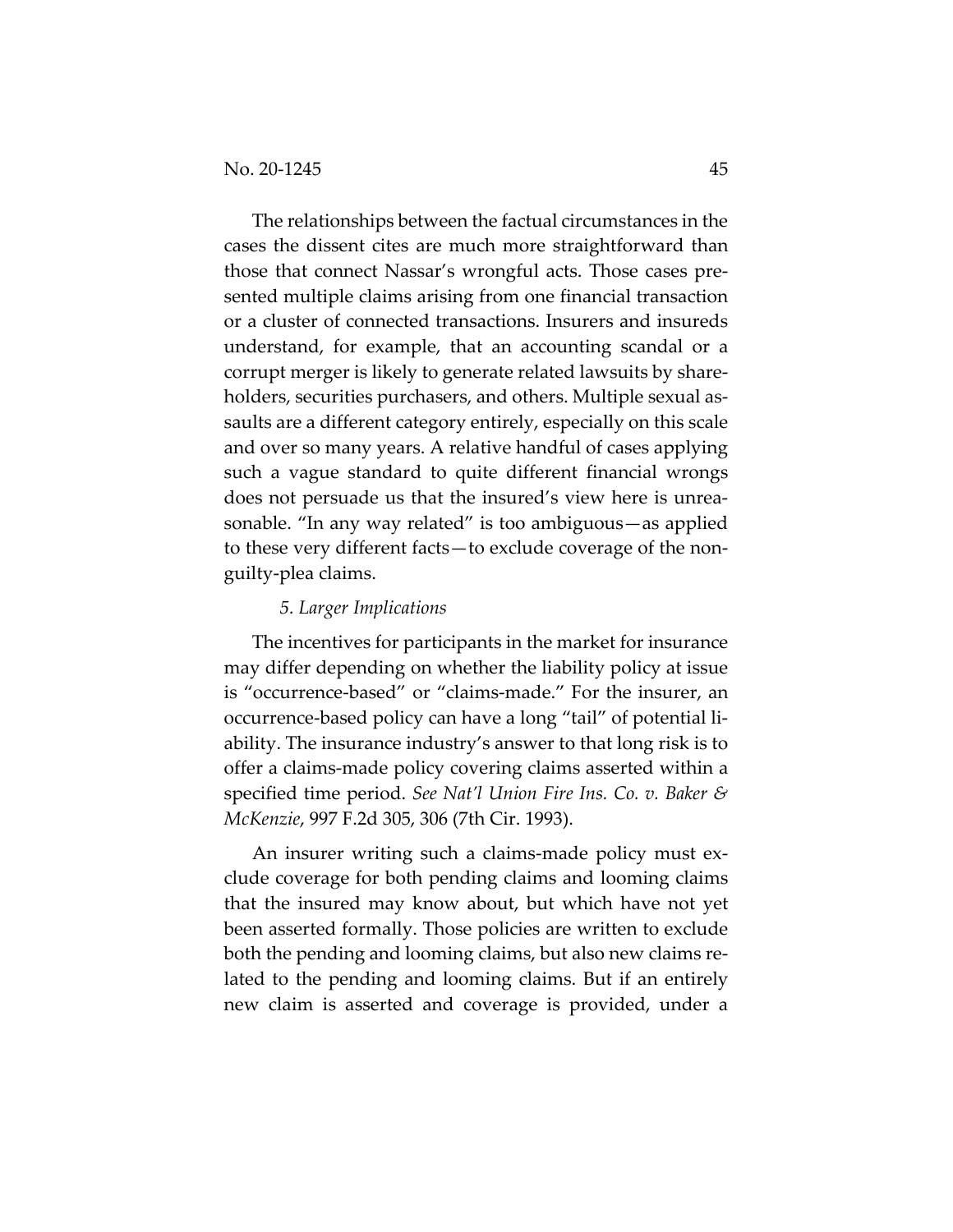claims-made policy, those later "related" claims will come within the policy coverage. In *Continental Cas. Co. v. Cuda*, 715 N.E.2d 663, 665 (Ill. App. 1999), for example, the policy said: "*Any claim or claims arising out of the same or related wrongful acts*, shall be considered first made during the policy term in which the earliest claim arising out of such wrongful acts was made." *Id*. (emphasis supplied). Using a broad concept of "related," the claims-made insurer will be exposed again to a long "tail" of potential liability and the corresponding duty to defend, which will require it to incur significant costs.

In this case, the insurer wants a broad interpretation and the insured desires a narrow one. In other contexts, though, the incentives will be flipped, including to preserve for insurers the core advantage of claims-made liability policies. By interpreting "related" too broadly in the conduct policy exclusion here, we could inadvertently affect the economics of the claims-made insurance market by broadening the scope of coverage of these policies. These concerns about the implications of interpreting "related to" too broadly are substantial, and they factor into our analysis. We must bear in mind that this is a unique case. A holding that "related to" is unambiguous, even as applied in these unusual circumstances, could have unforeseen consequences for claims-made D&O coverage.

#### **E. Anti-Imputation or Carve-Back Clause**

The wrongful conduct exclusion's final clause (which was amended by an endorsement) states that for purposes of determining its applicability, the wrongful act "of any **Insured Person** shall not be imputed to any other **Insured Person**." The parties label this the anti-imputation, or carve-back, clause. Such a provision is typical in D&O policies and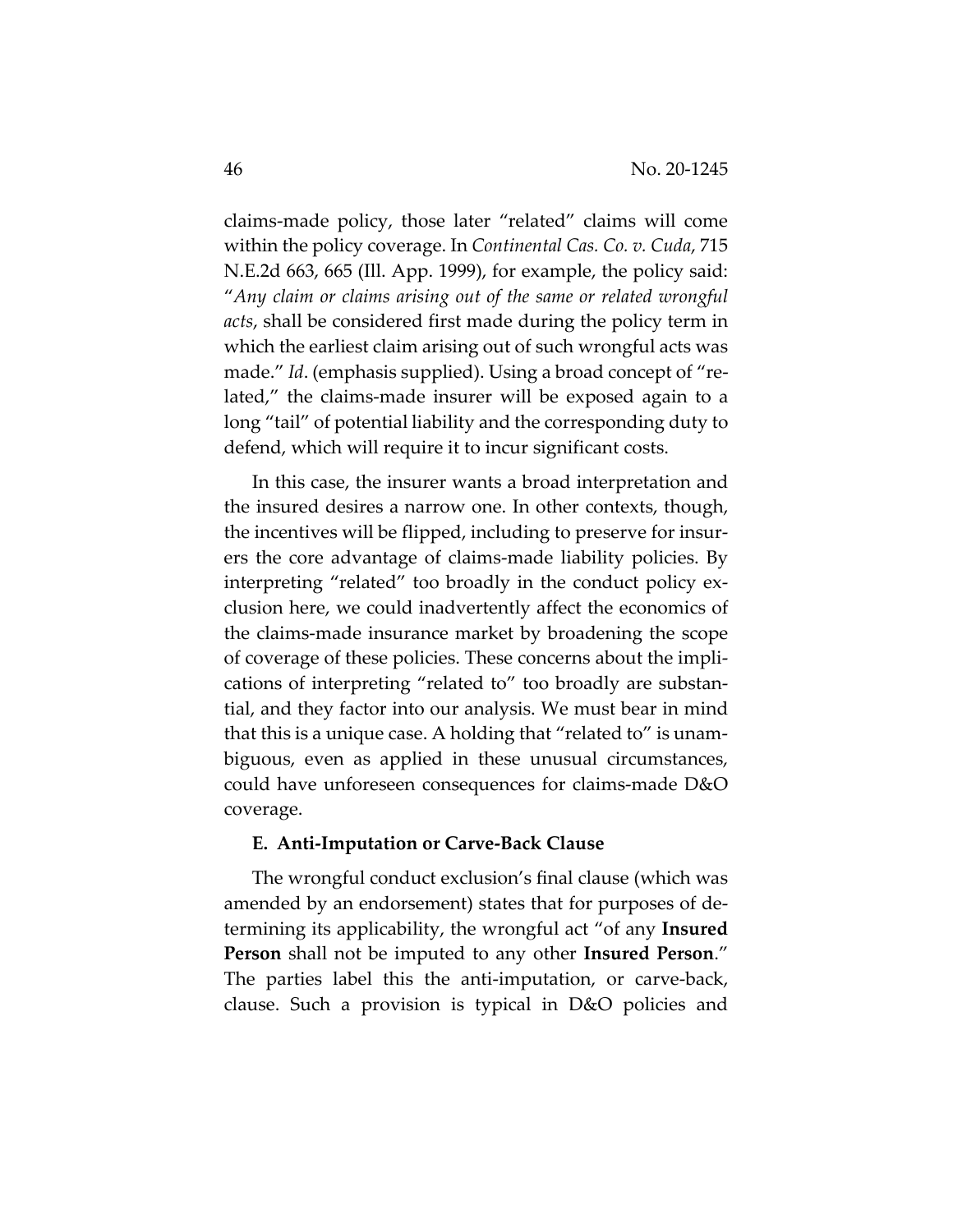preserves the severability of this exclusion. DIRECTOR & OF-FICER LIABILITY: INDEMNIFICATION AND INSURANCE, § 12.15.

Liberty contends the carve-back removes any imputation only as to an "**Insured Person**," not an "**Insured Organization**" like USAG, so the bankruptcy court's recommendation was in error. USAG responds that such an argument should not bar coverage, as any exclusion must be interpreted narrowly and against the insurer. The bankruptcy court is correct, USAG argues, that if Liberty wanted to impute Nassar's acts to USAG, as the drafter of the policy it could have done so, yet the policy contains no express imputation.

As noted above, an insurance policy's language is interpreted according to the plain meaning of its terms. *See Beam*, 765 N.E2d at 528. The anti-imputation clause only bars imputing the wrongful conduct of one "**Insured Person**" to another "**Insured Person**." Under the policy's definitions, USAG qualifies as "any **Insured**," and is the "**Insured Organization.**" But USAG is not an "**Insured Person**." The policy's definitions limit "**Insured Person**" to "one or more natural persons who were, now are, or shall hereafter be elected or appointed directors, trustees, officers, employees, committee members or volunteers of the **Insured Organization** … ." USAG does not fall within this definition, and thus would not qualify for this carve-back which brings some otherwise excluded claims back into the policy.

The anti-imputation clause could have been drafted to apply to "any other *Insured*" rather than how it was drafted—to not impute the wrongful act to "any other **Insured Person**." The policy's use of "**Insured Person**" must be read plainly, thus excluding USAG's reading that would have us rewrite the insurance contract, which we cannot do. *Estate of Eberhard*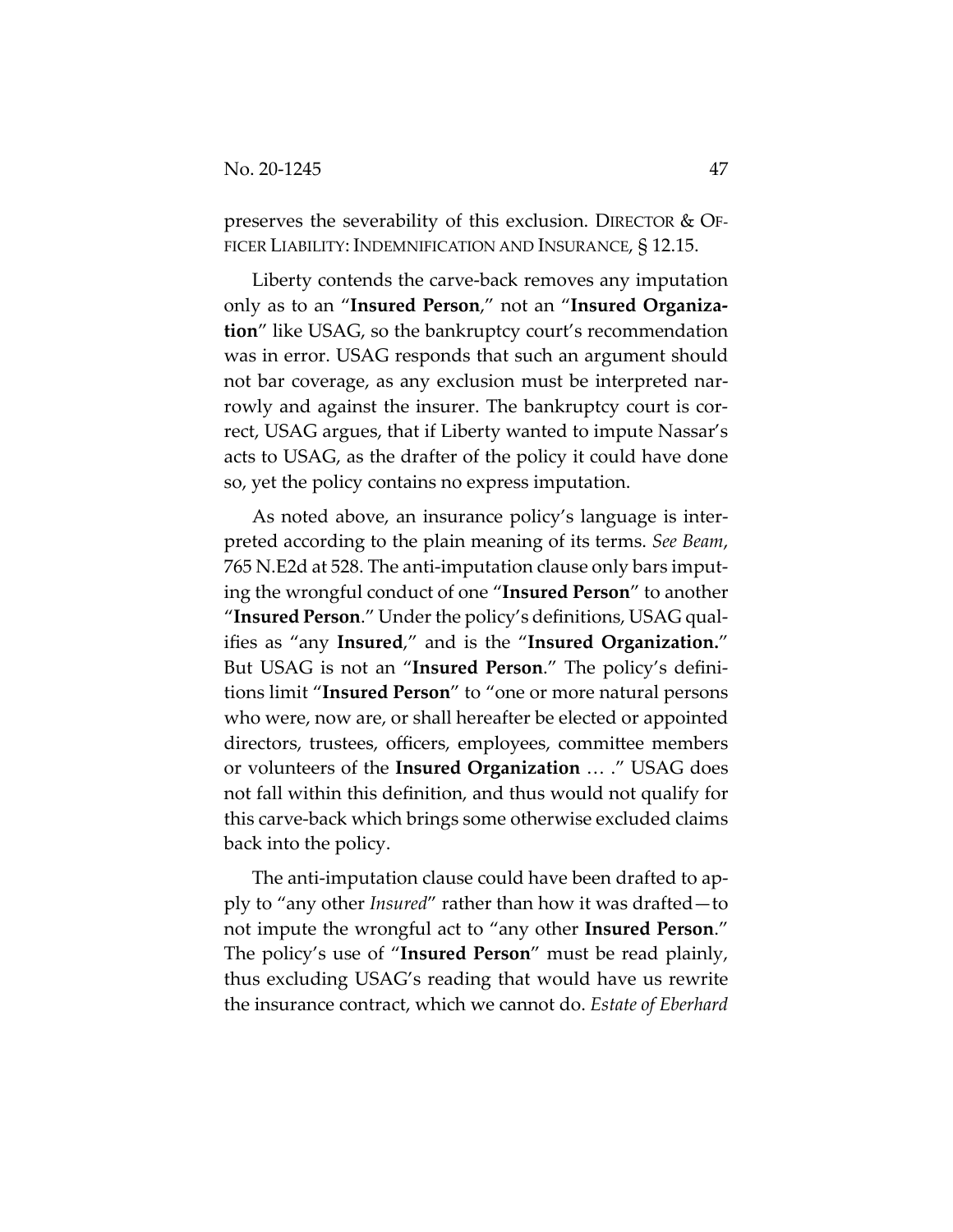*v. Ill. Founders Ins. Co.*, 742 N.E.2d 1, 2 (Ind. Ct. App. 2000) (citations omitted). Our reading also follows logically—because of the carve-back, the policy provides coverage to an innocent "**Insured Person,**" but not to USAG, for which all "**Insured Persons**" work or provide services.

USAG is an "**Insured Organization**" but not an "**Insured Person**" under the policy, so the anti-imputation clause in the wrongful conduct exclusion does not bar the imputation of Nassar's wrongful conduct to USAG.

\* \* \*

In summary as to the wrongful conduct exclusion, Indiana law requires that an exclusionary clause be clear, precise, and specific as to the conduct it precludes. *Everett Cash Mut. Ins. Co.*, 926 N.E.2d at 1012. "Any **Insured**" is broad, yet clear in its meaning, so it does not admit of ambiguity, contrary to the bankruptcy court's conclusion. The wrongful conduct that was finally adjudicated included the ten counts on which Nassar pleaded guilty and was sentenced, but the remainder of his scores of charged and uncharged acts of sexual abuse were not finally adjudicated. So only a small portion of Nassar's wrongful conduct satisfies the wrongful conduct exclusion's "finally adjudicated" clause.

The policy excludes coverage for a claim that is "based upon, arising from, or in any way related to" wrongful conduct. While the plain meaning of that clause includes a logical connection between the claim and the insured's wrongful acts, it is not cabined to causal relationships. Rather, we conclude that the phrase "in any way related to" is ambiguous as applied to these facts, and it should therefore be construed in favor of the insured. Case law is not to the contrary, and the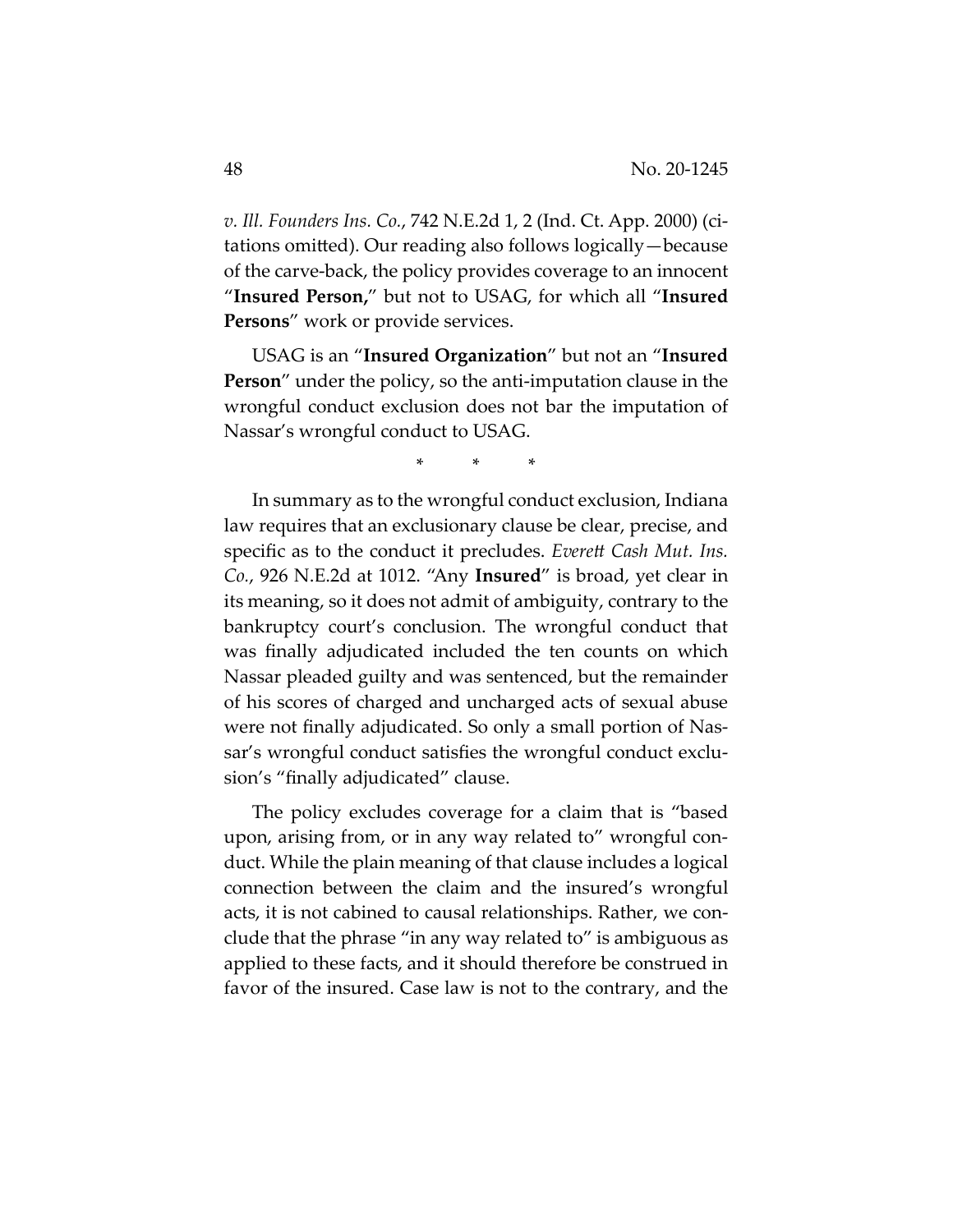larger implications of this interpretation for the insurance industry also counsel this reading. The wrongful conduct exclusion's anti-imputation, or carve-back, clause removes any imputation only as to a natural person, not an organization like USAG.

So, the wrongful conduct exclusion applies but only to the ten claims for which Nassar was found guilty, and not to the remaining Nassar-related claims, for which Liberty must provide insurance coverage.

#### **IV. Bodily Injury Exclusion**

Liberty's next defense relies on a policy provision that the insurer argues excludes the athlete lawsuits—a subset of the Nassar-related claims—by hundreds of gymnasts seeking to hold USAG responsible for allowing the abuse to take place, causing them to suffer physical, mental, and emotional damage. The policy excludes claims "made against any insured for: (a) **bodily injury**, sickness, disease, death; or (b) **emotional distress**, mental anguish …" But an exception provides that part (b) of the exclusion "shall not apply to any claim brought by or on behalf of any Third Person, or any past, present, or prospective Insured Person for an Employment Practices Wrongful Act." The parties dispute the scope of this exclusion.

The bankruptcy court held that the bodily injury exclusion did not apply for multiple reasons, including because the exception specifies that the exclusion does not apply to emotional distress claims brought by third parties. We review the bankruptcy court's summary judgment decision de novo, and Indiana authority on the general principles for the interpretation of insurance contracts, described above, apply.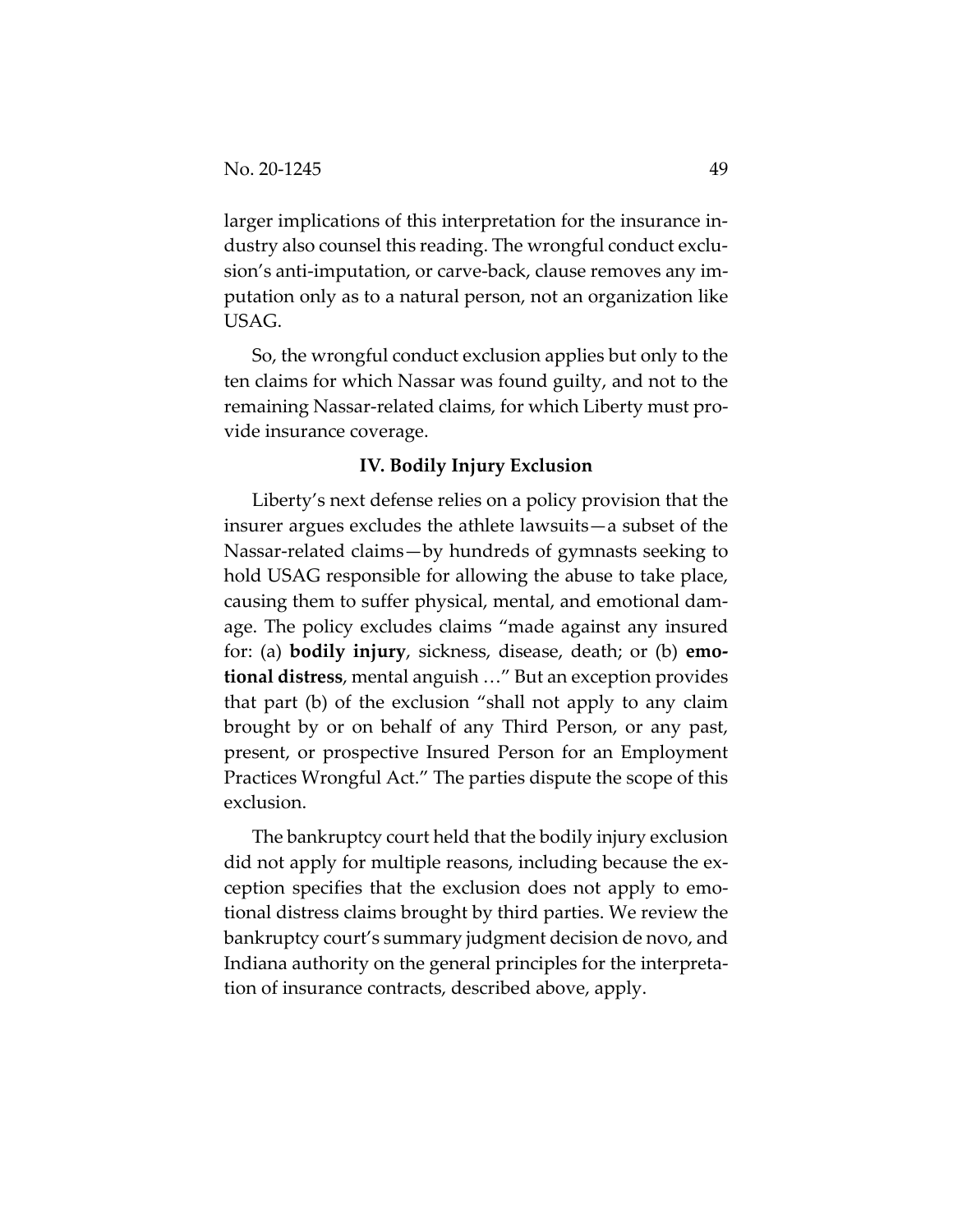We are to give unambiguous policy language "its plain and ordinary meaning." *Everett Cash Mut. Ins. Co.*, 926 N.E.2d at 1012. Applying that rule to the exclusion and the exception, we conclude that the exception does apply, so the claims are not excluded to the extent they seek recovery for emotional distress, mental anguish, and the like. The comma in the exception—after "Third Person" and before "or any past, present, or prospective Insured Person"—is disjunctive. If the remainder of that clause—"for an Employment Practices Wrongful Act"—were read to modify the entirety of "any Third Person, or any past, present, or prospective Insured Person," the exclusion would bar every emotional-distress claim by any person. That would be a strange and oddly specific way of saying "any person." Such an interpretation would also nullify the entirety of part (b) of the exclusion, as a contract would not include a clause that two lines later is entirely nullified by another clause.

The only reasonable interpretation of the exception is that part (b) of the exclusion shall not apply to any claim brought by or on behalf of any third person, or any past, present, or prospective insured person for an employment practices wrongful act. The exception to the bodily injury exclusion is written broadly, so it is applied broadly. So, the exception requiring coverage for an Employment Practices Wrongful Act would apply to the "athlete lawsuits," the bodily injury exclusion would not apply, and the exclusion would not relieve Liberty of its duty to defend those lawsuits.

Because the duty to defend applies even to claims that in part seek excluded relief, Liberty would have a duty to defend the athlete lawsuits seeking relief for emotional distress and/or mental anguish. Further, a potential argument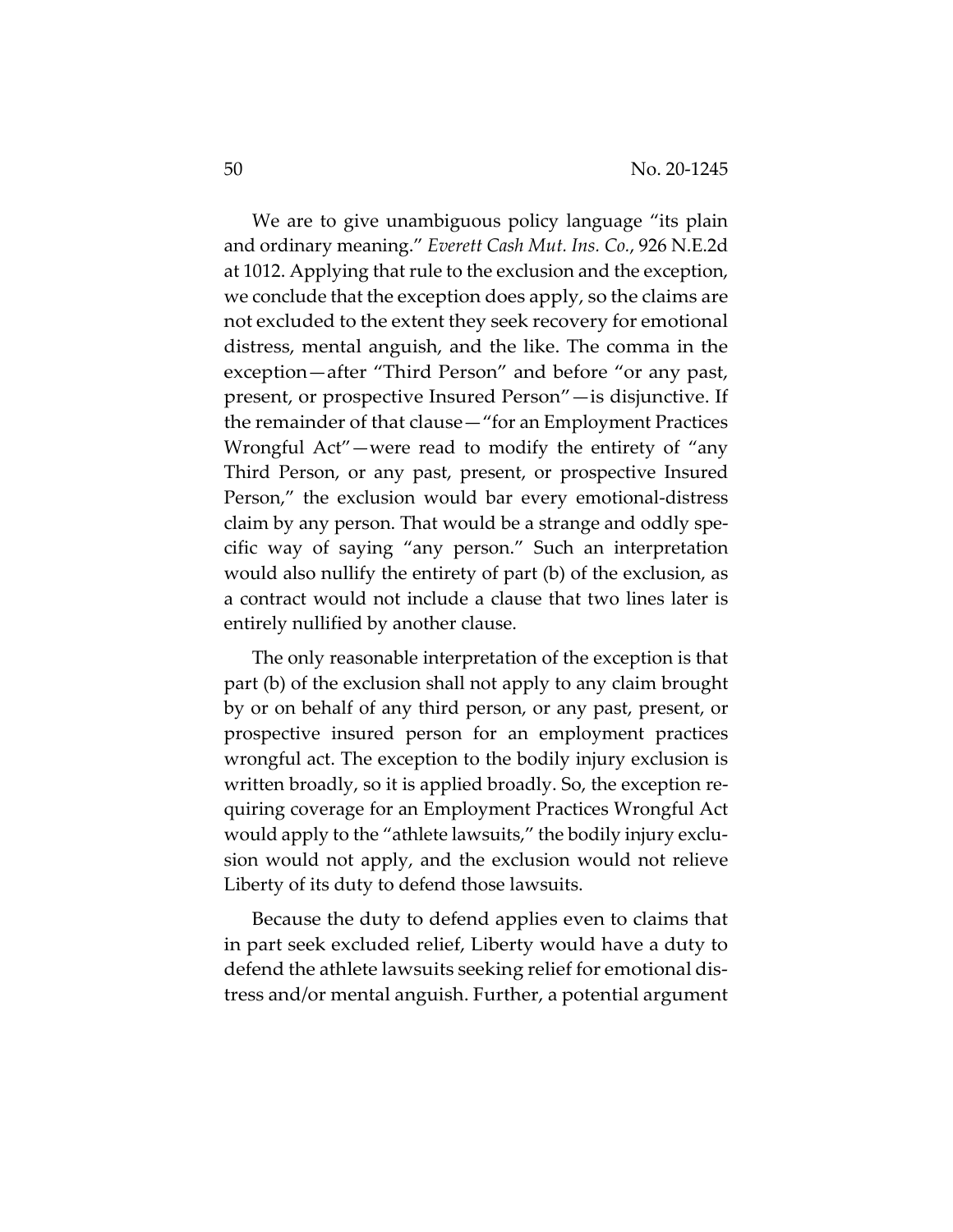from Liberty that the exception applies only to third-party emotional distress claims for an Employment Practices Wrongful Act was never raised before the bankruptcy court. The bodily injury exclusion therefore does not relieve Liberty of its duty to defend the athlete lawsuits.

#### **V. Coverage for Investigations and Other Matters**

The parties also disagree about whether the policy covers claims for non-compulsory investigations and information gathering that did not specifically allege USAG committed a wrongful act. Two issues comprise this disagreement: (1) whether the Congressional and USOPC investigations were "formal investigations" or "formal proceedings" such that they satisfy the definition of a "claim" under the policy; and (2) whether the White deposition and investigation matters were "for a Wrongful Act."

The bankruptcy court ruled that the investigations were formal and therefore claims, but it did not speak to the second issue. We review that court's decision on summary judgment de novo.

Under the policy, "'**Claim**' means:

(a) a written demand for monetary or non-monetary relief against an **Insured**;

(b) the commencement of a civil or criminal judicial proceeding or arbitration against an **Insured**;

(c) the commencement of a formal criminal, administrative or regulatory proceeding or formal investigation against an **Insured**, including any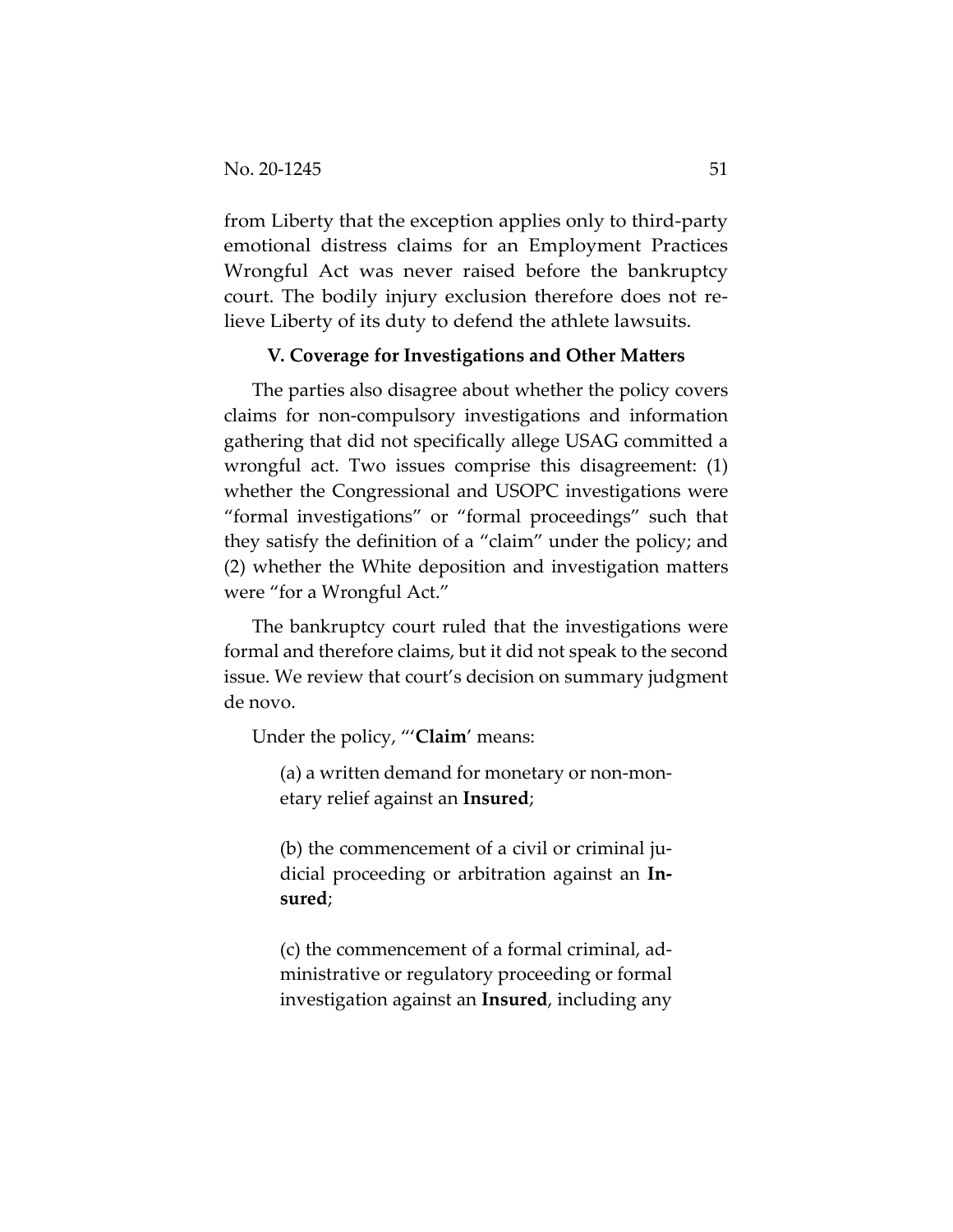brought before the Equal Employment Opportunity Commission or any similar state, local or territorial governmental agency;

"'**Wrongful Act**' means:

…

(a) any actual or alleged error, misstatement, misleading statement, act, omission, neglect, or breach of duty, or **Employment Practices Wrongful Act** committed or attempted by the **Insured Persons** in their capacities as such or by the **Insured Organization**; or

(b) any matter claimed against the **Insured Persons** solely by reason of their status as **Insured Persons**.

Liberty argues that even if congressional investigations are "formal," they are not all necessarily "formal investigations" or "formal proceedings" (as the policy requires) because they do not involve compulsory actions and involuntary requests for information. The Congressional investigation letter stated that Congress was "seeking" or "inviting" information from USAG, not requiring it.

Further, to Liberty, the investigations and the White deposition matter were not "for a Wrongful Act," at least during the claims period. Liberty cites two unpublished decisions from other circuits, which say that investigations into merely *whether* a wrongful act occurred are not investigations of a wrongful act, because they lack an affirmative accusation of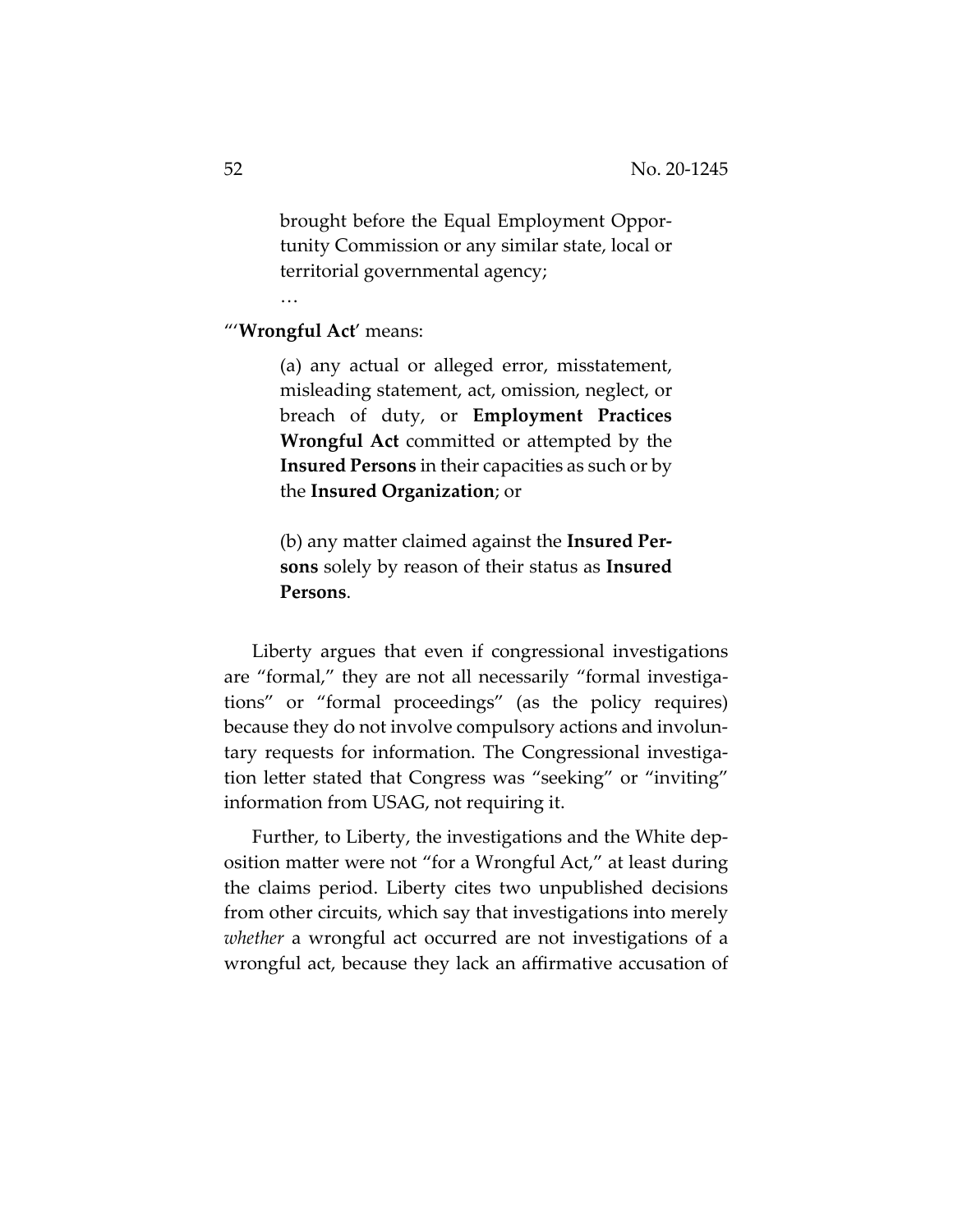misconduct.10 Liberty argues the investigations did not allege any violations by USAG. Rather, they sought information about Nassar's underlying conduct, and at most contemplated that USAG had done something that might later result in an allegation.

USAG responds that the investigations were "formal" and that they concerned a "wrongful act," as those terms and phrases are used in the policy. USAG distinguishes Liberty's authority that purports to show that "formal" requires compulsory and involuntariness. Subsequent decisions have noted that in those unpublished decisions the notices at issue explicitly disclaimed any wrongdoing. *E.g.*, *Oceans Healthcare, LLC v. Ill. Union Ins. Co.*, 379 F. Supp. 3d 554, 562–63 (E.D. Tex. 2019). And other courts have rejected Liberty's argument completely. For example, the First Circuit has held that "allege" is not "in and of itself so clearly restrictive that simply by virtue of that word" an initiating document must explicitly accuse someone of wrongdoing. *BioChemics, Inc. v. AXIS Reins. Co.*, 924 F.3d 633, 643–44 (1st Cir. 2019).

USAG has the better of both these issues. The Congressional and USOPC investigations were "formal proceedings" or "formal investigations." The claims made in those proceedings were adversarial, and they raised the specter of misconduct by USAG, resulting in very serious harm to hundreds of girls and women. "Formal" has been defined as "[o]f, relating to, or involving establishing procedural rules, customs, and practices." GARNER, BLACK'S LAW DICTIONARY (11th ed. 2019).

<sup>10</sup> *MusclePharm Corp. v. Liberty Ins. Underwriters*, 712 F. App'x 745, 749–50, 756 (10th Cir. 2017)*; Emplr's Fire Ins. Co. v. Promedica Health Sys*., 524 F. App'x 241, 243, 247–250 (6th Cir. 2013).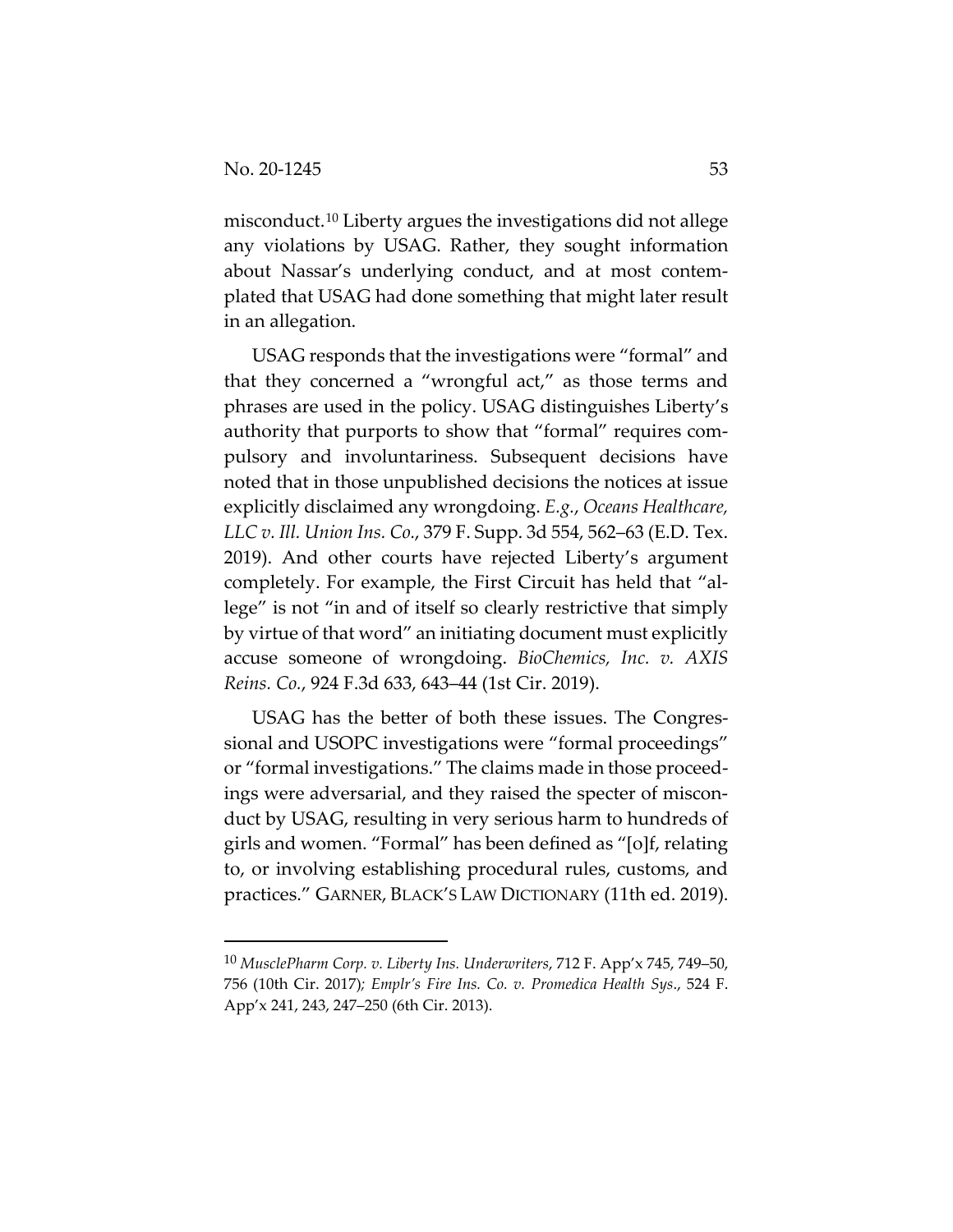"Formal" does not have to mean coercive. It can refer to the investigation being carried out according to established rules and procedures, which these investigations were.

As for a "wrongful act," the USOPC investigation led to a quasi-judicial action brought by the USOPC before itself and against USAG. Additionally, the Congressional investigation accused USAG of misconduct, and the fact that the request for information was technically voluntary says little considering that subpoenas were almost certain to follow any refusal to cooperate. The Congressional letters were coercive, and USAG effectively had no choice but to cooperate, either voluntarily or by force of law. The U.S. Senate letter states, "recent reports and revelations … provide ample evidence that USAG and MSU were negligent in acting on reports of Nassar's abuse …" and then lists specific allegations. The U.S. House letter also strongly suggests that USAG acted wrongfully. "[A] lack of action allowed Nassar's offenses to infect nearly every level of gymnastics" … "USA Gymnastics … is at the center of many of these failures" … "[USAG] has a significant responsibility to its sport and athletes … Yet, the organization's team doctor sexually abused young gymnasts unfettered for years."

The Indiana Attorney General's investigation was also accusatory. It opened with a letter stating he believed USAG was

> in possession … of documentary material or may have knowledge of a fact that is relevant to an investigation … to determine whether (1) [USAG] has exceeded or abused the authority conferred on the corporation by law … (2) whether any corporate officer has violated his or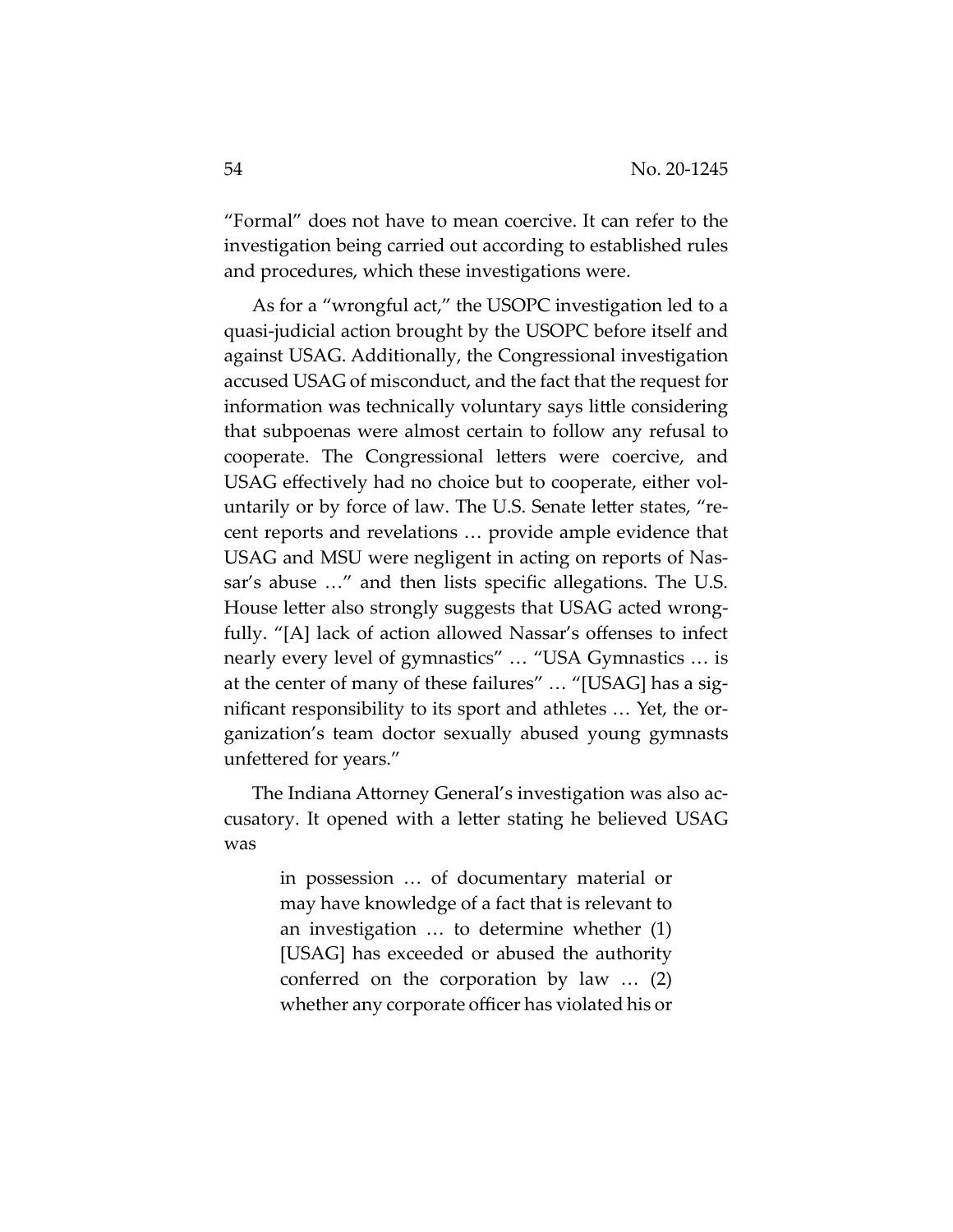her duties under Ind. Code § 23-17-14-2 … or … Ind. Code § 23-17-13.

The Attorney General's letter then demanded that USAG produce its rules and policies, records of background checks, information how sexual abuse complaints were handled, and other items.

Even by Liberty's interpretations, the claims here concerned formal proceedings that investigated wrongful acts. The same is true for the deposition of the USAG employee, Amy White, and testimony in one of the lawsuits, which were both formal proceedings involving the same wrongful acts. We agree with USAG that insurance coverage exists for these investigations and proceedings.

## **VI. EPL Sublimit**

In addition to an overall liability limit of \$5 million, the policy here includes a \$250,000 sublimit endorsement for "Third Party EPL." The parties dispute whether this sublimit applies.11 The bankruptcy court found that it did not, and thus ruled against Liberty, but for a reason that was not argued. That court concluded that because the policy does not define "Third Party EPL," and the term does not have a common meaning, it is ambiguous and void of legal effect.

We agree with Liberty that "Third Party EPL," although not defined in the policy, is a term of art in the insurance

<sup>&</sup>lt;sup>11</sup> USAG suggests that Liberty waived appellate review of this point. But in Liberty's objections to the proposed findings and conclusions in the bankruptcy court, the insurer argued that "EPL" is a term of art with a clear meaning in the insurance industry, and that the parties' course of conduct in prior policies clarified the term's meaning. So, this argument is not waived.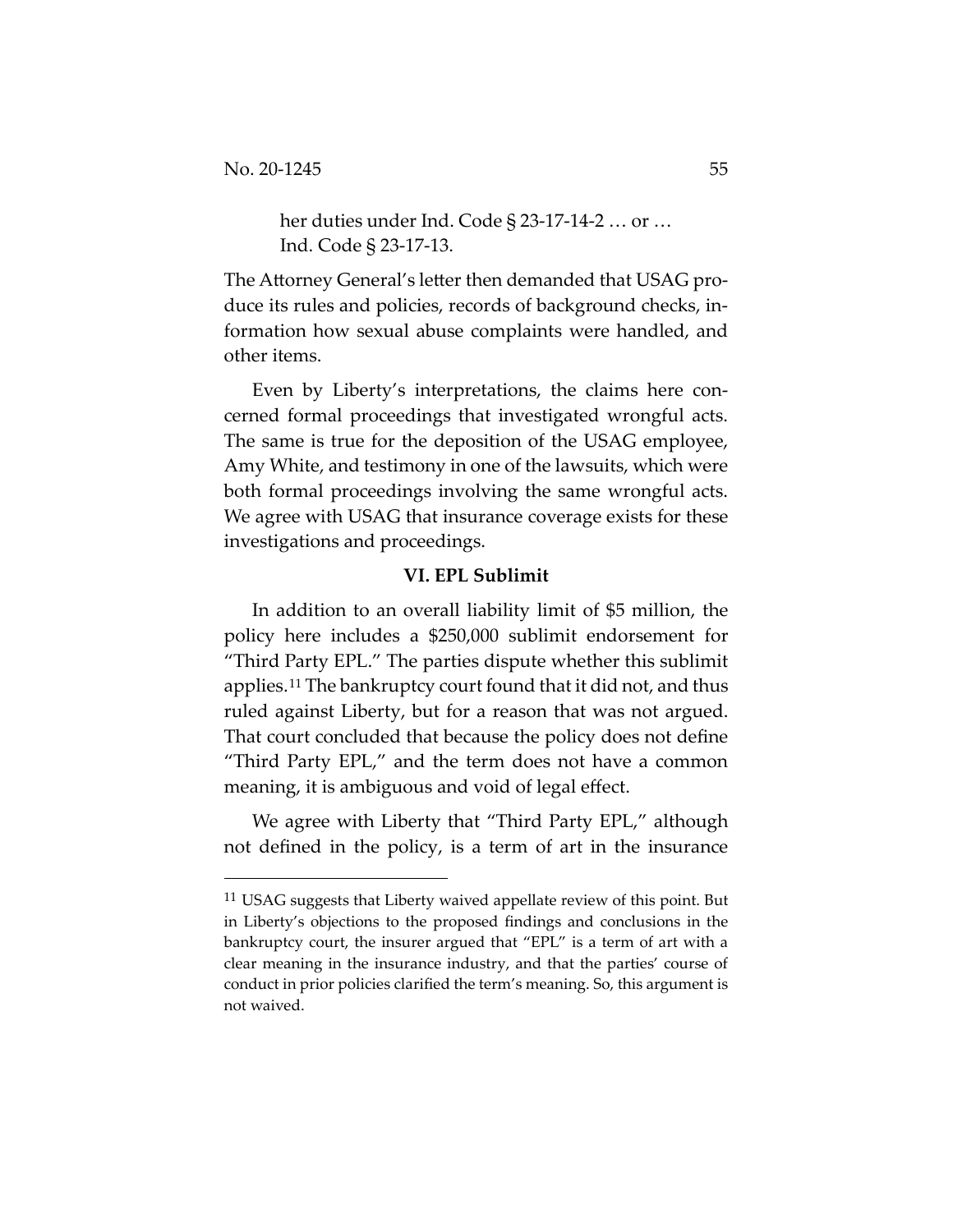industry. "EPL" stands for "Employment Practices Liability." Although Liberty offered the bankruptcy court additional evidence to interpret this endorsement, the bankruptcy court did not consider it. That decision was incorrect. In *Allstate Ins. Co. v. Dana Corp.*, 759 N.E.2d 1049 (Ind. 2001), the Indiana Supreme Court concluded that "[e]vidence of industry practice is admissible to construe terms of art or ambiguous agreements." *Id*. at 1059 (citing, *inter alia*, 2 RUSS AND SEGALLA, COUCH ON INSURANCE § 22.49 (3d ed. 1995)). The bankruptcy court should have considered the extrinsic evidence offered as to the use and meaning of "Third Party EPL" in this policy endorsement.

With this type of insurance term of art, used in a policy in which the parties have a history of negotiating the terms of coverage, parol evidence should be allowed and considered, *see Dana*, 759 N.E.2d at 1059–60; *Cummins, Inc. v. Ace Am. Ins. Co.*, No. 1:09-CV-00738-JMS, 2011 WL 130158, at \*6 (S.D. Ind. Jan. 14, 2011) (citing *Dana* for the same proposition), at least in a case involving a sophisticated insured that was able to negotiate the scope of the relevant coverage, notwithstanding the general principle that ambiguities are construed in favor of the insured. *Everett Cash Mut. Ins. Co.*, 926 N.E.2d at 1012. There may be a \$250,000 aggregate limit for some or all of the covered claims, subject to what the actual extrinsic evidence shows about the parties' conduct and what the term they inserted into the policy meant. Because more fact finding is required to resolve this question, this portion of the case is remanded to the district court for that to be accomplished.

#### **VII. Conclusion**

None of the activities before the policy period amounted to a claim under the policy, and the district court did not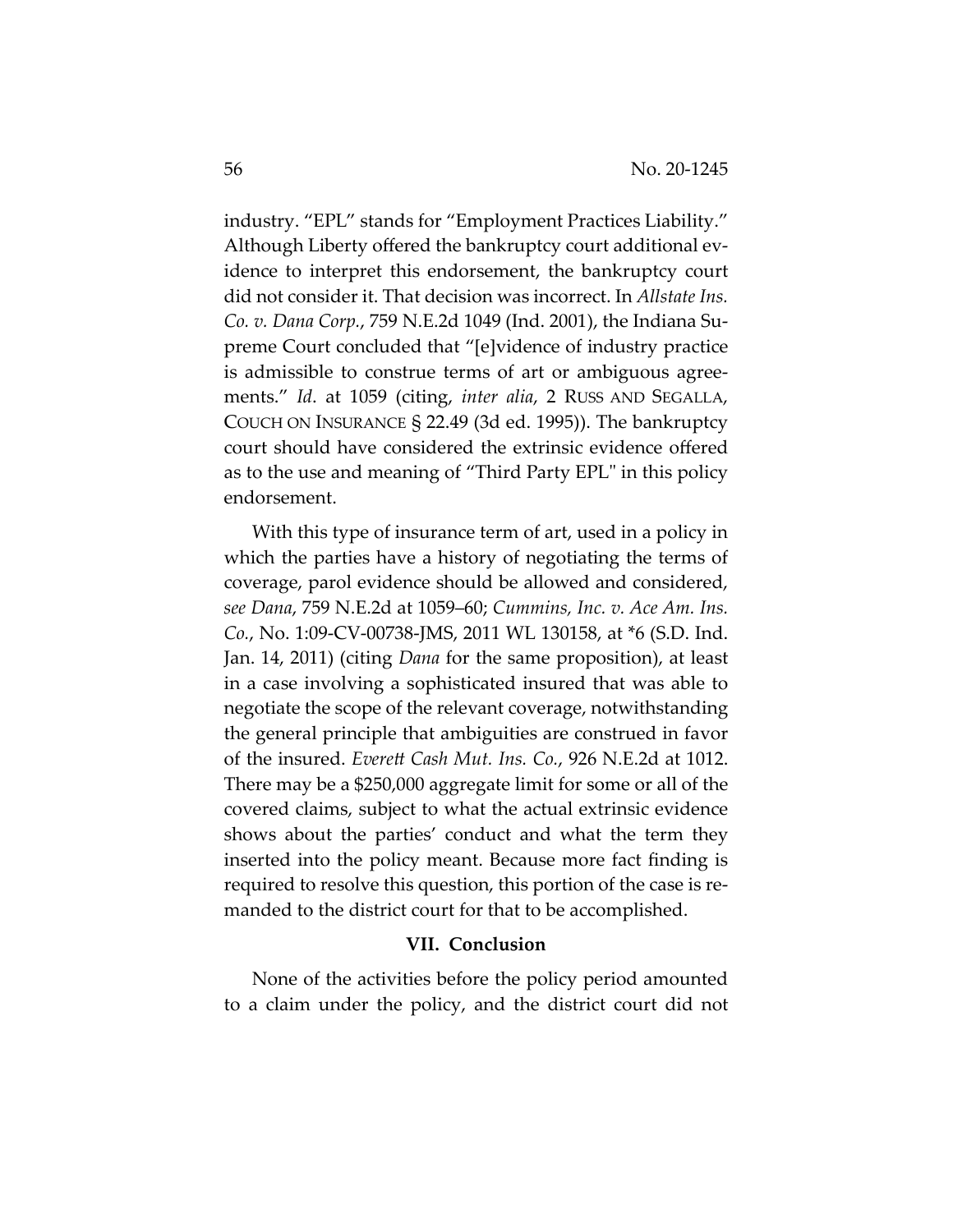abuse its discretion when it decided not to hear additional evidence in its review of the bankruptcy court's proposed findings and conclusions. So that portion of the January 13, 2020 order is AFFIRMED.

The policy's wrongful conduct exclusion applies to only the ten claims for which Nassar was found guilty, and not to the remaining Nassar-related claims, for which Liberty must provide insurance coverage. And the policy's bodily injury exclusion does not relieve Liberty of its duty to defend the athlete lawsuits. Further, the policy provides coverage for expenses and costs related to the various investigations and other matters. The district court's ruling for USAG that the conduct exclusion does not apply to most of the Nassarrelated claims is thus also AFFIRMED, albeit under partially different reasoning.

Finally, the bankruptcy court should have considered the extrinsic evidence offered as to the use and meaning of the "Third Party EPL" \$250,000 sublimit in the policy. Accordingly, that portion of its ruling is REVERSED, and this case is REMANDED to the district court and bankruptcy court for those proceedings.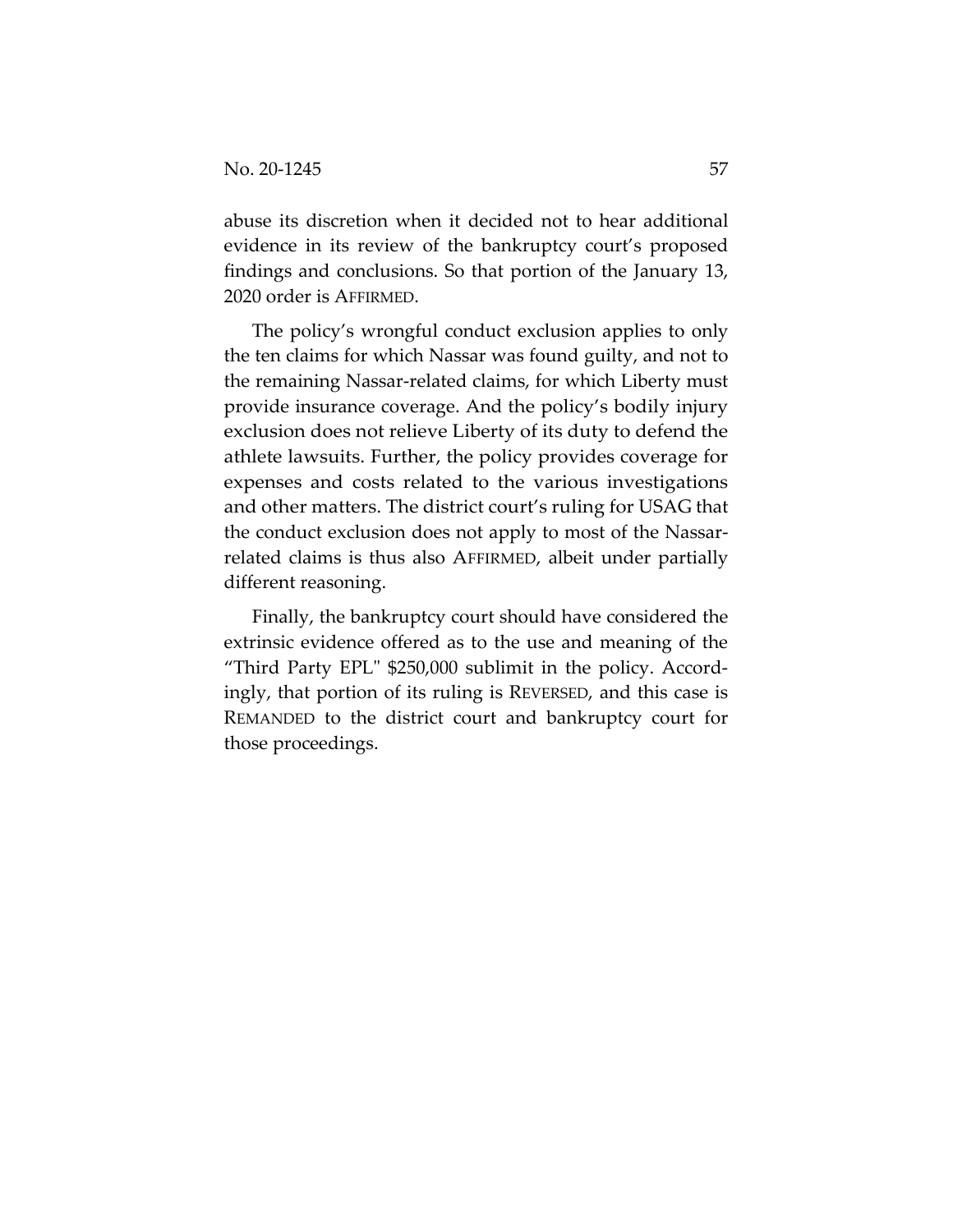BRENNAN, *Circuit Judge*, concurring in part and dissenting in part.

I largely agree with the per curiam opinion's analysis and resolution of the issues presented in this complex appeal. I respectfully part ways with my colleagues regarding only one portion of the opinion—its evaluation of the phrase "based upon, arising from, or in any way related to" in the wrongful conduct exclusion. Per Curiam Op. § III.D.3–5.

The opinion notes that a wrongful conduct exclusion in a D&O policy typically precludes coverage for criminal acts. Nassar's repeated sexual assaults and sexual abuse indisputably satisfy this requirement. The opinion also correctly concludes that the clause in the wrongful conduct exclusion naming to whom it applies—"any **Insured**"—is not ambiguous. I further agree that a causal connection is not required for a claim to be "in any way related to" wrongful conduct. Rather, "related to" includes most logical connections. My limited disagreement centers on how close that logical connection must be for claims to be "in any way related to" one another.

The plain meaning of "in any way related to" includes a logical connection between a claim and an insured's wrongful conduct. But the opinion concludes that the logical connection between the Nassar-related claims and Nassar's criminal convictions does not render them "in any way related to" each other. To me, the heavy weight of case law sets that degree of logical connection and provides that "related to" is not ambiguous. Because the facts here satisfy that unambiguous definition, I conclude that the wrongful conduct exclusion applies to all the Nassar-related conduct.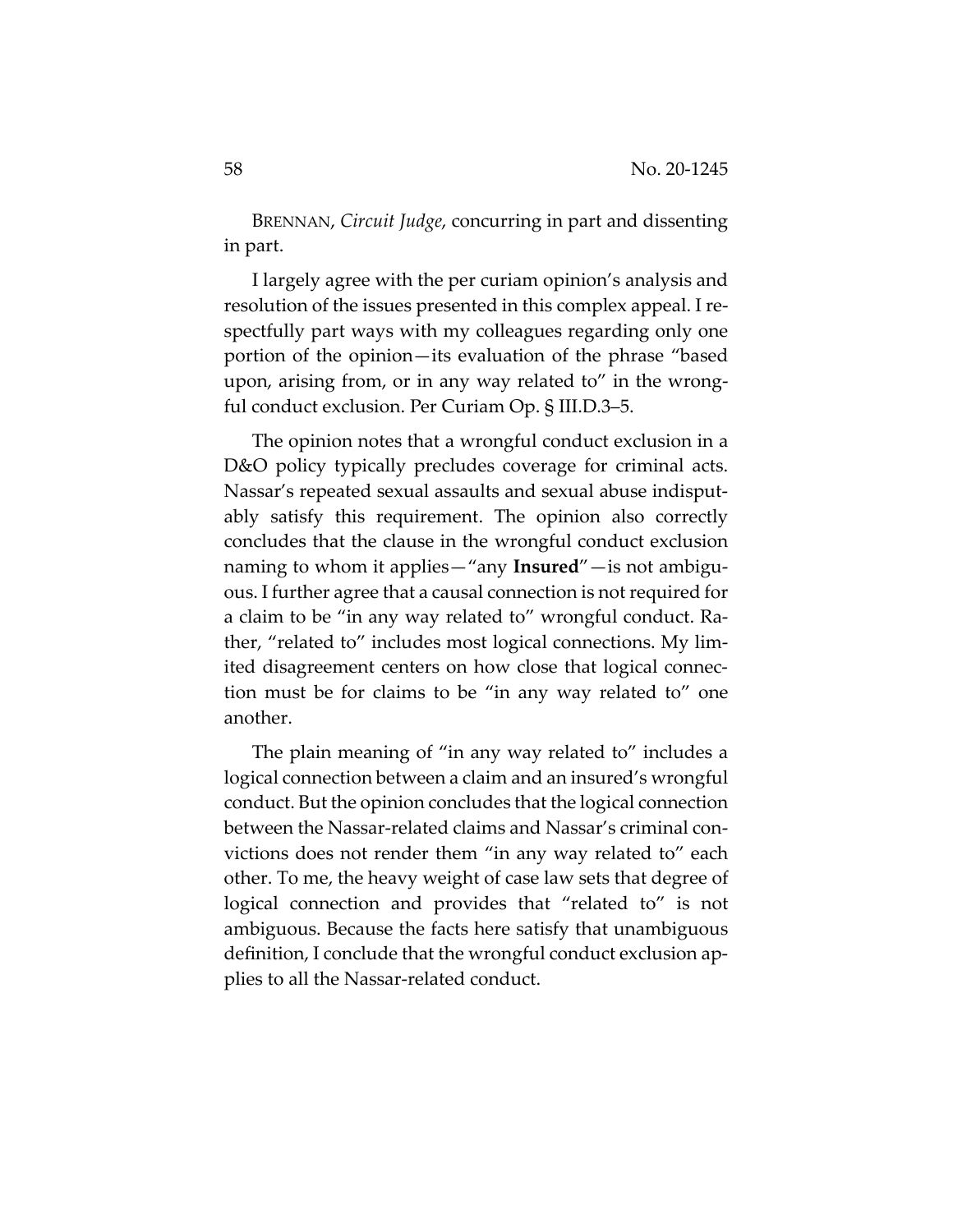"Related to" includes a broad range of connections under Indiana law. *See Gregory v. Home Ins. Co.*, 876 F.2d 602, 606 (7th Cir. 1989); *RLI Ins. Co. v. Conseco, Inc.*, 543 F.3d 384, 391 (7th Cir. 2008). In *Gregory*, the court held that claims were related which flowed from an attorney's alleged errors in analyzing the tax consequences of buying videotapes and preparing an opinion letter which said videotapes were not securities. *See* 876 F.2d at 603–06. The breadth of "related," as that term was used in *Gregory*, has not been confined to that decision's facts. Rather, courts have cited *Gregory* across factual contexts and interpreted the term "related" within an insurance policy to be broad but not ambiguous. *Gregory* has been cited by federal and state courts *more than seventy times*. Most of those decisions cite *Gregory* with approval for the concept that "related" is defined broadly within an insurance policy to unambiguously include causal and logical relationships. These decisions typically hold that "related" covers the conduct alleged in the underlying lawsuits in those cases. Although some cases distinguish *Gregory* and find a lack of relatedness or ambiguity, *see, e.g.*, *Lexington Ins. Co. v. Lexington Healthcare Grp., Inc.*, 84 A.3d 1167, 1176–77 (Conn. 2014), nearly all the decisions referencing *Gregory* cite it as standing for the broad interpretation of "related."

Two state supreme court decisions interpreting the term "related" support this interpretation from *Gregory*. In the first, *Bay Cities Paving & Grading, Inc. v. Lawyers' Mut. Ins. Co.*, 855 P.2d 1263 (Cal. 1993), the Supreme Court of California interpreted a provision of a professional-liability policy that treated multiple claims as a single claim where the claims arose out of "a series of related acts, error or omissions." *Id*. at 1270. In interpreting that phrase, the court in *Bay Cities* endorsed *Gregory*'s conception of "related" as encompassing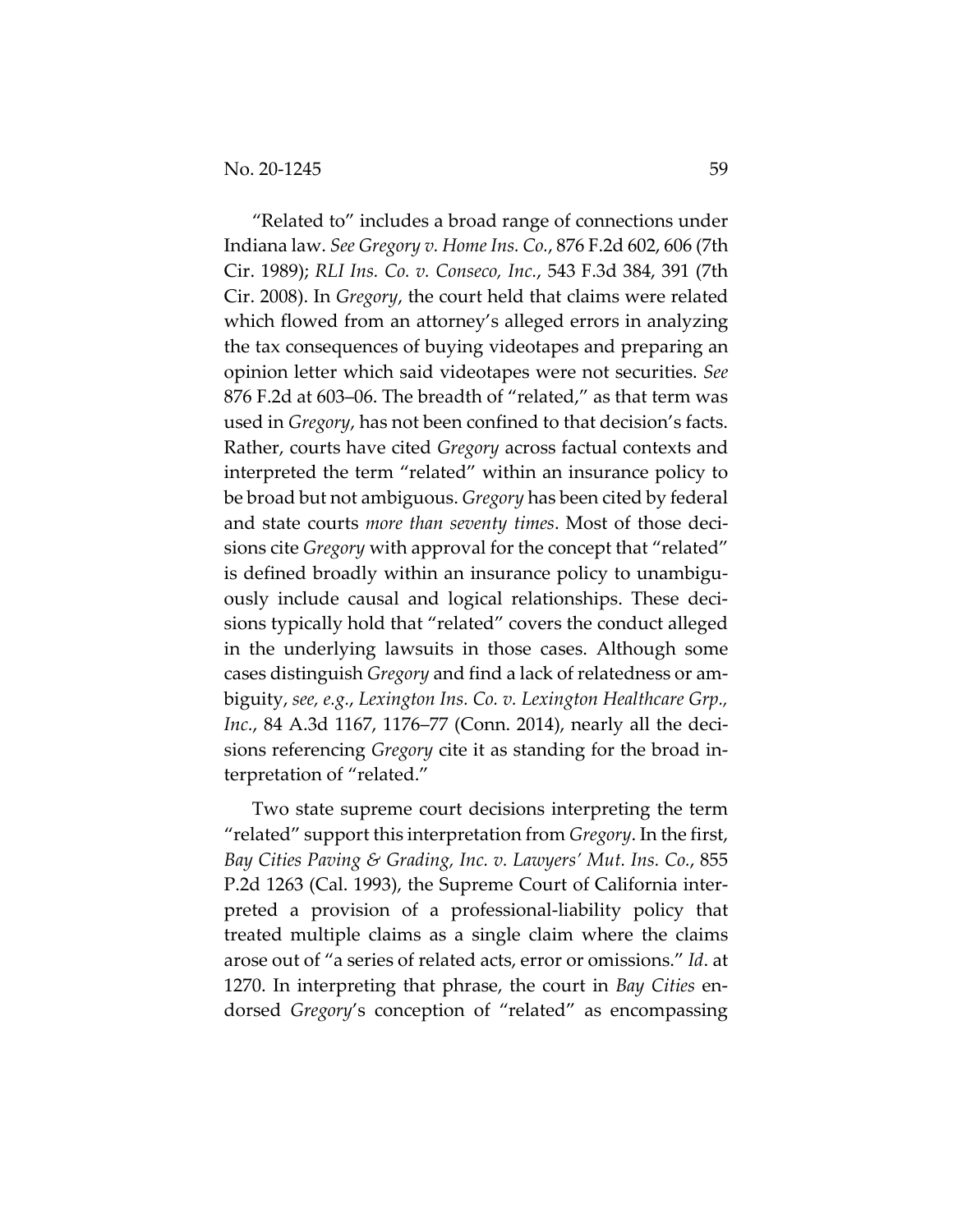"both logical and causal connections." *See id*. at 1274. "Restricting the word to only causal connections improperly limits the word to less than its general meaning. 'Related' is a broad word, but it is not therefore a necessarily ambiguous word." *Id*. The court in *Bay Cities* then concluded that the term "series of related acts, errors or omissions" unambiguously applied to the insured's two omissions in that case. *See id*.

The Supreme Court of California correctly reasoned that "related" extends beyond the facts of *Gregory* and those of *Bay Cities* itself. As that court stated, "[m]ultiple or broad meanings do not necessarily create ambiguity." *Id*. at 1271. The *Bay Cities* court also offered an apt analogy. Assume an insurance policy excluded coverage for any claim arising from the operation of a "motor vehicle." Obviously, a "motor vehicle" could be either an automobile or a truck, but that does not mean it must be only one or the other, rather than both. Likewise, the fact that "related" can encompass a wide variety of relationships does not necessarily render the word ambiguous. To the contrary, a word with a broad meaning, or multiple meanings, may be used for that very reason—its breadth—to achieve a broad purpose. *Id*.

Another state supreme court interpreted a policy's limitation on liability for loss or damage "[i]nvolving a series of related acts," similar to the phrase in *Bay Cities*. The Minnesota Supreme Court applied *Gregory* and *Bay Cities*, holding that phrase unambiguously limited the insurer's liability, in *Am.*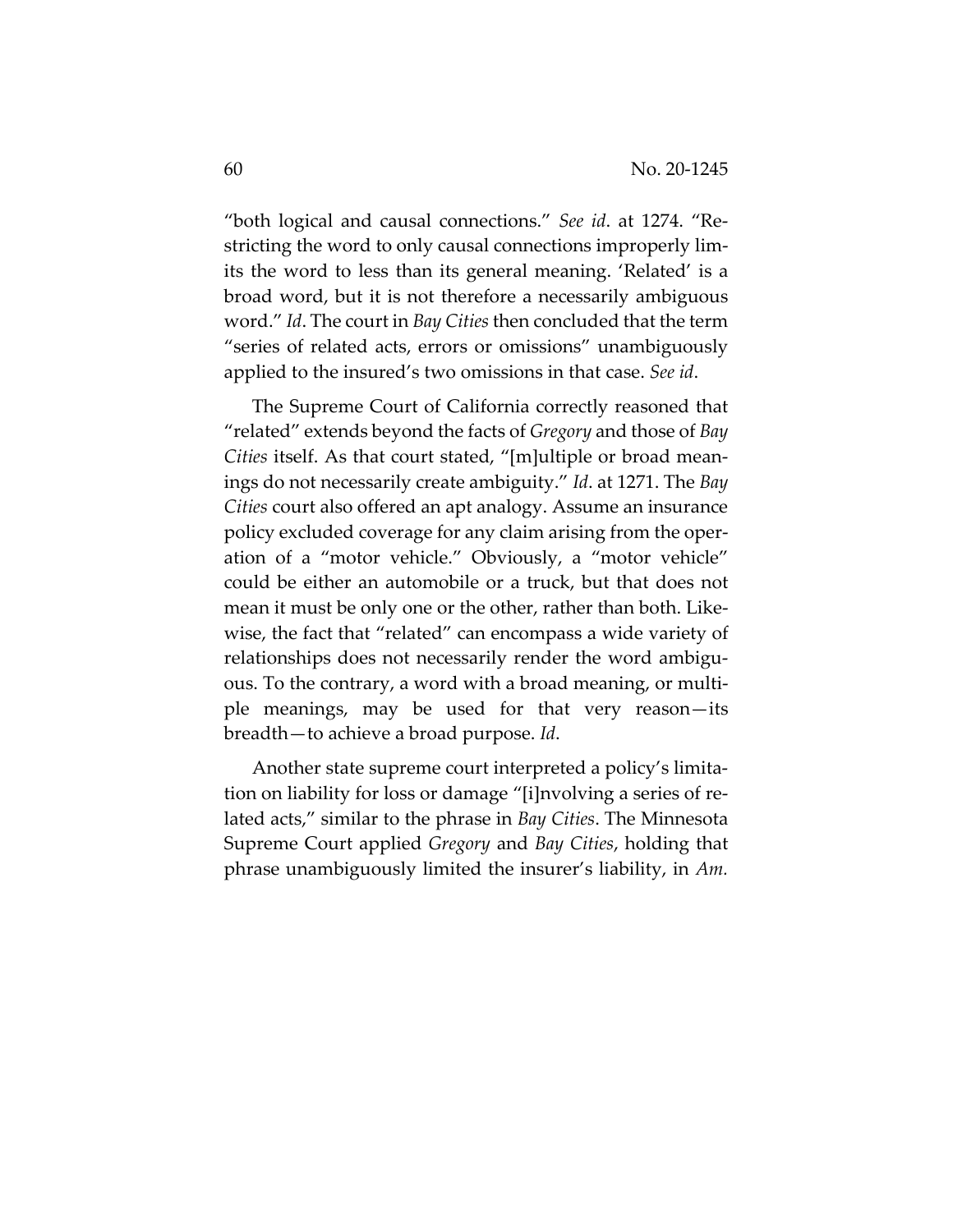*Com. Ins. Brokers, Inc. v. Minnesota Mut. Fire & Cas. Co.*, 551 N.W.2d 224 (Minn. 1996).1

There, an insured business's employee committed 155 distinct acts of embezzlement, using two modus operandi: taking funds received from customers as insurance premiums and issuing unauthorized checks. *Id*. at 229–30. Citing *Gregory*, the court stated: "[w]e cannot so restrict the plain and ordinary meaning of the word 'related' such that acts of embezzlement which follow each other in time, take place at the same business, and are committed by the same employee are not 'related' as that word is commonly used." *Id*. at 228. In determining whether wrongful acts are part of a "series of related acts," the court further held that factors such as "whether the acts are connected by time, place, opportunity, pattern, and, most importantly, method or modus operandi" should be considered. *Id*. at 231.

This case law defines, unambiguously, the appropriate logical connection between claims such that they are "related to" one another in some manner. Applying that understanding to the facts here demonstrates that there is an unequivocal, non-tenuous logical connection between those criminal acts for which Nassar was convicted and sentenced and the rest of Nassar's sexual assaults and sexual abuse.

<sup>1</sup> 551 N.W.2d at 228: "As stated in *Gregory*, the common understanding of the word "related" covers a very broad range of connections, both logical and causal. 876 F.2d at 606 … The relationship between [the employee]'s acts of embezzlement is not so 'attenuated or unusual' that American Commerce could not have expected that the acts would be treated as somehow being related. *See Bay Cities*, 855 P.2d at 1275; *Gregory*, 876 F.2d at 606. We therefore conclude that the phrase 'series of related acts' as used in the policy in this case is not ambiguous."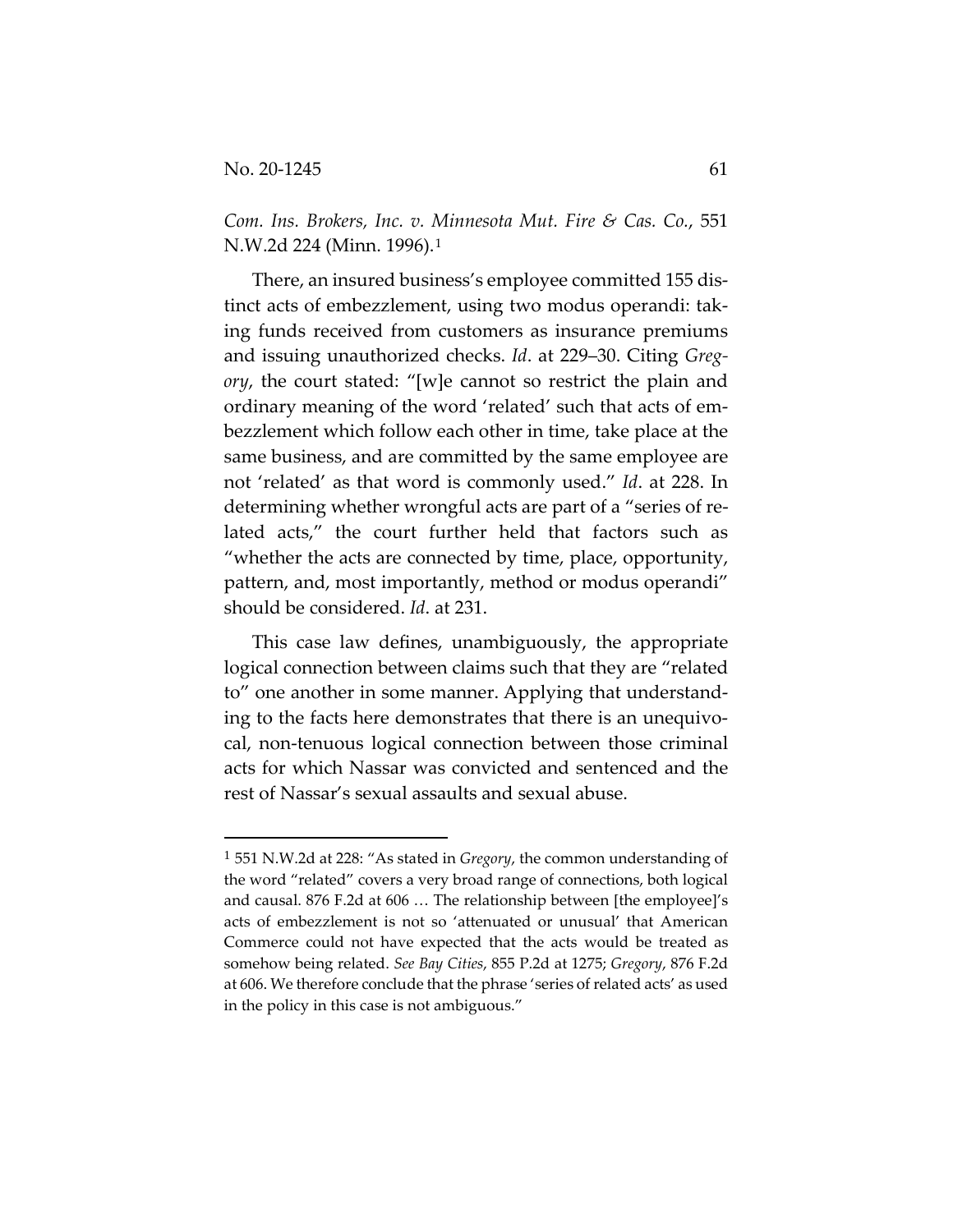All the crimes to which Nassar pleaded guilty and for which he was sentenced were for first degree criminal sexual conduct in violation of Michigan Combined Law 750.520b. All the victims in these ten convictions were under 13 years of age, or between 13 and 15 years of age. The plea agreements in each county recite the factual bases for each of the ten crimes; all those facts are the same as in the remainder of his sexual abuse—digital sexual penetration—and the plea agreements use identical language for each count.

All the claims for Nassar's assaults of hundreds of female athletes share identical characteristics with his ten convictions for criminal sexual abuse. All Nassar's sexual molestations involved the same perpetrator. All victims were girls or young women, and all gymnasts. All the victims visited Nassar under the guise of medical treatment, and in all Nassar's sexual abuse he exploited his position as a physician. These highly similarly-situated victims saw Nassar under a purported "doctor–patient" relationship, which was actually between perpetrator and victim. All Nassar's sexual abuse occurred during his volunteering for the USAG, and all his sexual assaults were perpetrated with the same modus operandi, as described in detail in an independent investigation report.

As *Gregory* states, "[a]t some point, of course, a logical connection may be too tenuous reasonably to be called a relationship." 876 F.2d at 606. So, it is not the strength of the relationship between the claims, but whether that connection is "too tenuous" to fairly be called a relationship at all. The question is how attenuated must the connection be before the claimed or alleged relationship breaks down and ambiguity is created. *See, e.g., Highwoods Props., Inc. v. Exec. Risk Indem., Inc.*, No. 03-0077-CV-W-NKL, 2004 WL 4986355, at \*10 (W.D.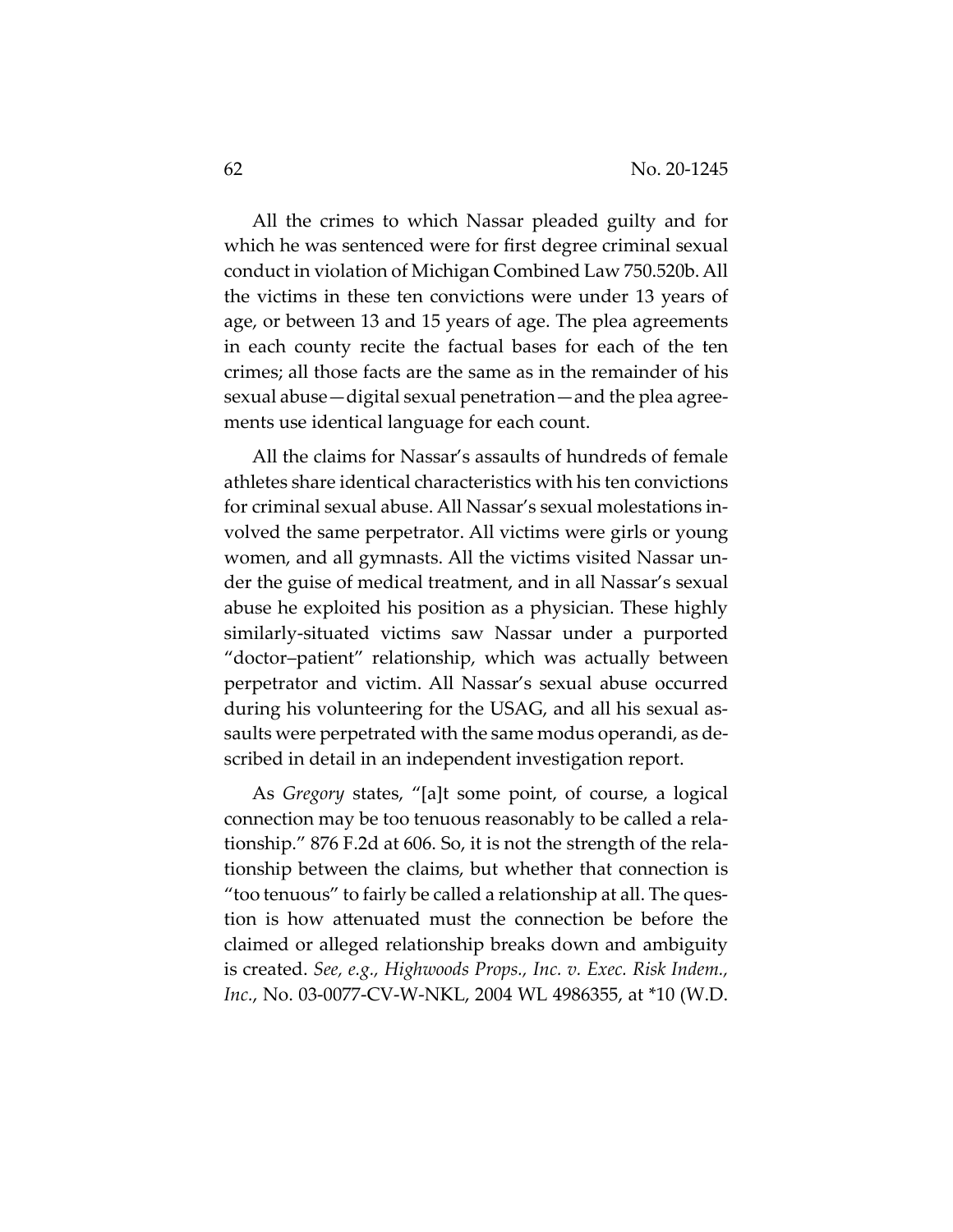Mo. May 11, 2004), *aff'd*, 407 F.3d 917 (8th Cir. 2005) (relying on *Gregory* and concluding that a similarly worded exclusion applied to multiple claims that arose out of a single corporate takeover where "each maneuver was designed to" achieve the same outcome, even though all the operative facts and legal theories of each claim were not the same); *Am. Med. Sec., Inc. v. Exec. Risk Specialty Ins. Co.*, 393 F. Supp. 2d 693, 707 (E.D. Wis. 2005) (citing the "too tenuous" language from *Gregory* and holding that dozens of claims were "clearly 'related' in any meaningful sense of the word" because they were all based on the insured's unified, nationwide business practice in underwriting insurance policies, even though the plaintiffs, venues, and dates in each lawsuit were different). Because there is a logical relationship between the ten criminal counts to which Nassar pleaded guilty and all his sexual abuse and molestations, the wrongful conduct exclusion unambiguously bars coverage.

The *Bay Cities* decision is correct that "related" in an insurance policy—where not specifically defined—includes logical relationships, as stated in *Gregory* and *RLI Ins.* The use of "in any way related to" in the policy Liberty issued to USAG is not ambiguous and covers logical relationships, in accordance with the "broad purpose" alluded to in *Bay Cities*. Indeed, the per curiam opinion properly points out that the phrase "based upon, arising from, or in any way related to" is used five times in the policy when delineating claim exclusions, plus four more times in an endorsement to the policy that adds further exclusions. Every time that phrase introduces an exclusion, this language broadens the circumstances that fall within it. So, these sophisticated parties, in negotiating this policy, agreed upon and included this phrase nine times, in each instance to broaden the scope of an exclusion.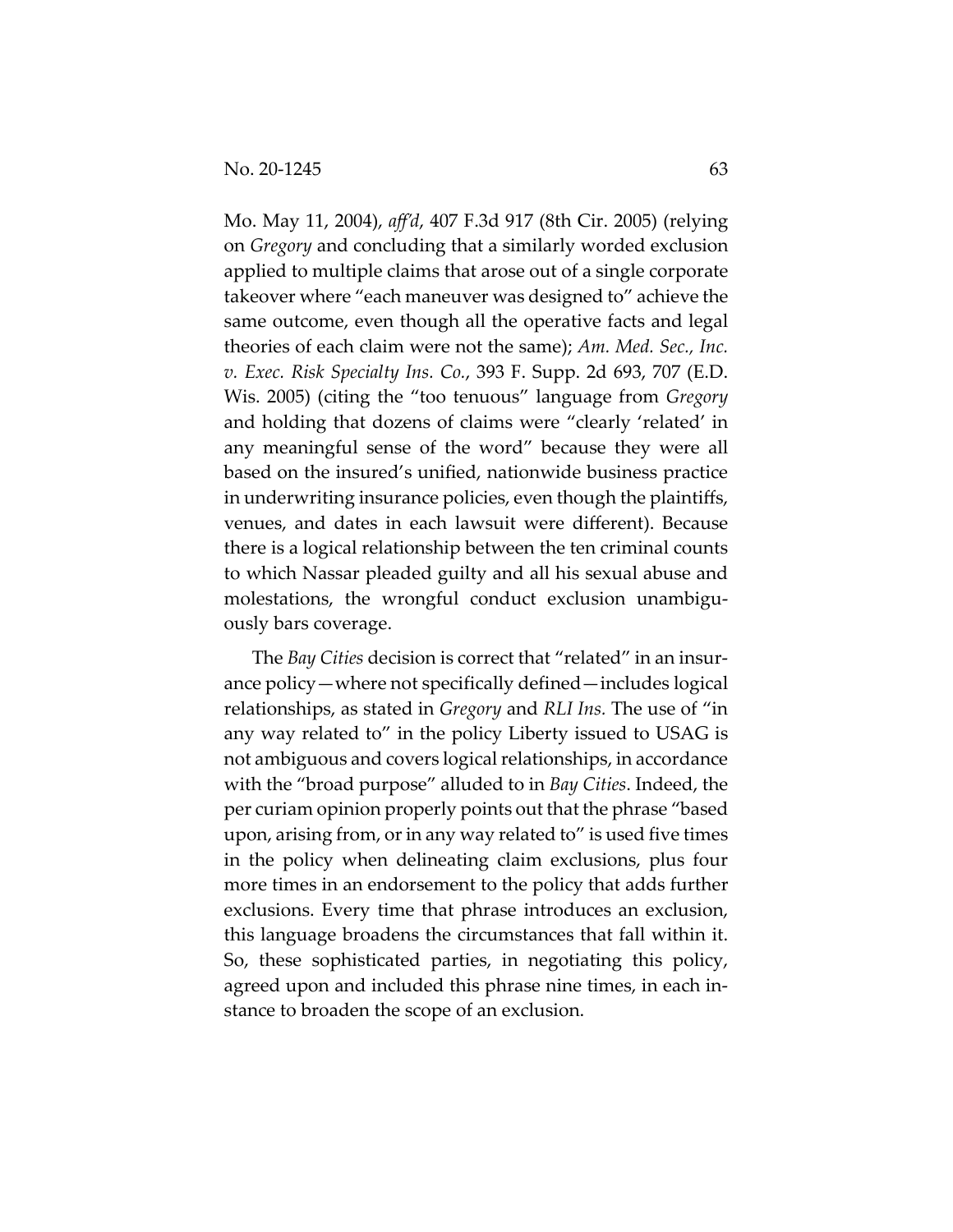The Minnesota Supreme Court's analysis in *Am. Com. Ins. Brokers, Inc.* is also persuasive. There is no reason to interpret a provision excluding coverage for a claim that is "in any way related to" wrongful acts differently from a provision limiting coverage for a "series of related acts." If one wrongful act is part of a "series of related acts," as in *Am. Com. Ins. Brokers, Inc.*, a claim for coverage of a lawsuit alleging the one wrongful act is necessarily "in any way related to" the insured's prior wrongful acts that form part of a series of related acts. As that court correctly concluded, whether a common "method or modus operandi" was used is a crucial factor in determining whether wrongful acts are related. 551 N.W.2d at 231. All the Nassar-related conduct included precisely the same method and modus operandi—abuse of young, vulnerable, female gymnasts under the guise of medical treatment for the ten crimes acts of which he was convicted as well as for all his other sexual abuse.

"Related to" under Indiana law, therefore, includes not just the ten counts in the two Michigan state criminal cases, but all the claims logically connected to them, which comprise Nassar's sexually abusive conduct. Given the tight similarities involved in all this sexual abuse, there is no reasonable interpretation of the insurance contract under which the Nassar-related claims would not be "in any way related to" the ten criminal counts for which Nassar was finally adjudicated guilty. At no point has USAG advanced—or explained the contours of and analysis supporting—the purportedly reasonable alternative interpretation that is required, under Indiana law, to give rise to ambiguity.

Nassar's acts targeted hundreds of victims. But that is not a distinguishing criterion when interpreting the wrongful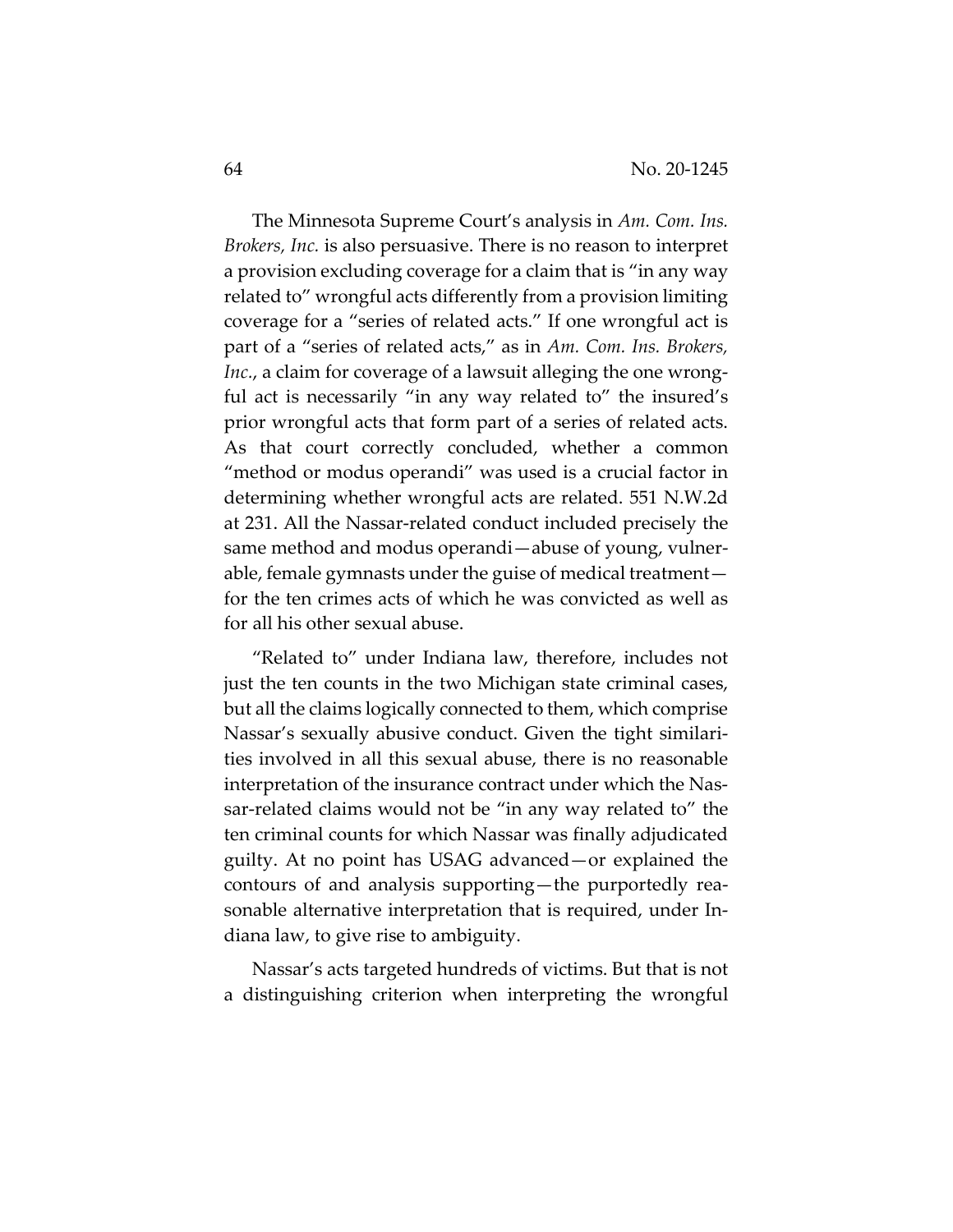conduct exclusion. Several courts have determined that the fact that an insured's acts impact different victims does not create an ambiguity regarding whether those acts are logically connected. Instead, a common perpetrator and a common modus operandi have unambiguously given rise to related acts. *See, e.g., Kilcher v. Cont'l Cas. Co.*, 747 F.3d 983, 989–90 (8th Cir. 2014) (acts done to different victims were unambiguously "logically … connected," as defined in the insurance policy, where each victim shared common characteristics such that he or she "presented the same opportunity" to the perpetrator). In that case, modus operandi was a key consideration in determining there was no ambiguity. *Id*.; *see also Cont'l Cas. Co. v. Wendt*, 205 F.3d 1258, 1263–64 (11th Cir. 2000) (acts done to different victims through a common modus operandi unambiguously constituted "related wrongful acts" because there was a logical connection between them, despite the fact that the wrongful acts "resulted in a number of different harms to different persons").

This analysis is also supported by the Eleventh Circuit's decision in *HR Acquisition I Corp. v. Twin City Fire Ins. Co.*, 547 F.3d 1309 (11th Cir. 2008). The policy at issue in that case had an exclusion for "prior litigation" that was "based upon, arising from, or in any way related to" any "demand, suit, or other proceeding against any Insured which was pending on or existed prior to the applicable Prior Litigation Date specified by endorsement to this Policy, or the same or substantially the same facts, circumstances or allegations which are the subject of or the basis for such demand, suit, or other proceeding." *Id.* at 1312.

The question in *HR Acquisition I Corp.*, under Alabama law, was whether a false claim *qui tam* action was "in any way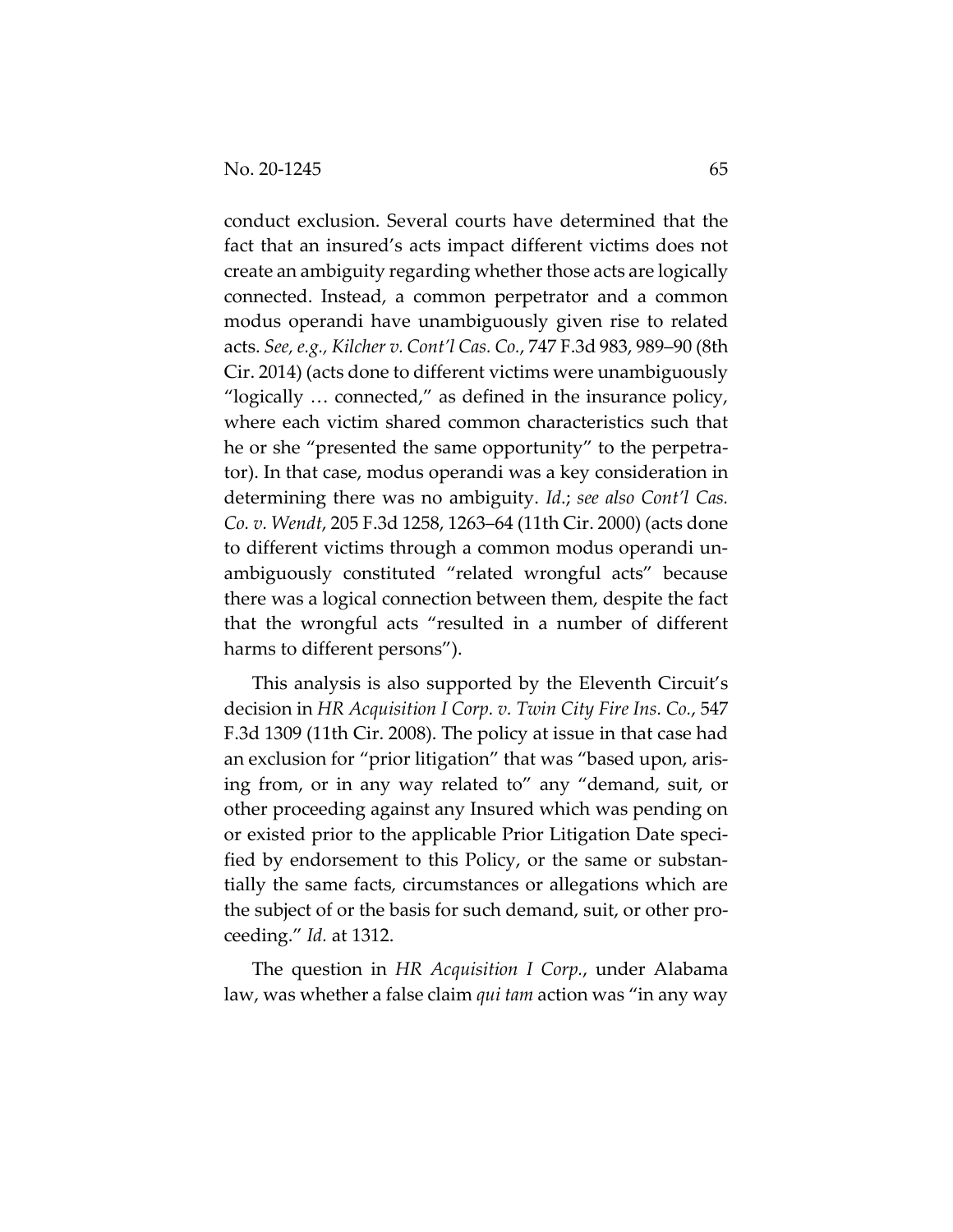related" to a shareholder derivative suit for purposes of the exclusion. The Eleventh Circuit concluded that the exclusion was not ambiguous, and that the lawsuits were related. *Id.* at 1315–16. The court explained that "in any way related to" is "very broad language" that presents a "low standard," so it was not necessary for the same transactions to be alleged in both lawsuits for those lawsuits to be "in any way related." *Id*. at 1316. That the same defendant was sued in both lawsuits "for the same type of wrongdoing" was "certainly" enough to meet the "low standard" of "in any way related." *Id*. Because the exclusion required only that the suits be "in any way related to" each other, the fact that they involved different plaintiffs and different theories of recovery did not change the result. *Id*.

The same is true here, where the wrongful conduct exclusion uses the identical phrase to exclude coverage for claims "based upon, arising from, or in any way related to" an insured's wrongful conduct. As in *HR Acquisition I Corp.*, Nassar—the same perpetrator—used the same modus operandi by using his position of trust as a doctor to abuse vulnerable athletes. The Nassar-related claims allege those same wrongful acts, and they share both a common perpetrator and a common modus operandi with the ten acts that all agree were finally adjudicated.

The per curiam opinion concludes that the cases cited above present more straightforward facts than the difficult circumstances of this case; in my colleagues' view, this case is unique. It is true that the scope of Nassar's abuse and victimization is enormous. But as a court we must play the cards here, the text of the insurance policy and the precedents that have interpreted identical or nearly identical language—we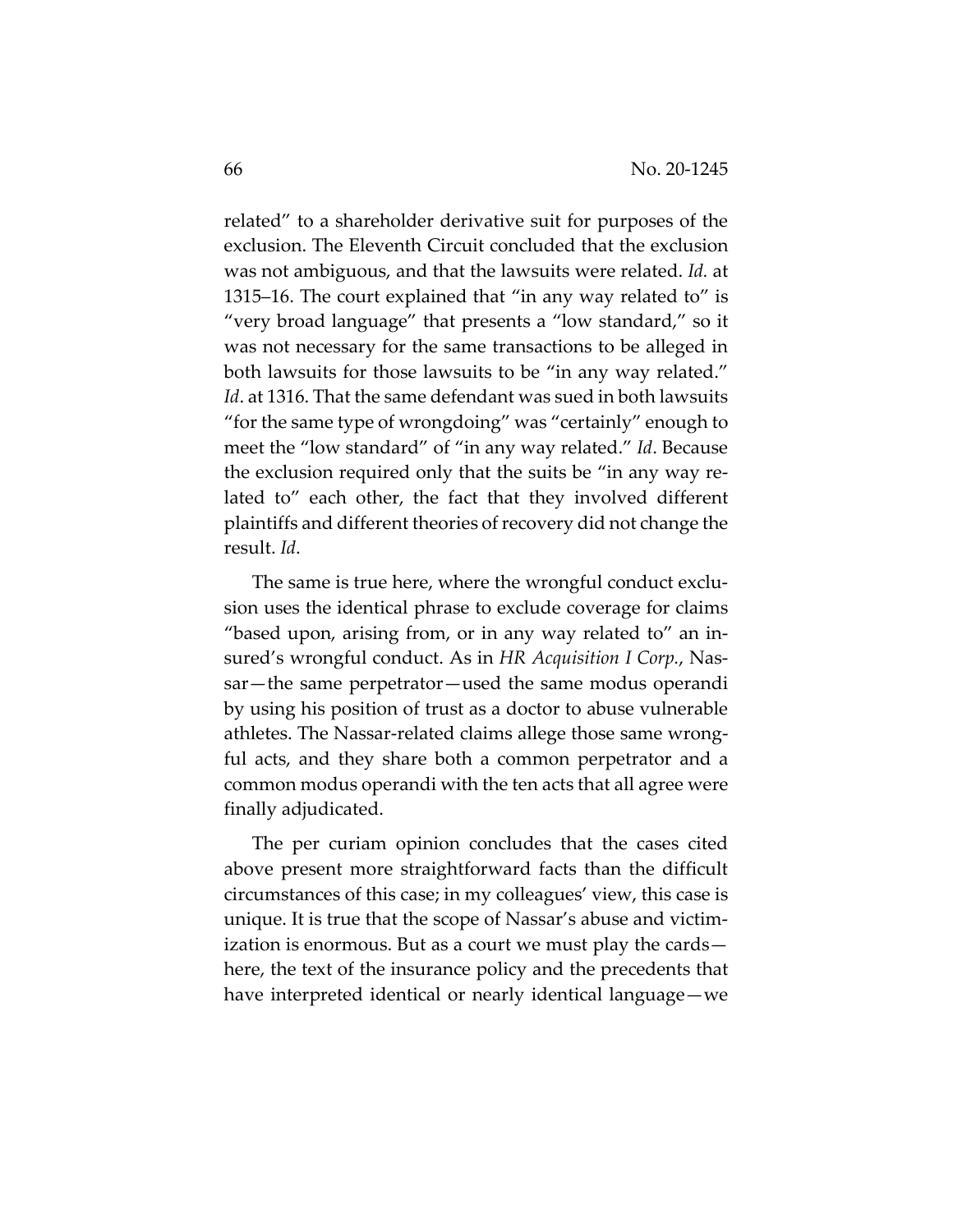are dealt. Deep research has revealed the contours of "relatedness" in the law, including the logical connection identified above. Notwithstanding the challenging facts here, we must discern and apply the available law.

Although the per curiam opinion warns of the unforeseen consequences of applying the plain language of "in any way related" to the facts of this case, Per Curiam Op. § III.D.3, I do not agree that such considerations should drive our analysis. As an analogy, in matters of statutory interpretation, federal courts must refuse "to soften the import of Congress' chosen words even if we believe the words lead to a harsh outcome." *Baker Botts L.L.P. v. ASARCO LLC*, 576 U.S. 121, 134 (2015) (citation omitted). Likewise, when construing an insurance contract under state law, we should not interpret its terms to avoid what is deemed a harsh result—here, for the insured, but potentially for insurers in a future case. *See* Per Curiam Op. § III.D.3. Instead, we must apply the relevant legal principles to the specific contractual provision at issue. In this case, regardless of the outcome that follows, the contractual provision excluding coverage for claims that are "in any way related to" the finally adjudicated wrongful conduct of an insured "means what it says." *Wisniewski v. Bennett*, 716 N.E.2d 892, 897 (Ind. 1999).

As the per curiam opinion recognizes, the failure to define a term or phrase in an insurance policy does not necessarily render that policy language ambiguous. Instead, an ambiguity exists only "where the provision is susceptible to more than one reasonable interpretation." *Colonial Penn Ins. Co. v. Guzorek*, 690 N.E.2d 664, 667 (Ind. 1997) (citation omitted); *accord Am. Home Assur. Co. v. Allen*, 814 N.E.2d 662, 666–67 (Ind. Ct. App. 2004) (citing *Guzorek*, 690 N.E.2d at 667). USAG has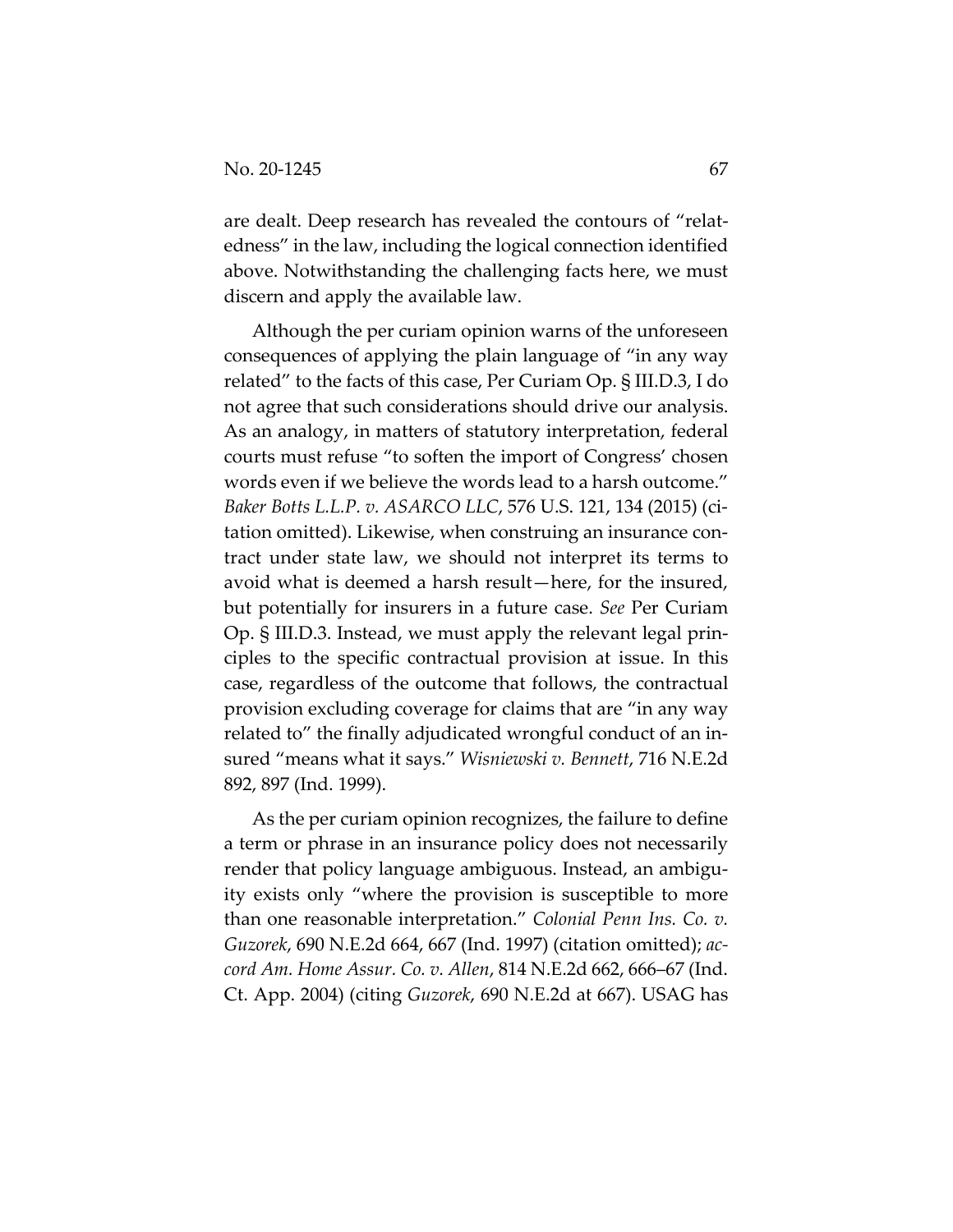not advanced a reasonable interpretation of the wrongful conduct exclusion under which the claims for coverage of the Nassar related claims would not be "in any way related to" the ten counts of sexual abuse for which Nassar was finally adjudicated guilty. The phrase "based upon, arising from, or in any way related to" thus is not ambiguous.

There is another aspect to this debate. If this claims-made D&O policy is a mismatch for this type of tremendously difficult and challenging loss, perhaps it is because USAG is trying, per the idiom, to "put a round peg in a square hole." A mismatch between complex factual circumstances and policy language does not mean that language is ambiguous or must be viewed from the standpoint of the insured. The factual distinguishability of this case from the other decisions determining the scope of "related to" should be a signal that a claim has been made seeking coverage on a policy that is designed for circumstances far different than those presented here. Recall, Liberty is one of many insurers USAG sued, and the bankruptcy litigation implicates numerous insurance policies issued by those companies. That this specific policy, including its particular wrongful conduct exclusion, does not fit these facts does not mean that coverage follows.

Court decisions interpreting "related" in insurance policies, across a wide variety of contexts, support this analysis and the conclusion that the wrongful conduct exclusion's language is unambiguous and applies to claims "based upon, arising from or in any way related to" Nassar's sexual abuse that was finally adjudicated in his guilty pleas and for which he was sentenced. So, I CONCUR with the per curiam opinion, except that I respectfully DISSENT from § III.D.3–5. I would conclude that the wrongful conduct exclusion in the